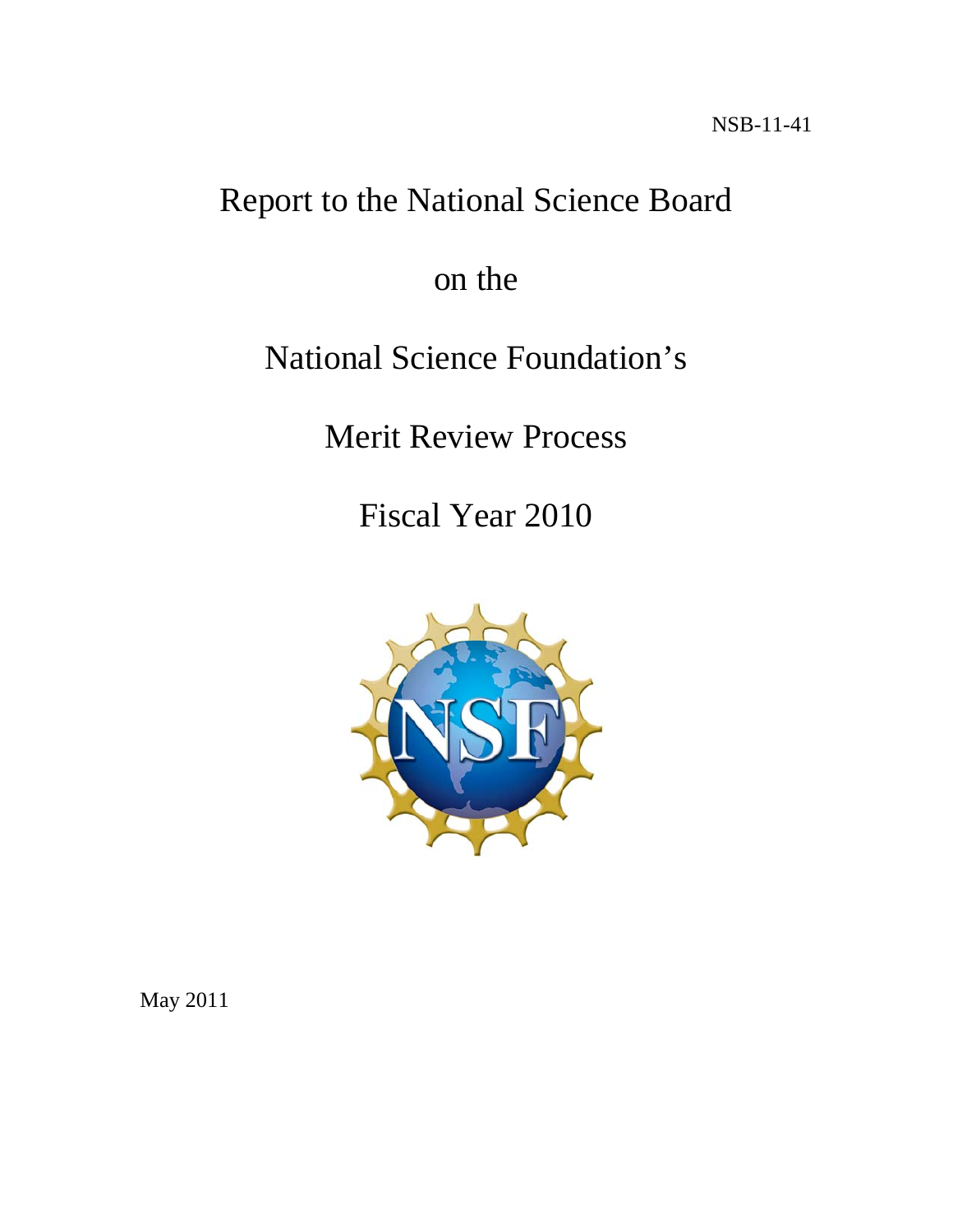## **TABLE OF CONTENTS**

| I.  | <b>Executive Summary</b>                                                                                                                                   | 4  |
|-----|------------------------------------------------------------------------------------------------------------------------------------------------------------|----|
| Π.  | Introduction                                                                                                                                               | 5  |
| Ш.  | American Recovery and Reinvestment Act                                                                                                                     | 6  |
| IV. | Proposal and Award Data                                                                                                                                    | 7  |
|     | A. Proposals, Awards, and Funding Rates                                                                                                                    | 7  |
|     | B. Types of Awards                                                                                                                                         | 9  |
|     | C. Awards By Sector/Institution                                                                                                                            | 10 |
|     | D. Time to Decision (Proposal Dwell Time)                                                                                                                  | 11 |
|     | E. Data on Research Grants                                                                                                                                 | 12 |
|     | E1. Research Grant Proposal, Award, & Funding Rate Trends                                                                                                  | 12 |
|     | E2. Research Grant Size and Duration                                                                                                                       | 13 |
|     | E3. Number of Investigators Per Research Grant                                                                                                             | 14 |
|     | E4. Number of Research Grants Per PI                                                                                                                       | 16 |
|     | E5. Number of People Supported on Research Grants                                                                                                          | 16 |
|     | E6. Average Number of Months of Salary for Single & Multiple PI Research Grants                                                                            | 17 |
|     | E7. Investigator Submission and Funding Rates                                                                                                              | 18 |
|     | E8. Early and Later Career PIs                                                                                                                             | 19 |
|     | E9. Small Grants for Exploratory Research (SGER), Early-concept Grants for<br>Exploratory Research (EAGER), and Grants for Rapid Response Research (RAPID) | 20 |
| V.  | <b>Merit Review Process</b>                                                                                                                                | 21 |
|     | A. Merit Review Criteria                                                                                                                                   | 21 |
|     | <b>B.</b> Transformative Research                                                                                                                          | 22 |
|     | C. Description of Merit Review Process                                                                                                                     | 24 |
|     | D. Program Officer Award/Decline Recommendation                                                                                                            | 26 |
|     | E. Review Information to Proposer and Appeal Process                                                                                                       | 26 |
|     | F. Methods of External Review                                                                                                                              | 27 |
|     | G. Data on Reviewers                                                                                                                                       | 31 |
|     | H. Reviewer Proposal Ratings and Impact of Budget Constraints                                                                                              | 32 |
|     | I. Program Officer Characteristics and Workload                                                                                                            | 34 |
|     |                                                                                                                                                            |    |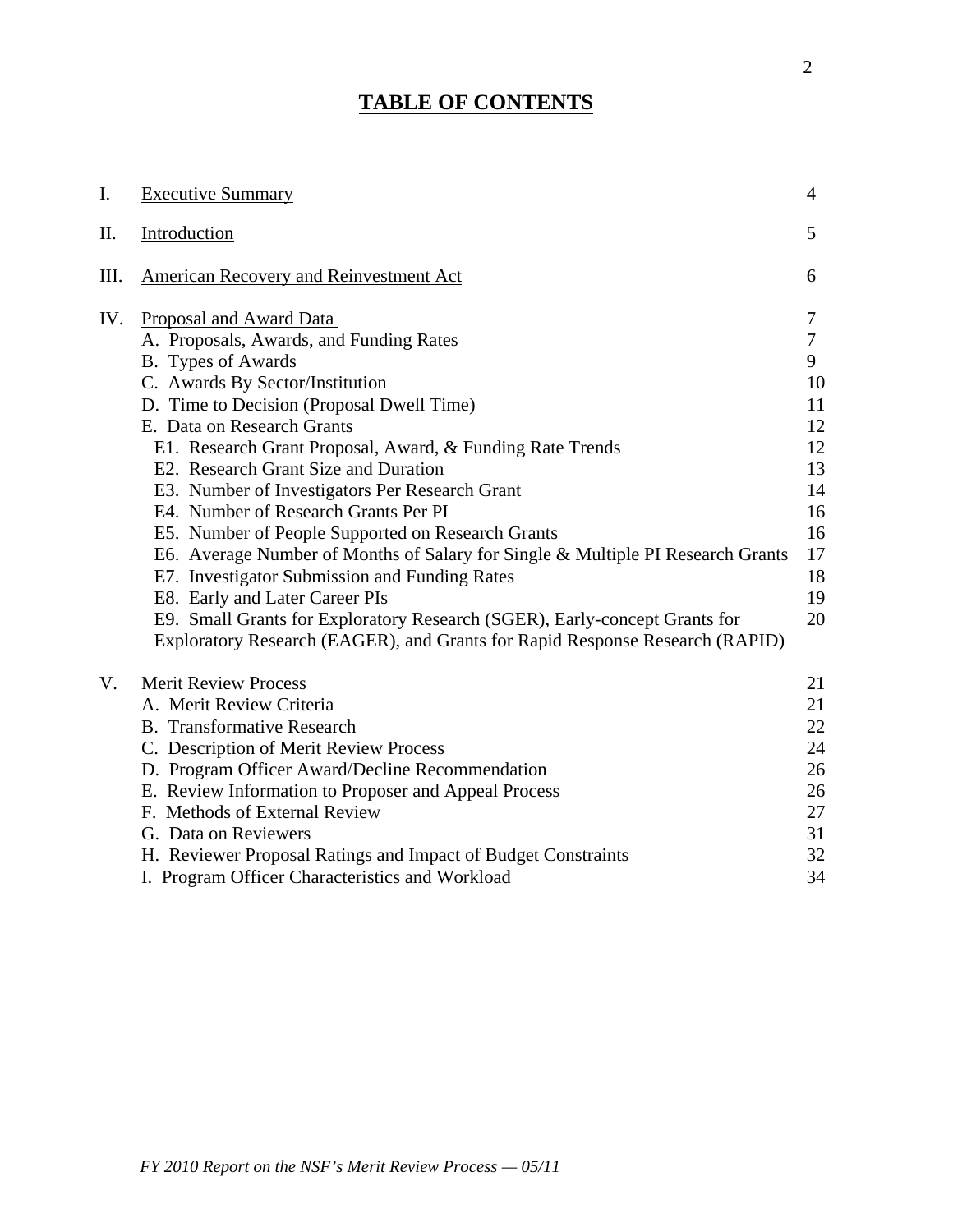## **APPENDICES**

| Appendix 1:  | Proposals, Awards, and Funding Rates by Directorate or Office                                                                                                   | 36 |
|--------------|-----------------------------------------------------------------------------------------------------------------------------------------------------------------|----|
| Appendix 2:  | <b>Preliminary Proposals</b>                                                                                                                                    | 38 |
| Appendix 3:  | Proposals, Awards, and Funding Rates by PI Race and Ethnicity                                                                                                   | 39 |
| Appendix 4:  | Funding Rates of New PIs and Prior PIs by Directorate                                                                                                           | 40 |
| Appendix 5:  | Median and Average Award Amounts for Research Grants by<br>Directorate or Office                                                                                | 41 |
| Appendix 6:  | Average Number of Months of Salary Support for Single- and<br>Multi-PI Research Grants by Directorate or Office                                                 | 42 |
| Appendix 7:  | Number of People Involved in NSF Activities                                                                                                                     | 43 |
| Appendix 8:  | Average Number of Research Proposals per PI before Receiving<br>One Award by Directorate/Office                                                                 | 44 |
| Appendix 9:  | EPSCoR: Jurisdictions, Proposal, Award, and Funding Data                                                                                                        | 45 |
| Appendix 10: | Small Grants for Exploratory Research (SGER), Early-concept<br>Grants for Exploratory Research (EAGER) and Grants for Rapid<br><b>Response Research (RAPID)</b> | 50 |
| Appendix 11: | Oversight and Advisory Mechanisms                                                                                                                               | 53 |
| Appendix 12: | Requests for Formal Reconsideration of Declined Proposals                                                                                                       | 54 |
| Appendix 13: | Average Number of Reviews Per Proposal, by Method and<br>Directorate or Office                                                                                  | 55 |
|              | Appendix 14: Methods of NSF Proposal Review                                                                                                                     | 56 |
| Appendix 15: | Methods of NSF Proposal Review by Directorate of Office                                                                                                         | 56 |
| Appendix 16: | Distribution of Average Reviewer Ratings                                                                                                                        | 57 |
| Appendix 17: | Accomplishment-Based Renewals and Creativity Extensions                                                                                                         | 57 |
| Appendix 18: | Accomplishment-Based Renewals by Directorate                                                                                                                    | 58 |
| Appendix 19: | National Science Foundation Organization Chart                                                                                                                  | 59 |
| Appendix 20: | Terms and Acronyms                                                                                                                                              | 60 |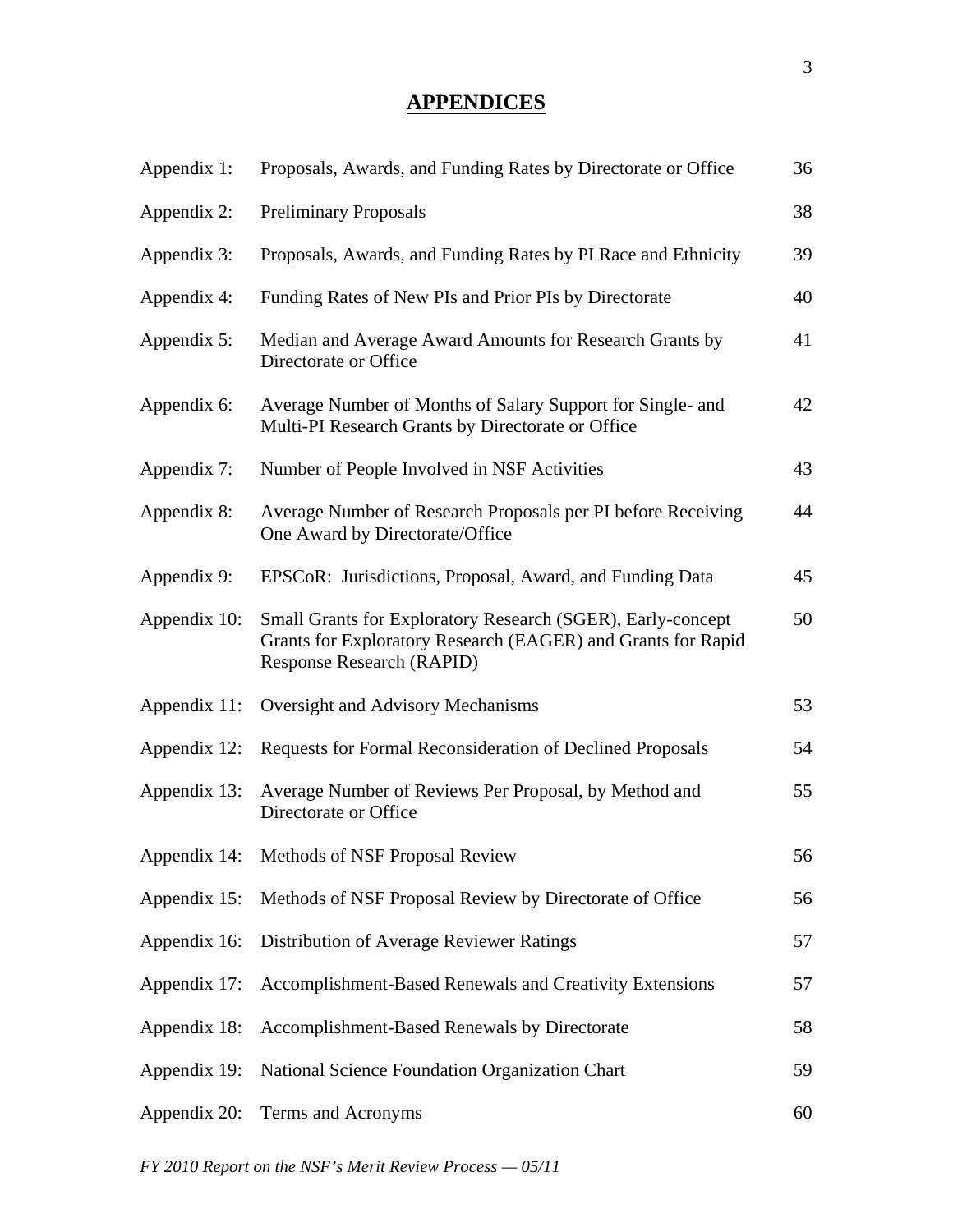# **FY 2010 Report on the NSF Merit Review Process**

## **I. Executive Summary**

This Annual report to the National Science Board (NSB) includes data and other information relative to the National Science Foundation (NSF or the Foundation) Merit Review Process for fiscal year (FY) 2010.

In FY 2010, NSF received a total of 55,542 proposals. This is an increase of about 23% from the number of proposals received in FY 2009, and an increase of over 74% from the number of proposals received in FY 2001.

The Foundation made 12,996 awards in 2010, resulting in a 23% funding rate. This is a substantial decrease in funding rate from the 32% that occurred as a consequence of ARRA funding in 2009. Although the number of awards made in 2010 was higher than in 2008 (pre-ARRA funding), the funding rate was actually lower due to the significant increase in number of proposals. As indicated by data in **Appendix 1**, the average funding rate varies by NSF directorate. Although not included in this report, there is an even greater variation of funding rate by program.

The Foundation exceeded its "time to decision" goal of informing at least 70% of Principal Investigators (PIs) of funding decisions within six months of receipt of their proposals. In FY 2010 75% of all proposals were processed within six months.

Proposals are externally reviewed by three methods: panel only, mail + panel, and mail only. In FY 2010, 59% were reviewed by panel only, 30% by mail + panel, and 7% by mail only. These percentages have remained fairly constant over the last several years. In addition, about 4% of proposals are not reviewed externally (these include, for example, proposals for travel, symposia, Early Concept Grants for Exploratory Research, and Grants for Rapid Response Research).

Because of space constraints, printed versions of this report include, in most cases, data for only eight years. However, one can access additional historical data through the electronic version of the report that is posted on the NSB website ([http://www.nsf.gov/nsb/\)](http://www.nsf.gov/nsb/).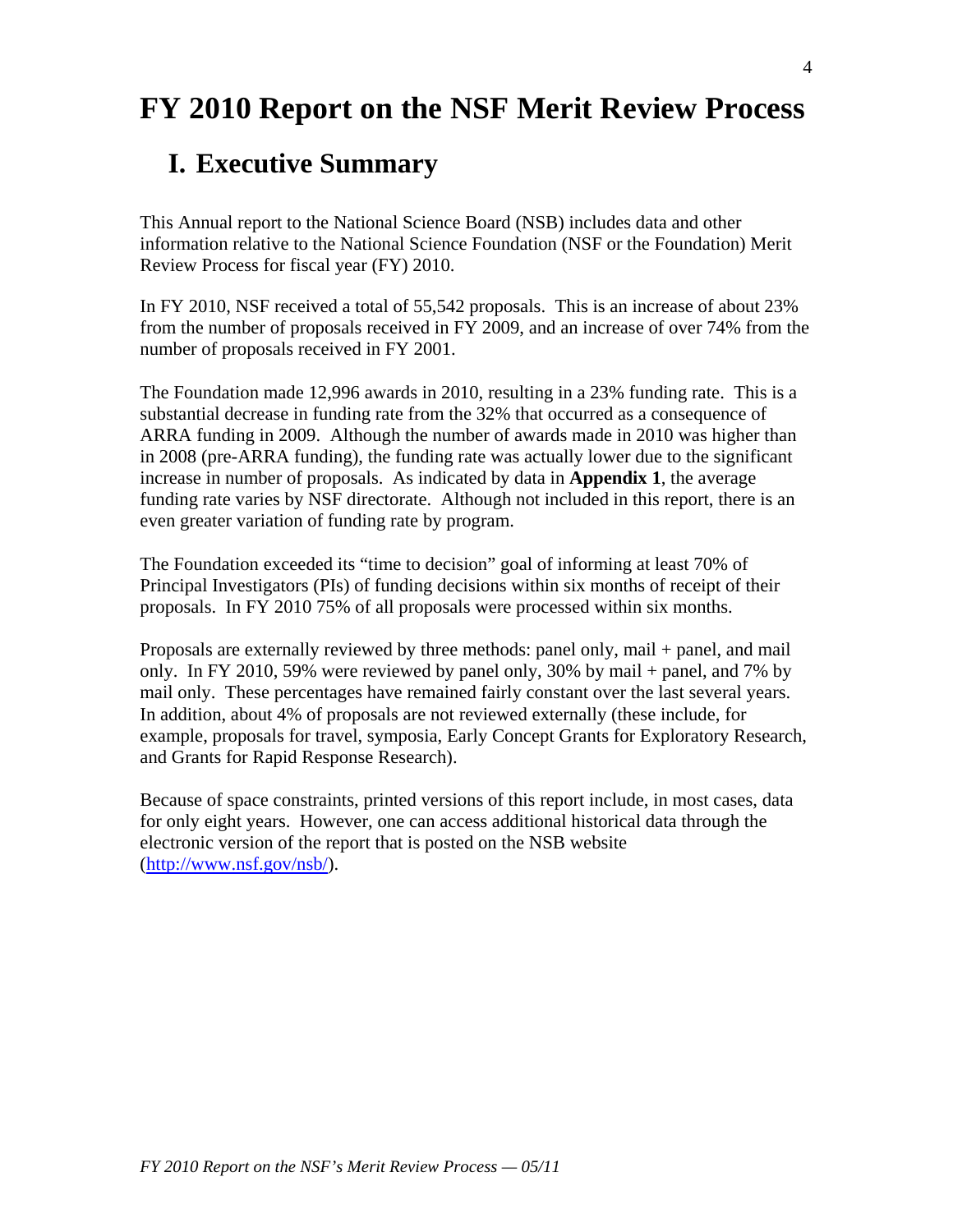## **II. Introduction**

The National Science Foundation Act of 1950 directs the Foundation "to initiate and support basic scientific research and programs to strengthen scientific research potential and science education programs at all levels."<sup>[1](#page-4-0)</sup> NSF achieves its unique mission by making merit-based awards to researchers, educators, and students at approximately 1,900 U.S. colleges, universities and other institutions.

All proposals are evaluated using the two NSB-approved criteria: *intellectual merit* and *broader impacts*. As stated in the NSF *Grant Proposal Guide[2](#page-4-1)* , consideration is also given to how well the proposed activity 1) fosters the integration of research and education, and 2) broadens opportunities to include a diversity of participants, particularly from underrepresented groups. Additional criteria, as stated in the program announcement or solicitation, may be required to highlight the specific objectives of certain programs or activities. About 96% of NSF's proposals are evaluated by external reviewers as well as by NSF staff. The remaining proposals fall under special categories that are, by NSF policy, exempt from external review and may be internally reviewed only, such as Early-concept Grants for Exploratory Research (EAGERs) and Grants for Rapid Response Research (RAPIDs) (see section E9 and **Appendix 10**).

This *FY 2010 Report on the NSF Merit Review Process* responds to a National Science Board (NSB) policy endorsed in 1977 and amended in 1984, requesting that the NSF Director submit an annual report on the NSF merit review process. Section III provides information about ARRA, NSF policies and priorities in selecting proposals for ARRA support, and the distribution of ARRA award funding. Section IV of the report provides summary data about proposals, awards, and funding rates. Longitudinal data are given to provide a long-term perspective. In most cases, the data provided are for only eight years due to space constraints; however, additional historical data are available through the electronic version of the report that is posted on the NSB website ([http://www.nsf.gov/nsb/\)](http://www.nsf.gov/nsb/).

<span id="page-4-0"></span> $142$  CFR 16 §1862, available at

<span id="page-4-1"></span>[http://www4.law.cornell.edu/uscode/html/uscode42/usc\\_sec\\_42\\_00001862----000-.html](http://www4.law.cornell.edu/uscode/html/uscode42/usc_sec_42_00001862----000-.html) [2](http://www4.law.cornell.edu/uscode/html/uscode42/usc_sec_42_00001862----000-.html) NSF *Grant Proposal Guide* (GPG) available at: http://www.nsf.gov/pubs/policydocs/pappguide/nsf08 1/gpg index.jsp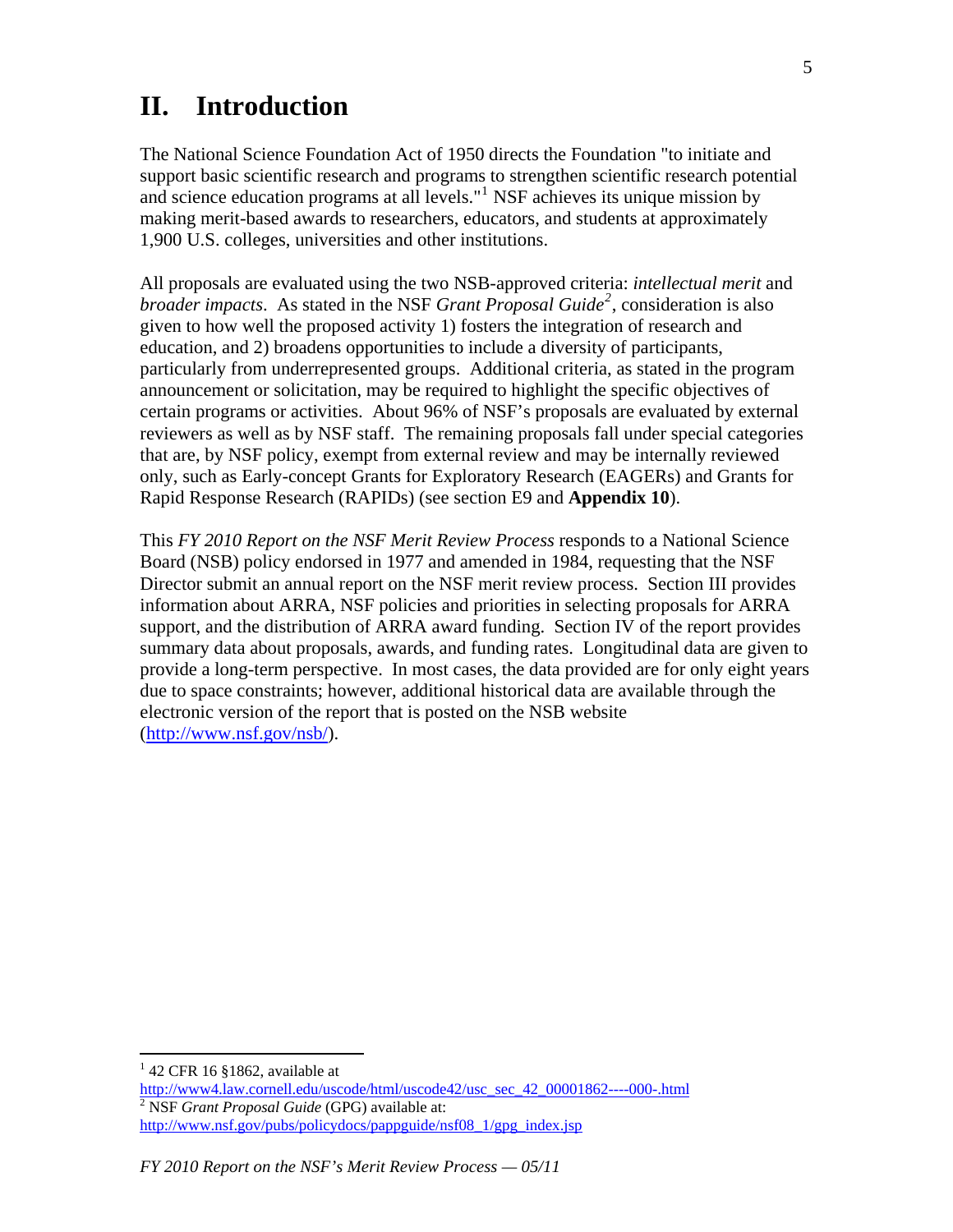## **III. American Recovery and Reinvestment Act**

On February 17, 2009, President Obama signed the American Recovery and Reinvestment Act of 2009 (ARRA) into law. One of the principal purposes of the law is to "provide investments needed to increase economic efficiency by spurring technological advances in science and health."[3](#page-5-0) ARRA supplemented NSF fiscal year 2009 allocation by \$3 billion.

NSF annually has highly rated proposals that it is unable to fund. For this reason, NSF used the majority of the \$2 billion available in Research and Related Activities for proposals that were already in house and reviewed prior to September 30, 2009. NSF included for consideration proposals declined on or after October 1, 2008. In those instances where a previously declined proposal was funded with the ARRA appropriation, the reversal of the decision to decline was based on both the high quality of the proposal and on the lack of available funding at the time the original decision was made. A total of 318 ARRA awards were made through reversals of previous declined proposals.

NSF set 30% as the funding rate goal for FY2009. In addition, NSF's overall framework for ARRA investments emphasized the following:

- All grants issued with ARRA funds were standard grants with durations of up to five years. This approach allowed NSF to structure a sustainable portfolio.
- Funding of new Principal Investigators and funding of high-risk, high-return research were both top priorities.
- The Foundation issued solicitations for the Science Masters (214 proposals/21) awards), Research Infrastructure Improvement Program: Inter-Campus and Intra-Campus Cyber Connectivity (23 proposals/17 awards), Academic Research Infrastructure (393 proposals/136 awards), and Major Research Instrumentation Programs (1214 proposals/262 awards.) Awards for proposals submitted to these programs were made in FY 2010.

| TNST Spending I fail for the American Recovery and Rehivestment Act of 2009 |                        |                 |                        |
|-----------------------------------------------------------------------------|------------------------|-----------------|------------------------|
|                                                                             | <b>Funds Obligated</b> | <b>Funds</b>    | <b>Funds Obligated</b> |
| <b>Program/Activity</b>                                                     | as of 9/30/09          | <b>Received</b> | as of 9/30/10          |
| <b>Research &amp; Related Activities (R&amp;RA)</b>                         | \$2,063M (83%)         | \$2,500M        | \$2,500M               |
| <b>Education and Human Resources (EHR)</b>                                  | \$85M (85%)            | \$100M          | \$100M                 |
| <b>Major Research Equipment and Facilities</b>                              |                        |                 |                        |
| <b>Construction Program</b>                                                 | \$254M (64%)           | \$400M          | \$400M                 |
| <b>Office of Inspector General</b>                                          | \$0.02M (<1%)          | \$2M            | \$0.07M                |
| <b>TOTAL</b>                                                                | $$2,402M (80\%)$       | \$3,002M        | \$3,000.07M            |

**Table 1 NSF Spending Plan for the American Recovery and Reinvestment Act of 2009** 

Source: NSF FY2009 Agency Financial Report, FY2010 Obligation Actuals.

<span id="page-5-0"></span> $3$  Pub.L. 111-5, available at:

[http://frwebgate.access.gpo.gov/cgi-bin/getdoc.cgi?dbname=111\\_cong\\_public\\_laws&docid=f:publ005.111](http://frwebgate.access.gpo.gov/cgi-bin/getdoc.cgi?dbname=111_cong_public_laws&docid=f:publ005.111)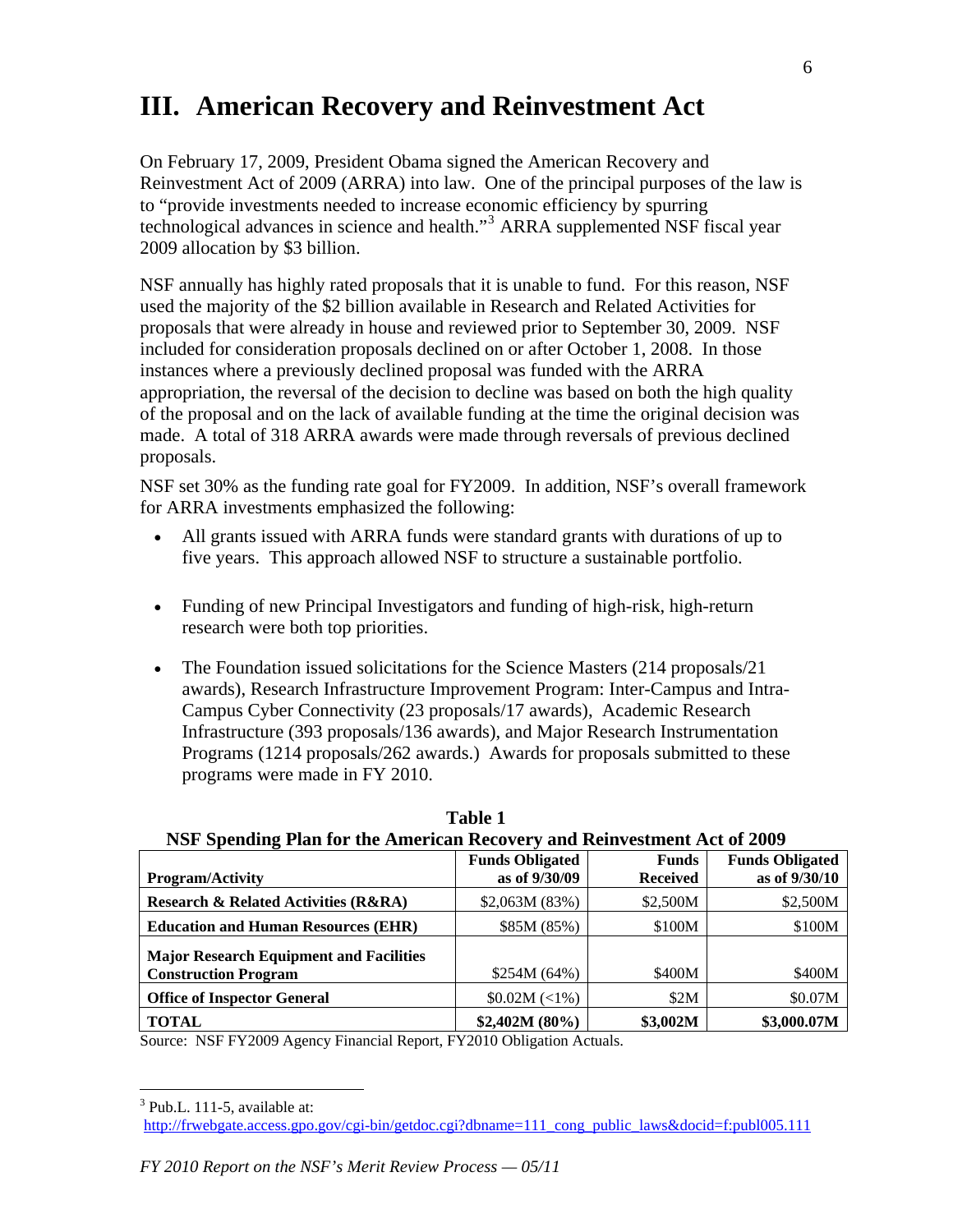## **IV. Proposals and Awards**

#### **. A. Proposals, Awards, and Funding Rates**

**Table 2** shows the change in the number of proposals, number of awards, and funding rates through time. Note that a proposal is included in a given year based on whether the action (award or decline) was taken that year, not whether the proposal was received in that year. NSF received 55,542 proposals in FY 2010 resulting in 12,996 awards (12,547 funded from the 2010 Omnibus and 449 funded from the 2009 ARRA appropriation). In 2010 the funding rate was 23%. **Appendix 1** provides proposal, award, and funding rate data by NSF directorate and office.

|                        | 2006   | 2007   | 2008   | 2009   | 2009<br><b>Omnibus</b>   | 2009<br><b>ARRA</b> | 2010<br><b>Total</b> | <b>2010</b><br><b>Omnibus</b> | 2010<br><b>ARRA</b> |
|------------------------|--------|--------|--------|--------|--------------------------|---------------------|----------------------|-------------------------------|---------------------|
| <b>Proposals</b>       | 42,352 | 44,577 | 44,428 | 45,181 | -                        | -                   | 55,542               | ۰                             |                     |
| Awards                 | 10.425 | 11,463 | 11,149 | 14,595 | 9,975                    | 4,620               | 12,996               | 12,547                        | 449                 |
| <b>Funding</b><br>Rate | 25%    | 26%    | 25%    | 32%    | $\overline{\phantom{0}}$ | -                   | 23%                  | ۰                             |                     |

**Table 2 NSF Proposal, Award, and Funding Rate Trends** 

Source: NSF Enterprise Information System 10/01/10.

In addition to the full proposals in Table 2, in FY 2009 NSF also received 2,883 preliminary proposals, which are required for some NSF programs. See **Appendix 2** for additional data and information on preliminary proposals.

**Table 3** provides data on proposal, award, and funding rates by PI characteristics (gender, minority status, new and prior PI status).

| Table 3                                                           |
|-------------------------------------------------------------------|
| <b>Competitively Reviewed Proposals, Awards and Funding Rates</b> |
| <b>By PI Characteristics</b>                                      |

|                   |                       | 2003   | 2004   | 2005   | 2006   | 2007   | 2008   | 2009   | 2010   |
|-------------------|-----------------------|--------|--------|--------|--------|--------|--------|--------|--------|
| All PIs           | Proposals             | 40.075 | 43.851 | 41,722 | 42,352 | 44,577 | 44.428 | 45.181 | 55,542 |
|                   | Awards                | 10.844 | 10,380 | 9.757  | 10,425 | 11,463 | 11.149 | 14,595 | 12,996 |
|                   | <i><b>Omnibus</b></i> |        |        |        |        |        |        | 9.975  | 12,547 |
|                   | <b>ARRA</b>           |        |        |        |        |        |        | 4,620  | 449    |
|                   | <b>Funding Rate</b>   | 27%    | 24%    | 23%    | 25%    | 26%    | 25%    | 32%    | 23%    |
| <b>Female PIs</b> | Proposals             | 7,335  | 8,427  | 8,266  | 8,510  | 9,197  | 9,431  | 9,727  | 11,903 |
|                   | Awards                | 2.090  | 2,118  | 2,107  | 2,233  | 2,493  | 2,556  | 3,297  | 2,982  |
|                   | <i><b>Omnibus</b></i> |        |        |        |        |        |        | 2,247  | 2,887  |
|                   | <b>ARRA</b>           |        |        |        |        |        |        | 1,050  | 95     |
|                   | <b>Funding Rate</b>   | 28%    | 25%    | 25%    | 26%    | 27%    | 27%    | 34%    | 25%    |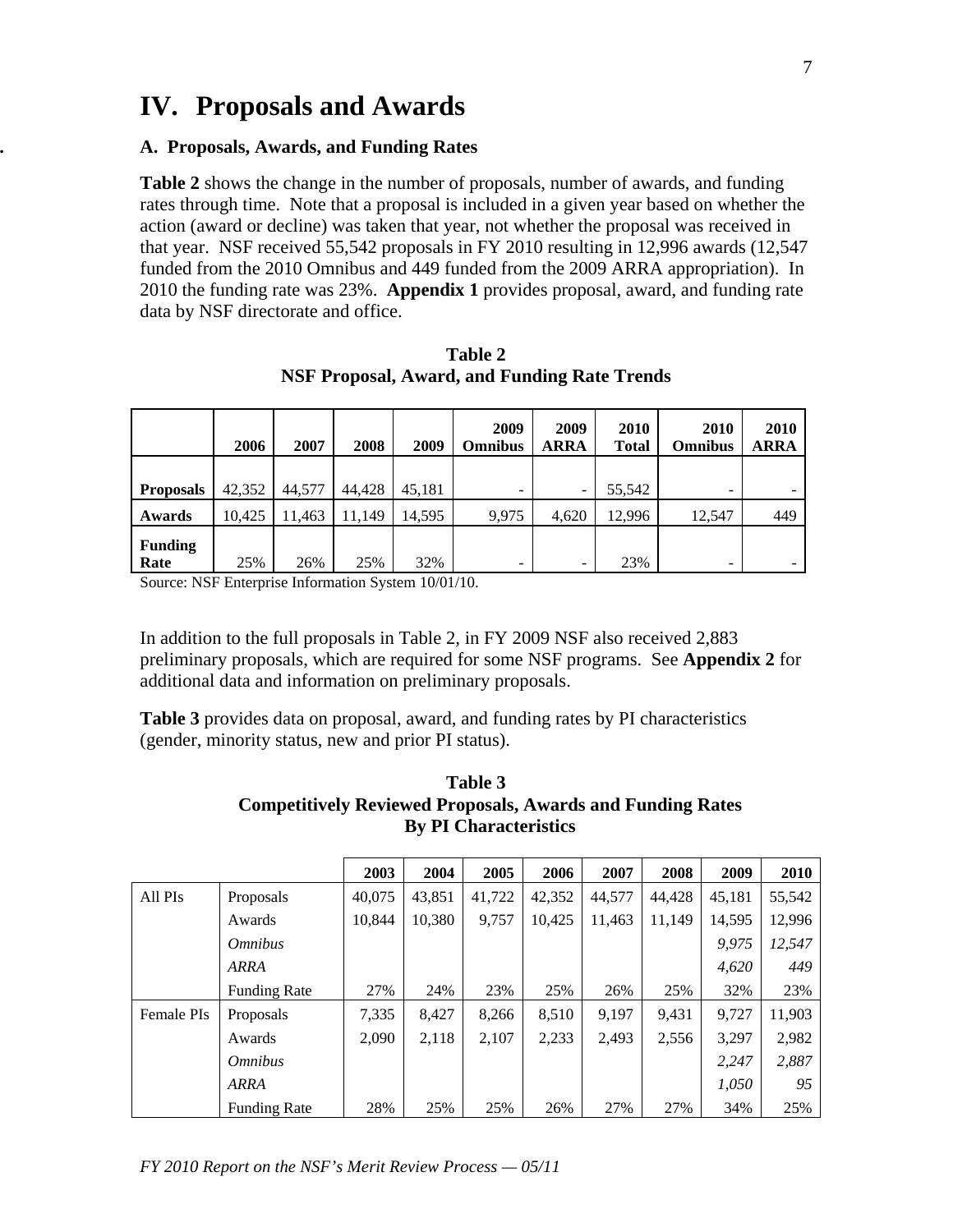|                         |                     | 2003   | 2004   | 2005   | 2006   | 2007   | 2008   | 2009   | 2010           |
|-------------------------|---------------------|--------|--------|--------|--------|--------|--------|--------|----------------|
| Male PIs                | Proposals           | 31,238 | 33,300 | 31,456 | 31,482 | 32,650 | 32,074 | 32,091 | 38,695         |
|                         | Awards              | 8,495  | 7,923  | 7,305  | 7,765  | 8,451  | 7,986  | 10,437 | 9,080          |
|                         | <b>Omnibus</b>      |        |        |        |        |        |        | 7,169  | 8,760          |
|                         | <b>ARRA</b>         |        |        |        |        |        |        | 3,268  | 320            |
|                         | <b>Funding Rate</b> | 27%    | 24%    | 23%    | 25%    | 26%    | 25%    | 33%    | 23%            |
| Minority                |                     |        |        |        |        |        |        |        |                |
| PIs                     | Proposals           | 2,141  | 2,551  | 2,468  | 2,608  | 2,798  | 2,762  | 2,945  | 3,613          |
|                         | Awards              | 569    | 597    | 569    | 638    | 713    | 670    | 889    | 812            |
|                         | <b>Omnibus</b>      |        |        |        |        |        |        | 649    | 790            |
|                         | <b>ARRA</b>         |        |        |        |        |        |        | 240    | 22             |
|                         | <b>Funding Rate</b> | 27%    | 23%    | 23%    | 24%    | 25%    | 24%    | 30%    | 22%            |
| New PIs                 | Proposals           | 17,584 | 19,052 | 17,660 | 18,061 | 18,971 | 18,989 | 19,044 | 24,116         |
| Former                  | Awards              | 3,390  | 3,256  | 3,001  | 3,240  | 3,660  | 3,622  | 4,706  | 4,024          |
| Definition <sup>*</sup> | <b>Omnibus</b>      |        |        |        |        |        |        | 2,967  | 3,868          |
|                         | <b>ARRA</b>         |        |        |        |        |        |        | 1,739  | 156            |
|                         | <b>Funding Rate</b> | 19%    | 17%    | 17%    | 18%    | 19%    | 19%    | 25%    | 17%            |
| New PIs                 | Proposals           | 15,555 | 16,723 | 15,467 | 15,877 | 16,445 | 16,483 | 16,840 | 21,545         |
| Revised                 | Awards              | 2,952  | 2,881  | 2,687  | 2,842  | 3,151  | 3,132  | 4,174  | 3,620          |
| Definition <sup>*</sup> | <b>Omnibus</b>      |        |        |        |        |        |        | 2,613  | 3,487          |
|                         | <b>ARRA</b>         |        |        |        |        |        |        | 1,561  | 133            |
|                         | <b>Funding Rate</b> | 19%    | 17%    | 17%    | 18%    | 19%    | 19%    | 25%    | 17%            |
| Prior PIs               | Proposals           | 22,511 | 24,799 | 24,062 | 24,294 | 25,606 | 25,439 | 26,137 | 31,426         |
| Former                  | Awards              | 7,478  | 7,124  | 6,756  | 7,185  | 7,803  | 7,527  | 9,889  | 8,972          |
| Definition <sup>*</sup> | <b>Omnibus</b>      |        |        |        |        |        |        | 7,008  | 8,679          |
|                         | <b>ARRA</b>         |        |        |        |        |        |        | 2,881  | 293            |
|                         | <b>Funding Rate</b> | 33%    | 29%    | 28%    | 30%    | 30%    | 30%    | 38%    | 29%            |
| Prior PIs               | Proposals           | 24,190 | 26,765 | 26,130 | 26,172 | 27,660 | 27,424 | 28,341 | 33,997         |
| Revised                 | Awards              | 7,769  | 7,373  | 7,070  | 7,475  | 8,202  | 7,892  | 10,421 | 9,376          |
| Definition <sup>*</sup> | <b>Omnibus</b>      |        |        |        |        |        |        | 7,362  | 9,060          |
|                         | <b>ARRA</b>         |        |        |        |        |        |        | 3,059  | 316            |
|                         | <b>Funding Rate</b> | 32%    | 28%    | 27%    | 29%    | 30%    | 29%    | 37%    | 28%            |
| PIs with                | Proposals           | 494    | 525    | 454    | 434    | 448    | 448    | 470    | 545            |
| Disabilities            | Awards              | 124    | 121    | 95     | 107    | 104    | 109    | 149    | 108            |
|                         | <b>Omnibus</b>      |        |        |        |        |        |        | 105    | 105            |
|                         | <b>ARRA</b>         |        |        |        |        |        |        | 44     | $\mathfrak{Z}$ |
|                         | <b>Funding Rate</b> | 25%    | 23%    | 21%    | 25%    | 23%    | 24%    | 32%    | 20%            |

Source: NSF Enterprise Information System 10/01/10.

<span id="page-7-0"></span><sup>\*</sup> In FY 2009, in conjunction with NSF's implementation of the ARRA, NSF revised its definition of a new PI. The revised definition is "A new PI is an individual who has not served as the PI or co-PI on any award from NSF (with the exception of doctoral dissertation awards, graduate or postdoctoral fellowships, research planning grants, or conferences, symposia and workshop grants.)" Previously, a new PI was considered to be any individual who had not previously been a PI on any NSF award. Historical data shown for the revised definition is based on the NSF Enterprise Information System, as of October 2, 2009.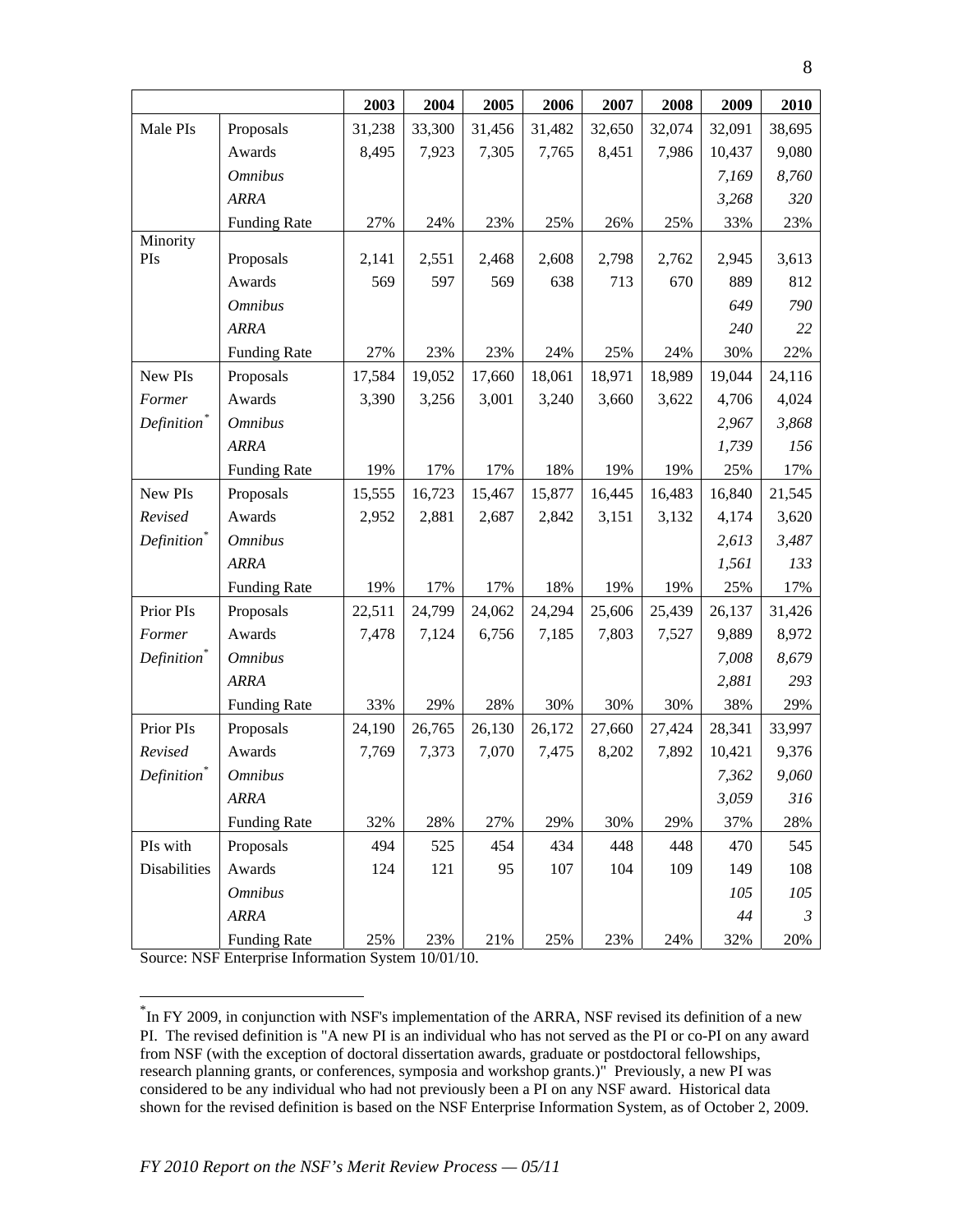Gender and minority status is based on self-reported information in proposals, with about 89% of PIs providing gender information and 88% providing minority status information. Minority status includes American Indian, Alaska Native, Black, Hispanic, and Pacific Islander and excludes Asian and White-Not of Hispanic Origin. **Appendix 3** provides proposal, award, and funding rate information by PI race and ethnicity. **Appendix 4** provides funding rate information by new PI and prior PI status by directorate

#### **. B. Types of Awards**

NSF uses three kinds of funding mechanisms: grants, cooperative agreements, and contracts. Most of NSF's projects support or stimulate scientific and engineering research and education, and are funded using grants or cooperative agreements. A grant is the primary funding mechanism used by NSF. A grant can be funded as either a standard award (in which funding for the full duration of the project, generally 1-5 years, is awarded in a single fiscal year) or a continuing award (in which funding of a multi-year project is usually provided in annual increments). For continuing grants, the initial funding increment is accompanied by a statement of intent to continue funding the project in yearly increments (called "continuing grant increments" or CGIs)<sup>[4](#page-8-0)</sup> until the project is completed. The continued funding is subject to NSF's judgment of satisfactory progress, availability of funds, and receipt and approval of required annual reports. Cooperative agreements are used when the project requires substantial agency involvement during the project performance period (e.g., research centers, multi-user facilities). Contracts are used to acquire products, services and studies (e.g., program evaluations) required primarily for NSF or other government use.

As shown below in **Table 4**, in FY 2010, NSF devoted 37% of its total budget to new standard grants and 13% to new continuing grants. The use of standard and continuing grants allows NSF flexibility in balancing current and future obligations, and managing funding rates. Note: ARRA awards were made as standard grants.

| <b>CATEGORY</b>               | 2003 | 2004 | 2005 | 2006 | 2007 | 2008 | 2009 | 2010 |
|-------------------------------|------|------|------|------|------|------|------|------|
| <b>Standard Grants</b>        | 25%  | 25%  | 23%  | 25%  | 26%  | 28%  | 44%  | 37%  |
| <b>New Continuing</b>         | 16%  | 4%   | 14%  | 13%  | 14%  | 13%  | 8%   | 13%  |
| <b>CGIs and Supplements</b>   | 26%  | 28%  | 29%  | 28%  | 26%  | 26%  | 18%  | 18%  |
| <b>Cooperative Agreements</b> | 25%  | 24%  | 24%  | 23%  | 22%  | 23%  | 21%  | 23%  |
| Other <sup>*</sup>            | 9%   | 9%   | 10%  | 1%   | 11%  | 11%  | 9%   | 9%   |

**Table 4 Percentage of NSF Awards by Funding Mechanism** 

Source: NSF Enterprise Information System 12/22/10. Percentages may not sum to 100 due to rounding.

<span id="page-8-0"></span> $4$  While the original award is a competitive action, the Continuing Grant Increment (CGI) is a noncompetitive grant. Continued incremental funding is based on NSF review of annual project reports and additional oversight mechanisms established by specific programs.

<span id="page-8-1"></span><sup>\*</sup> Other includes contracts, fellowships, interagency agreements, and IPA agreements.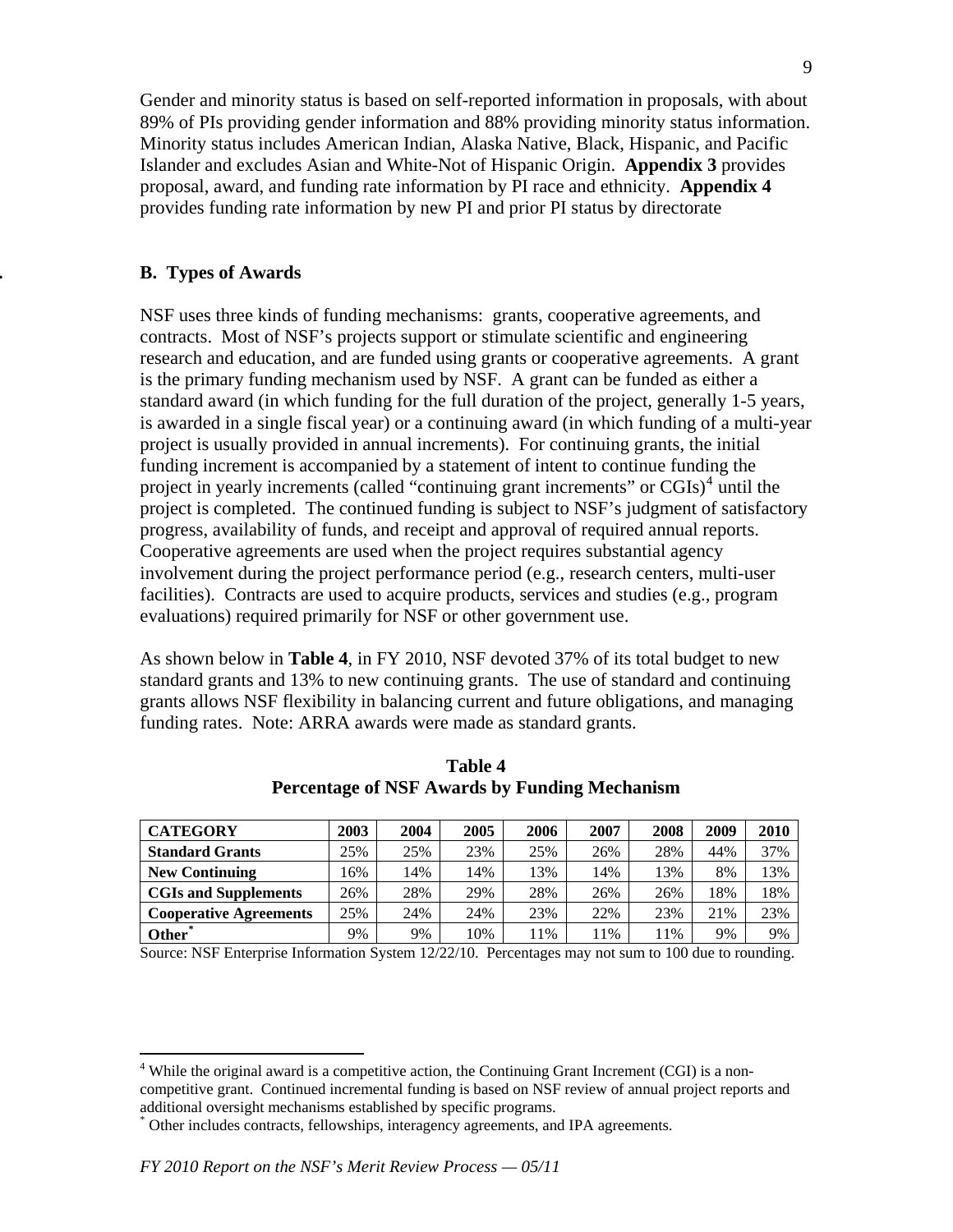#### **. C. Awards by Sector/Institution**

In FY 2010, NSF awarded approximately 77% of its budget to academic institutions, 13% to non-profit and other organizations, 5% to for-profit businesses, and 5% to Federal agencies and laboratories<sup>[5](#page-9-0)</sup>. This overall distribution of funds by type of organization has remained fairly constant over the past five years as shown in **Table 5**.

| <b>Sector/Institution</b>                 | 2003 | 2004 | 2005 | 2006  | 2007 | 2008 | 2009 | 2010 |
|-------------------------------------------|------|------|------|-------|------|------|------|------|
| <b>Academic Institutions</b>              | 76%  | 76%  | 76%  | 76%   | 76%  | 76%  | 76%  | 77%  |
| <b>Non-Profit and Other Organizations</b> | 15%  | 15%  | 15%  | 15%   | 15%  | 13%  | 13%  | 11%  |
| <b>For-Profit</b>                         | 7%   | 7%   | 7%   | $7\%$ | 7%   | 8%   | 6%   | 6%   |
| <b>Federal Agencies and Laboratories</b>  | 2%   | 2%   | 2%   | 2%    | 3%   | 3%   | 4%   | 5%   |

**Table 5 Distribution of Funds by Type of Organization** 

Source: NSF FY 2010 Agency Financial Report. Percentages may not sum to 100 due to rounding.

For **Figure 1**, academic institutions are categorized according to the proportion of NSF funding received (i.e., those receiving the largest proportion of NSF funding – the top 10, 50, and 100 academic institutions).



**Figure 1**

Source: NSF Enterprise Information System 10/01/10.

The Foundation tracks funding rates for different types of academic institutions. For FY 2010, the average funding rate was 26% for the top 100 (classified according to the amount of FY 2010 funding received) Ph.D.-granting institutions. In comparison, the rate was 17% for Ph.D.-granting institutions that are not in the top 100 NSF-funded

<span id="page-9-0"></span><sup>&</sup>lt;sup>5</sup> Numbers do not total to 100% due to rounding.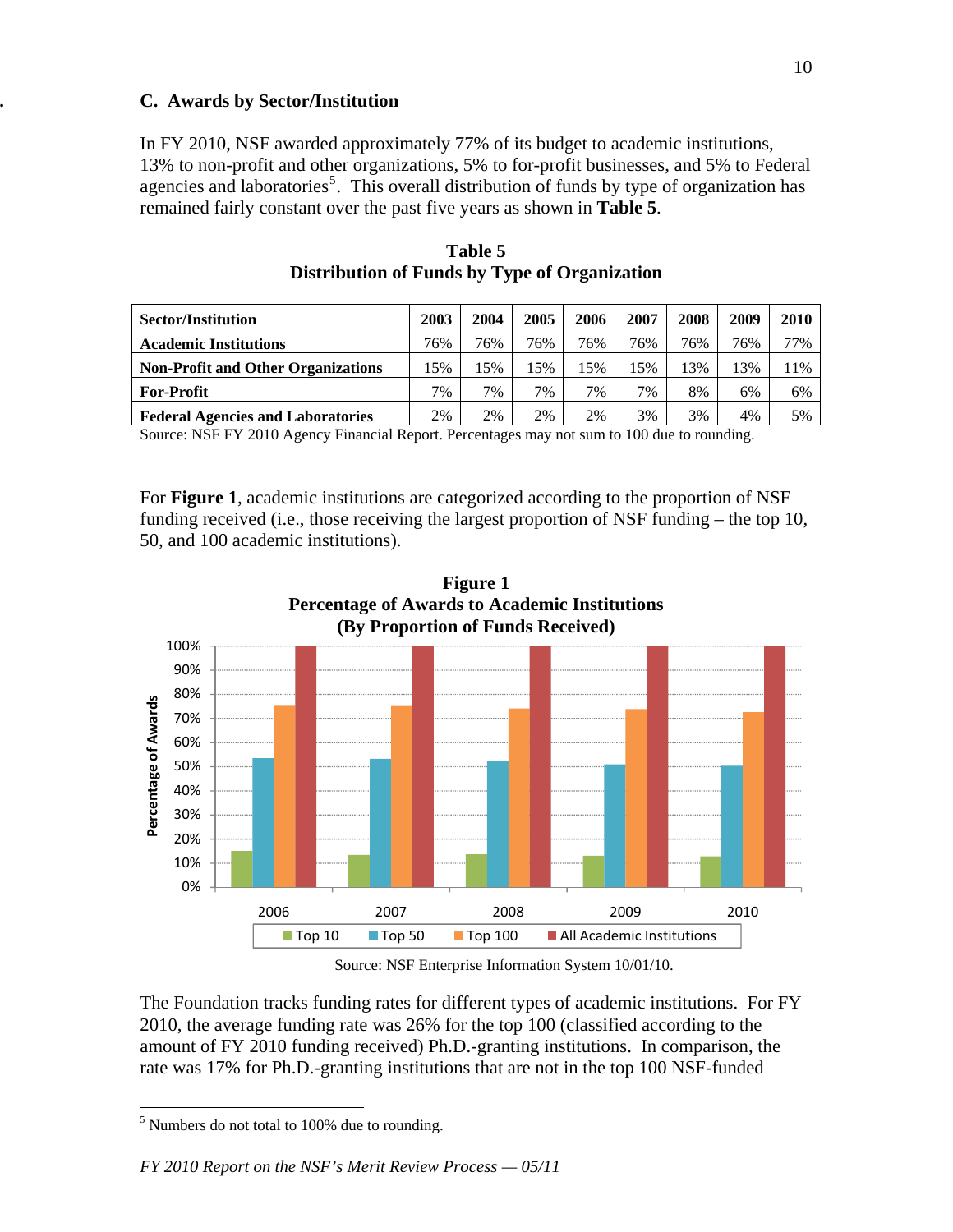category. The funding rates for two- and four-year institutions were both 22% in FY 2010. For minority-serving institutions, the FY 2010 funding rate was 18%.

The Foundation also promotes geographic diversity of the participants in its programs. For example, the mission of the Experimental Program to Stimulate Competitive Research (EPSCoR) is to assist the NSF in its statutory function "to strengthen research and education in science and engineering throughout the United States and to avoid undue concentration of such research and education."[6](#page-10-0) The EPSCoR program was designed for those jurisdictions that have historically received lesser amounts of NSF Research and Development (R&D) funding. In FY 2010, 27 states, the Commonwealth of Puerto Rico and the U.S. Virgin Islands were eligible to participate in the program. **Appendix 9** has data on proposals, awards, and funding rates for the EPSCoR jurisdictions.

NSF made numerous outreach presentations to diverse institutions across the country in an effort to help increase their participation and success in NSF programs:

- Two Regional Grants Conferences were held in FY 2010. These conferences were organized by the NSF Policy Office, and hosted by Jackson State University and Case Western Reserve University, respectively.
- 9 "NSF Days" organized by the Office of Legislative and Public Affairs, were held throughout the year in Arizona, California, Florida, Georgia, Idaho, Iowa, Missouri, Ohio, Tennessee.

Representatives from most of NSF's directorates and offices attended each of these conferences. They held separate focus sessions for faculty on program opportunities in specific disciplines in addition to providing general information about proposal preparation and the merit review process.

NSF also hosted several informational booths at scientific meetings such as the annual meeting of the American Association for the Advancement of Science (AAAS). In addition to these larger NSF-wide organized efforts, outreach workshops were sponsored by several of the individual directorates, as well as EPSCoR, the Small Business Innovation Research (SBIR) program, and other NSF-wide programs. Finally, Program Officers frequently conduct outreach when visiting institutions or participating in scientific meetings. NSF outreach to scientists and engineers from underrepresented groups includes efforts such as workshops for tribal colleges and minority-serving institutions, including historically black colleges and universities.

## **D. Time to Decision (Proposal Dwell Time)**

It is important for applicants to receive a timely funding decision. The Foundation's FY 2010 GPRA performance goal calls for informing at least 70% of PIs of funding decisions (i.e. award or decline) within six months of deadline, target date, or proposal

<sup>6</sup> 42 CFR 16 §1862, available at

<span id="page-10-0"></span>[http://www4.law.cornell.edu/uscode/html/uscode42/usc\\_sec\\_42\\_00001862----000-.html](http://www4.law.cornell.edu/uscode/html/uscode42/usc_sec_42_00001862----000-.html)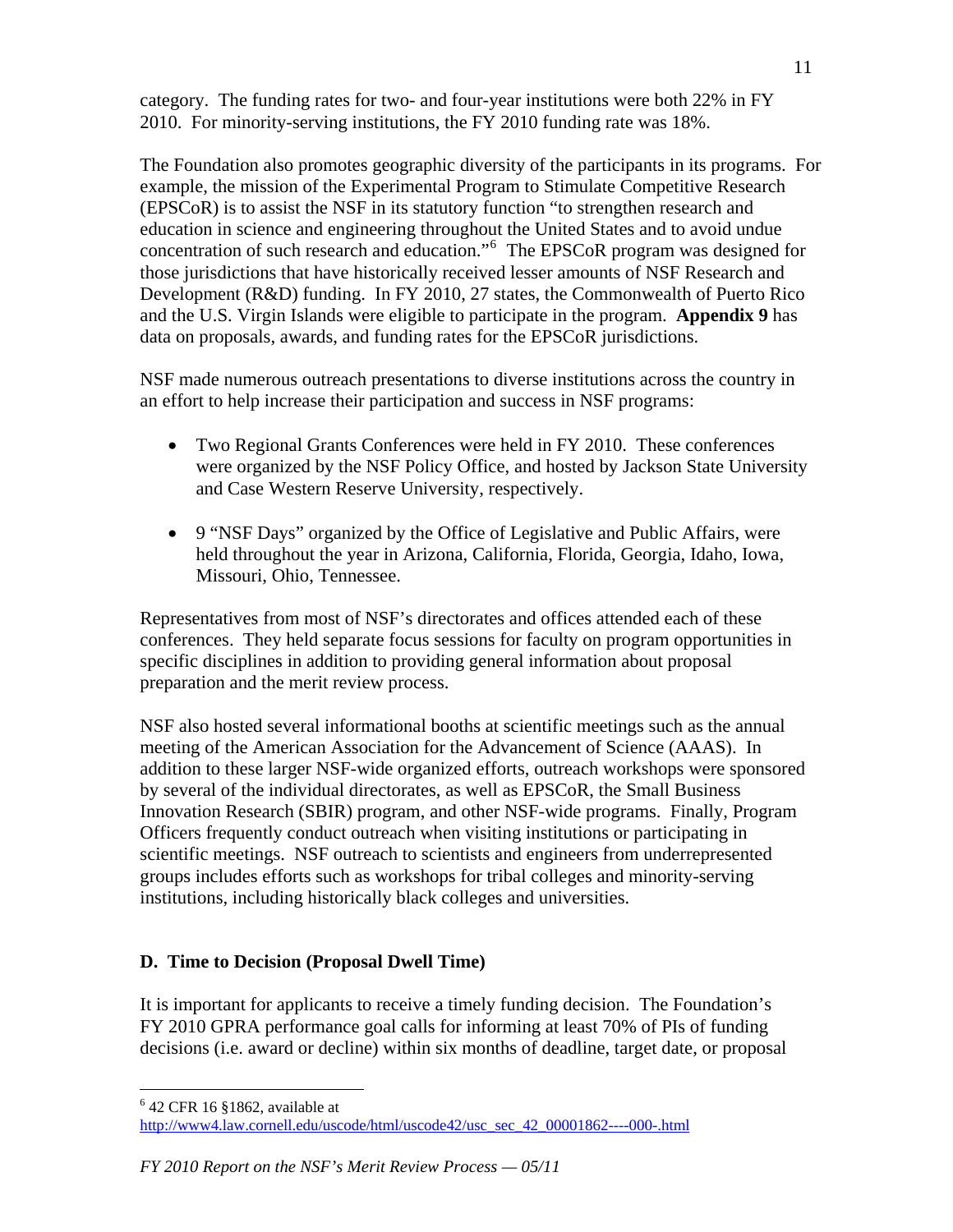receipt date, whichever is later. In 2010 NSF exceeded the dwell time goal with 75% of applicants informed within 6 months. Note that NSF has consistently exceeded its time to decision goal with the exception of 2009 when the NSF dwell time performance measure was suspended for the second through the fourth quarters to delay processing proposals that would have been declined due to lack of funding so that some of these proposals could be funded with the ARRA allocation.

#### **Table 6 Proposal Dwell Time Percentage of Proposals Processed Within 6 Months**

| 2003 | 2004 | 2005 | <b>2006</b> | 2007 | 2008 | $\mathcal{H}$<br>2009 | <b>2010</b> |
|------|------|------|-------------|------|------|-----------------------|-------------|
| 77%  | 77%  | 76%  | 78%         | 77%  | 78%  | $1\%$<br>UI           | 75%         |

Source: NSF Enterprise Information System 10/01/10.

#### **E. Data on Research Grants**

The purpose of this section is to provide data on what is referred to as "research grants." The term research grant is used by NSF to represent what could be considered a typical research award, particularly with respect to the award size. Education research grants are included in this category. Excluded are large awards such as centers and facilities, equipment and instrumentation grants, grants for conferences and symposia, grants in the Small Business Innovation Research program, Small Grants for Exploratory Research, Early-concept Grants for Exploratory Research, Grants for Rapid Response Research, and education and training grants.

#### **E1. Research Proposal, Grant, & Funding Rate Trends**

**Table 7** provides the proposal, grant, and funding rate trends for NSF research grants. The number of awards made in 2010 (8,639) was substantially lower than what was possible in 2009 (10,011) with ARRA funding, but higher than the number of awards in 2008 pre-ARRA (6,999). The funding rate in 2010 was actually slightly lower than in 2008 as a result of the increase in number of proposals.

|                     | 2003   | 2004   | 2005   | 2006   | 2007   | 2008   | 2009   | 2010   |
|---------------------|--------|--------|--------|--------|--------|--------|--------|--------|
| <b>Proposals</b>    | 28,676 | 31,553 | 31,574 | 31.514 | 33,705 | 33,643 | 35,609 | 42.225 |
| Awards              | 6,846  | 6,509  | 6.258  | 6,708  | 7.415  | 6,999  | 10,011 | 8,639  |
| <b>Omnibus</b>      |        |        |        |        |        |        | 6.346  | 8,613  |
| <b>ARRA</b>         |        |        |        |        |        |        | 3,665  | 26     |
| <b>Funding Rate</b> | 24%    | 21%    | 20%    | 21%    | 22%    | 21%    | 28%    | 20%    |

| Table 7                                                         |
|-----------------------------------------------------------------|
| <b>Research Grant Proposal, Grant &amp; Funding Rate Trends</b> |

Source: NSF Enterprise Information System 10/01/10.

<span id="page-11-0"></span><sup>\*</sup> The NSF dwell time performance measure was suspended for quarters 2-4 of FY 2009 to delay processing declines due to lack of funding so that they could be funded with the ARRA appropriation. The percentage of proposals meeting the dwell time goal during the  $1<sup>st</sup>$  quarter was 89%.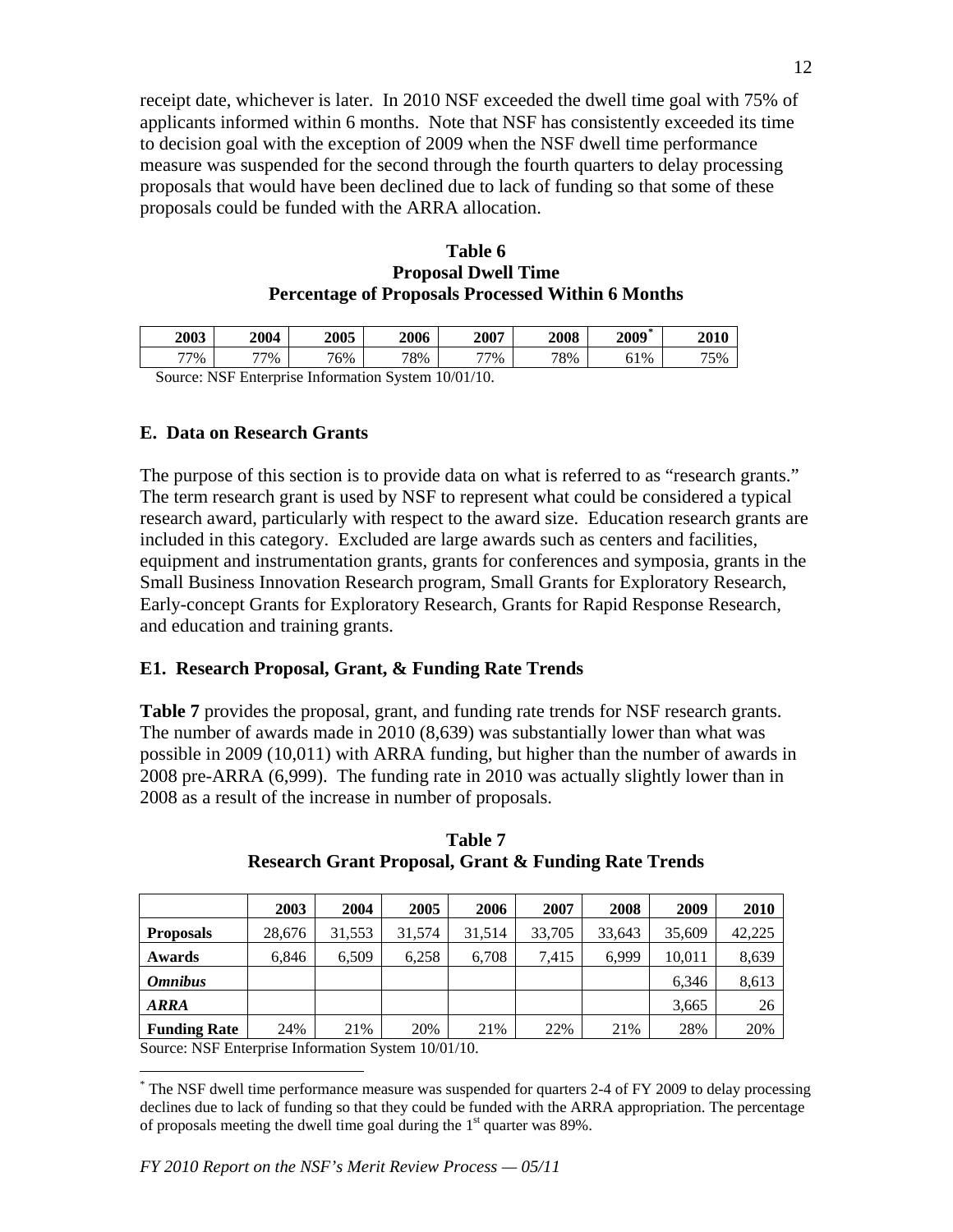## **E2. Research Grant Size and Duration**

Adequate award size and duration are important for enabling science of the highest quality and ensuring that proposed work can be accomplished as planned. Larger award size and longer award duration may also permit the participation of more students and allow investigators to devote a greater portion of their time to conducting research.

With the ARRA allocation, NSF was able to substantially increase the annualized award amounts for research grants as indicated in **Figure 2**. In 2010 the annualized median award size was \$123,391 and the average annualized award amount was \$166,230.



**Figure 2 Annualized Award Amounts for Research Grants** 

 $\overline{a}$ 

Data on award size and duration organized by NSF directorate for the last five years are presented in **Appendix 5**.

As indicated in **Figure 3,** the average annual award size has increased by 24% from FY 2003 to FY 2010, while the average annual award size in constant dollars<sup>[7](#page-12-0)</sup> has risen only by 1%. It should be noted that there was a significant increase in average annual award size in FY 2009 made possible by the ARRA allocation. NSF may not be able to sustain the increase in future years.

Source: NSF Enterprise Information System 10/01/10.

<span id="page-12-0"></span><sup>7</sup> Constant dollars were calculated with the Gross Domestic Product (GDP) Deflator, which is the GDP (chained) Price Index. The deflator is updated by the Office of Management and Budget in the President's Budget and is based on the U.S. Government Fiscal Year, which begins on October 1 and ends on September 30. For this chart, the FY 2010 is the reference year (one FY 2010 dollar equals one constant dollar). This GDP deflator can be used from 1940, up to estimates through 2011.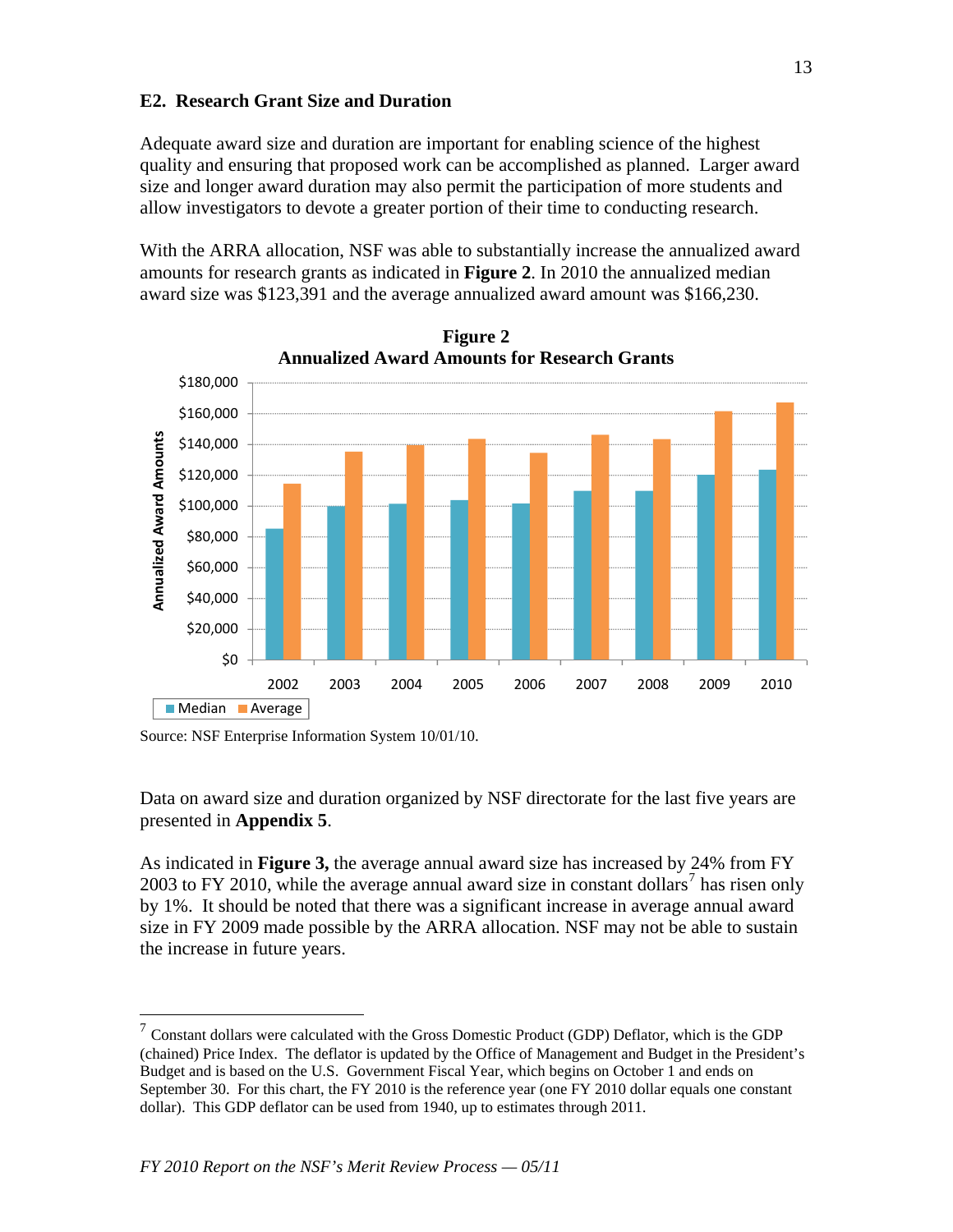**Figure 3 Annualized Award Amounts for Research Grants in Constant Dollars** 



Source: NSF Enterprise Information System 10/01/10.

As indicated in **Table [8](#page-13-0)**, the average award duration has remained relatively constant.<sup>8</sup> Program officers must balance competing requirements, such as increasing award size, increasing duration of awards, or making more awards.

**Table 8 Average Award Duration for Research Grants** 

|                 | 2006 | 2007 | 2008 | 2009 | 2009<br>Appro-<br>priation | 2009<br>ARRA | 2010 | 2010<br>Appro-<br>priation | 2010<br>ARR  |
|-----------------|------|------|------|------|----------------------------|--------------|------|----------------------------|--------------|
| <b>Duration</b> |      |      |      |      |                            |              |      |                            |              |
| (Years)         | 2.9  | 2.9  | 3.0  | 3.0  | 2.9                        | 3.1          | 2.9  | 2.9                        | <u> 2. l</u> |

Source: NSF Enterprise Information System 10/01/10.

 $\overline{a}$ 

#### **E3. Number of Investigators per Research Grant**

**Figure 4** shows the number of research grants made to single PIs (SPI) compared to the number of research grants to projects with multiple PIs (MPI). The number of SPI grants remains greater than the number of MPI grants.

<span id="page-13-0"></span><sup>&</sup>lt;sup>8</sup> Although the number of years is rounded to one decimal place, the variations do not indicate significant changes since 0.1 years represents only about five weeks. In addition, this duration rate is the initial duration for new awards made in FY 2009. The rate does not take into account no-cost extensions.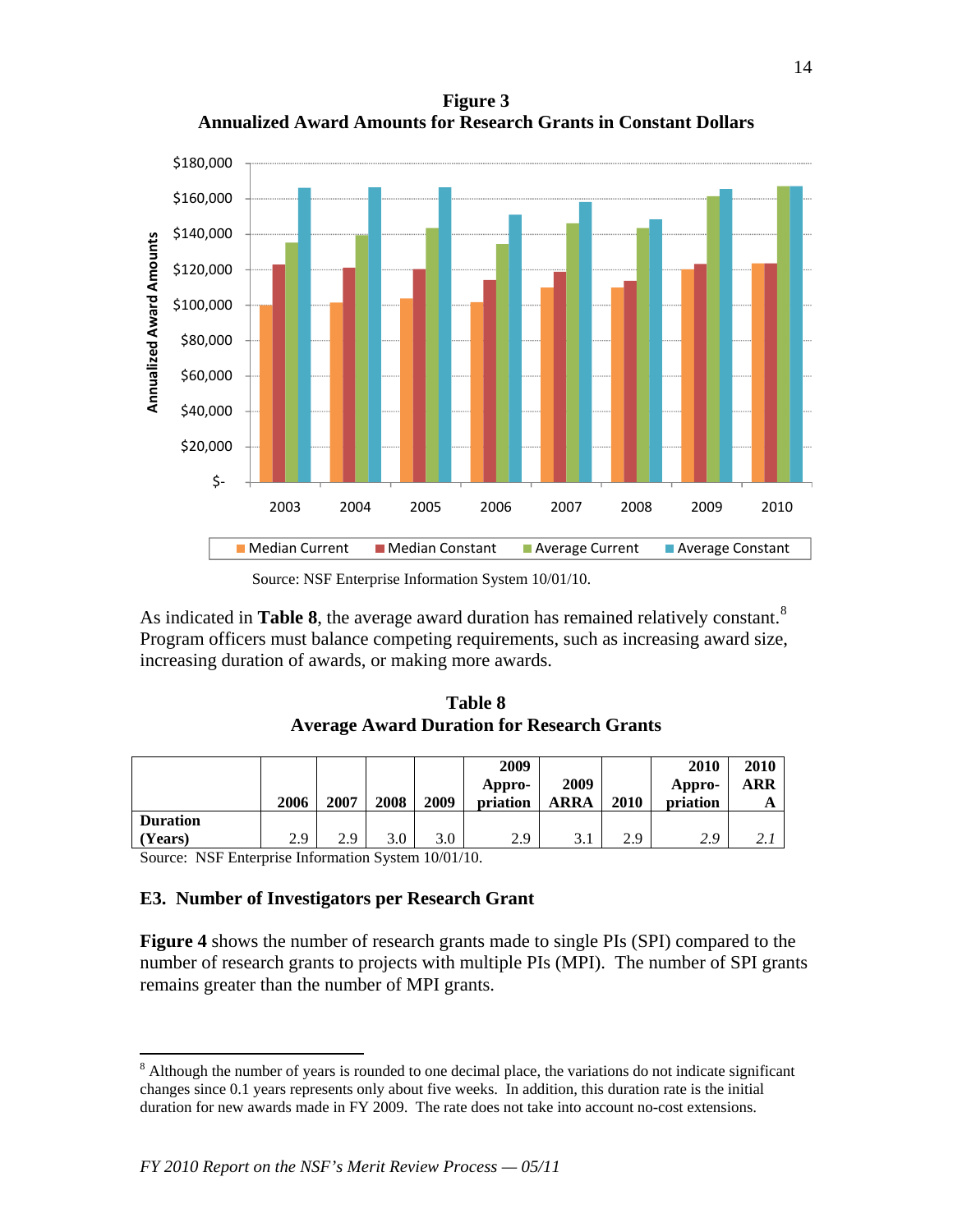**Figure 4 Research Grants to Single PIs (SPI) & Multiple PIs (MPI), by Number of Awards** 



Source: NSF Enterprise Information System 10/01/10.

In addition, **Figure 5** indicates the total amount of funds awarded to SPI research grants in comparison to the amount of funds awarded to MPI research grants.



**Figure 5 Research Grants for Single PIs (SPI) & Multiple PIs (MPI), by Dollar Amount** 

Source: NSF Enterprise Information System 10/01/10.

**Figure 6** indicates the funding rates for SPI and MPI research proposals. The difference between the SPI and MPI funding rate has varied over the last eight years, but the SPI funding rate has been consistently higher.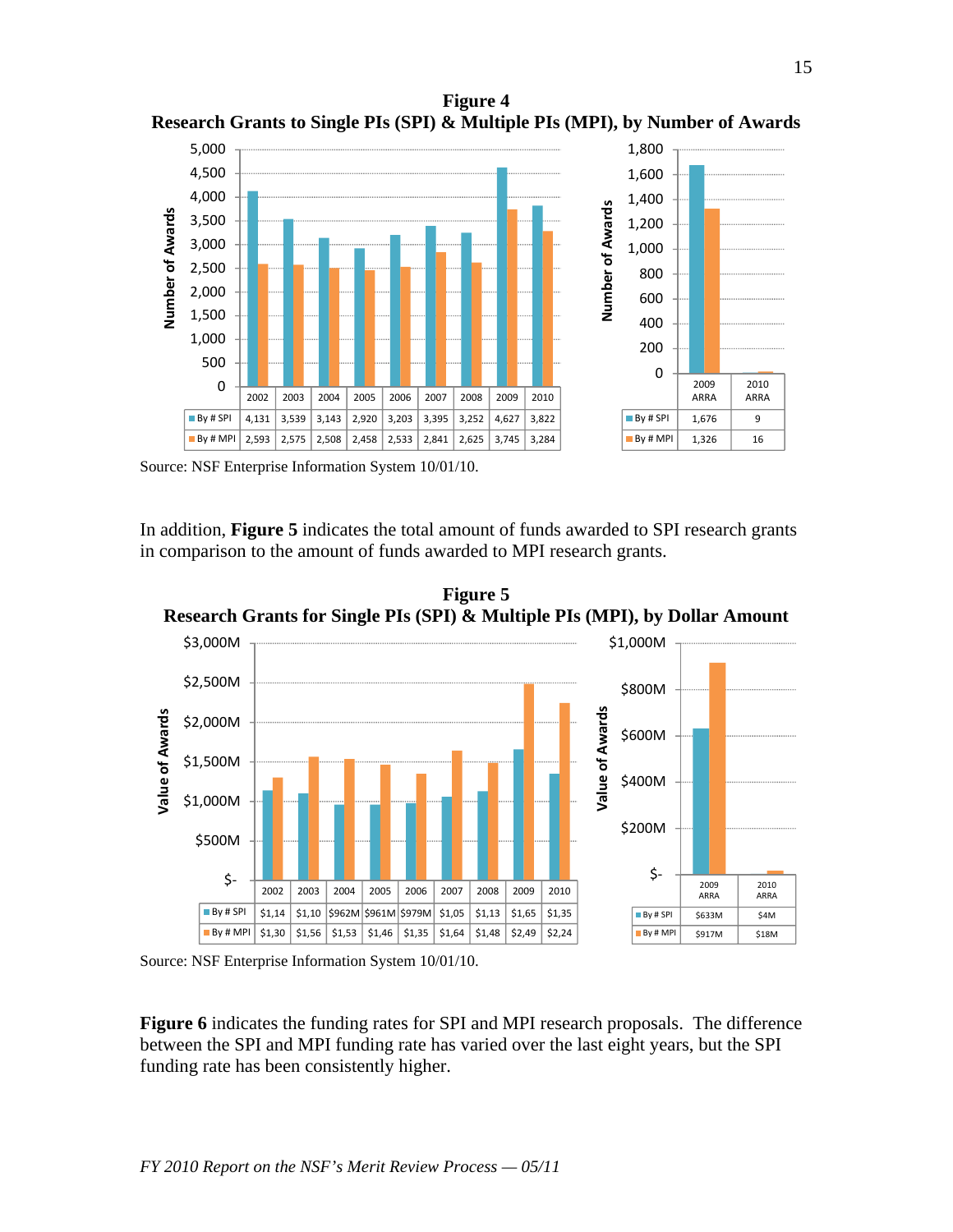**Figure 6 Funding Rates for Single-PI & Multiple-PI Research Proposals** 



Source: NSF Enterprise Information System 10/01/10.

#### **E4. Number of Research Grants per PI**

**Table 9** indicates the average number of active research grants per PI during the indicated time period. These percentages have remained relatively unchanged from previous years.

| Table 9                        |
|--------------------------------|
| <b>Number of Grants per PI</b> |

| <b>Fiscal Years</b>       | One | Two | Three | Four or More   |
|---------------------------|-----|-----|-------|----------------|
| 2008-2010                 | 80% | 16% | 3%    | $\frac{9}{6}$  |
| 2008-2010, Excluding ARRA | 82% | 14% | 3%    | $\frac{10}{6}$ |

Source: NSF Enterprise Information System 10/01/10. Percentages may not sum to 100 due to rounding.

#### **E5. Number of People Supported on Research Grants**

**Table 10** provides the number of graduate students, postdoctoral associates, and senior personnel supported on NSF research grants awarded in FY 2010. These data were extracted from the budget details of research grants active in the year indicated.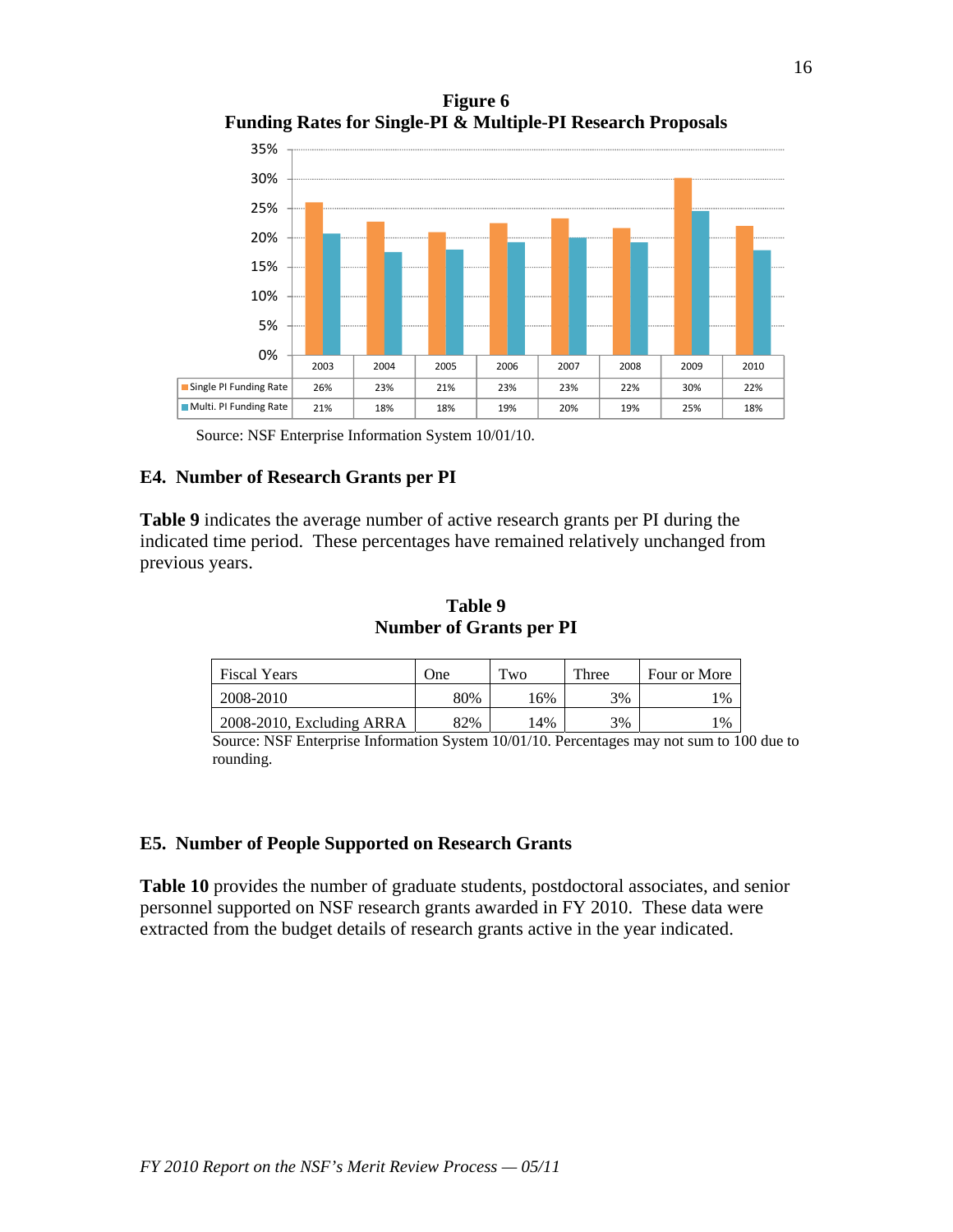**Table 10 Number of People Supported on NSF Research Grants, by Recipient Type** 

|                  | 2006   | 2007   | 2008   | 2009   | 2009<br>Approp<br>-riation | 2009<br><b>ARRA</b> | 2010   | 2010<br>Approp-<br>riation | 2010<br><b>ARRA</b> | $\frac{0}{0}$<br>Change,<br>2004-<br><b>2010</b> |
|------------------|--------|--------|--------|--------|----------------------------|---------------------|--------|----------------------------|---------------------|--------------------------------------------------|
| <b>Senior</b>    |        |        |        |        |                            |                     |        |                            |                     |                                                  |
| <b>Personnel</b> |        |        |        |        |                            |                     |        |                            |                     |                                                  |
| <b>Supported</b> | 23,186 | 26,176 | 26,494 | 33,536 | 24,289                     | 9,247               | 33,650 | 33,600                     | 50                  | 55%                                              |
| <b>Postdocs</b>  |        |        |        |        |                            |                     |        |                            |                     |                                                  |
| <b>Supported</b> | 4,023  | 4,034  | 3,909  | 5,580  | 3,941                      | 1,639               | 4,653  | 4,651                      | 2                   | 1%                                               |
| <b>Graduate</b>  |        |        |        |        |                            |                     |        |                            |                     |                                                  |
| <b>Students</b>  |        |        |        |        |                            |                     |        |                            |                     |                                                  |
| <b>Supported</b> | 20,949 | 22,777 | 22,936 | 33,371 | 22,592                     | 10,779              | 24,554 | 24,529                     | 25                  | 16%                                              |

Source: NSF Enterprise Information System 10/01/10.

**Appendix 7** provides data on the estimated number of individuals involved in NSF activities supported by all NSF active awards, including senior researchers, postdoctoral associates, teachers, and students across all educational levels.

#### **E6. Average Number of Months of Salary Support for Single- & Multiple-PI Research Grants**

**Figure 7** indicates the average number of months of salary support per individual on single PI and multiple PI research grants. Months of salary support are for PIs and Co-PIs only. Since FY 2002, the average number of months of support has generally decreased for both single and multiple PIs. Multiple PIs consistently averaged fewer months of support than single PIs (see **Appendix 6** for directorate or office level data on months of support).



**Figure 7 Average Number of Months of Salary for Single- & Multiple-PI Research Grants** 

Source: NSF Enterprise Information System 10/01/10.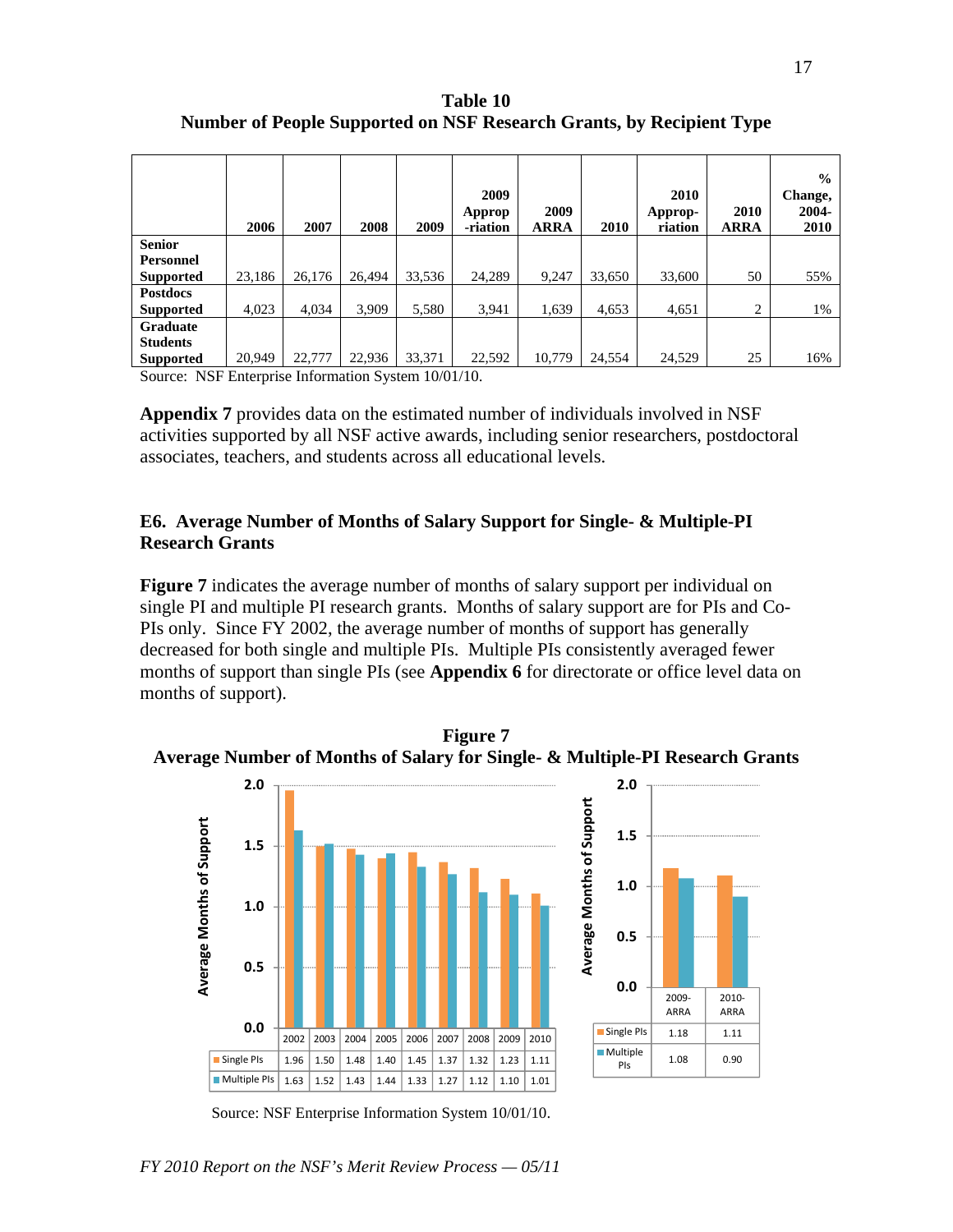#### **E7. Investigator Submission and Funding Rates**

**Figure 8** shows that on average the number of proposals an investigator submits before receiving an award has stayed relatively constant in recent years. This average is calculated across all PIs, including both new and previous PIs. **Appendix 8** provides a directorate level breakout of the average number of research proposals per PI before receiving one award.



**Figure 8 Average Number of Research Proposals per PI before Receiving One Award** 

**Figure 9** provides the funding rate for investigators (the number of investigators receiving a grant divided by the number of investigators submitting proposals).



Source: NSF Enterprise Information System 10/01/10.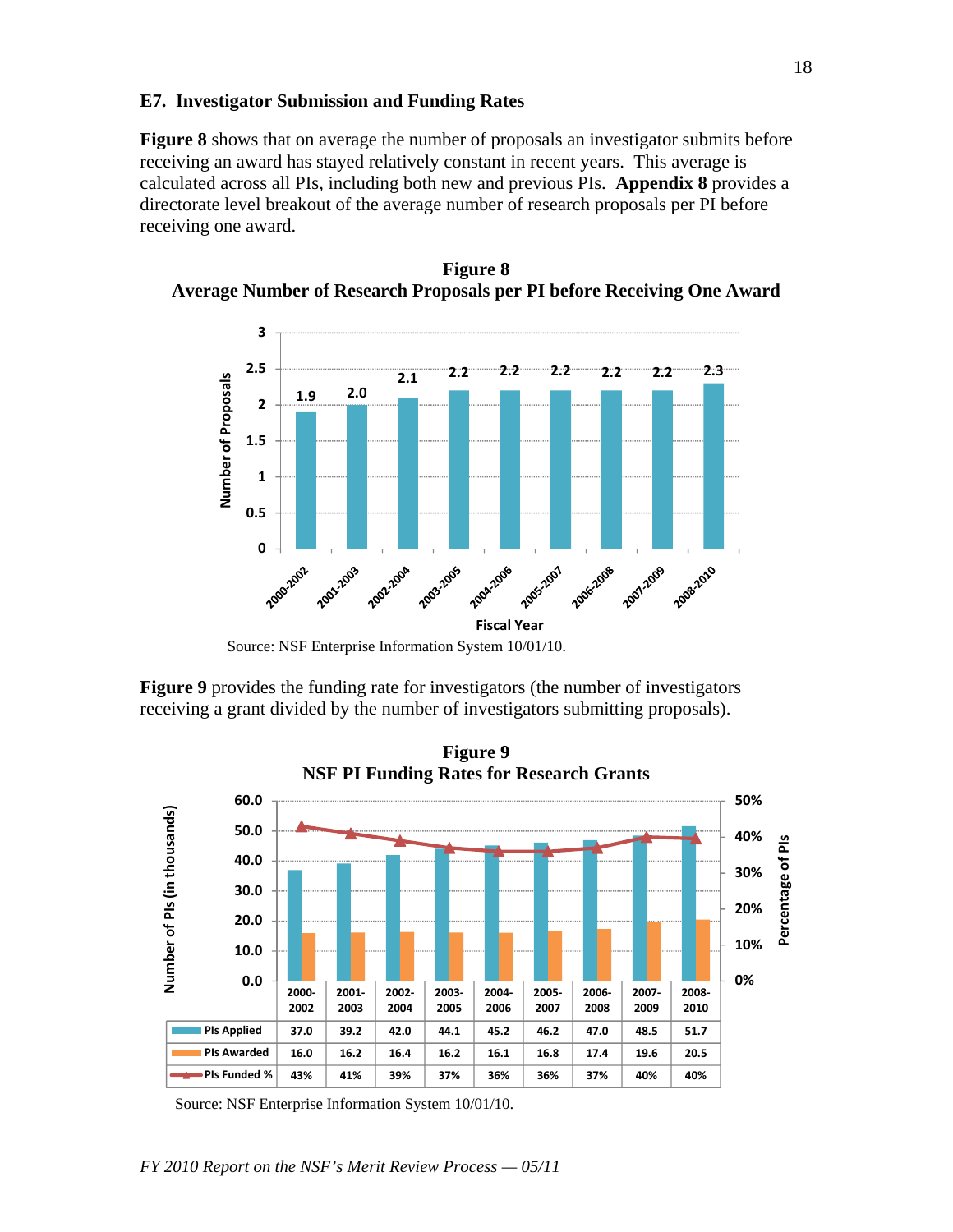#### **E8. Early and Later Career PIs**

**Figure 10** indicates the percentage of NSF PIs that are in the early or later stage of their career. An early career PI is defined as someone within seven years of receiving their last degree at the time of the award. For the purposes of this report, PIs who received their last degree more than seven years before the time of their first NSF award are considered later career PIs.

Since FY 2003, the percentage of early career PIs has remained relatively constant at about 23% and the percentage of later career PIs has also remained relatively constant at about 77%.



**Figure 10 Percentage of PIs in Early & Later Stages of Career and Research Grant Funding** 

**Figure 11** shows the percentage of PIs in early or later stage of career as they relate to FY 2010 Omnibus and ARRA appropriations.



Source: NSF Enterprise Information System 10/01/10.

Source: NSF Enterprise Information System 10/01/10.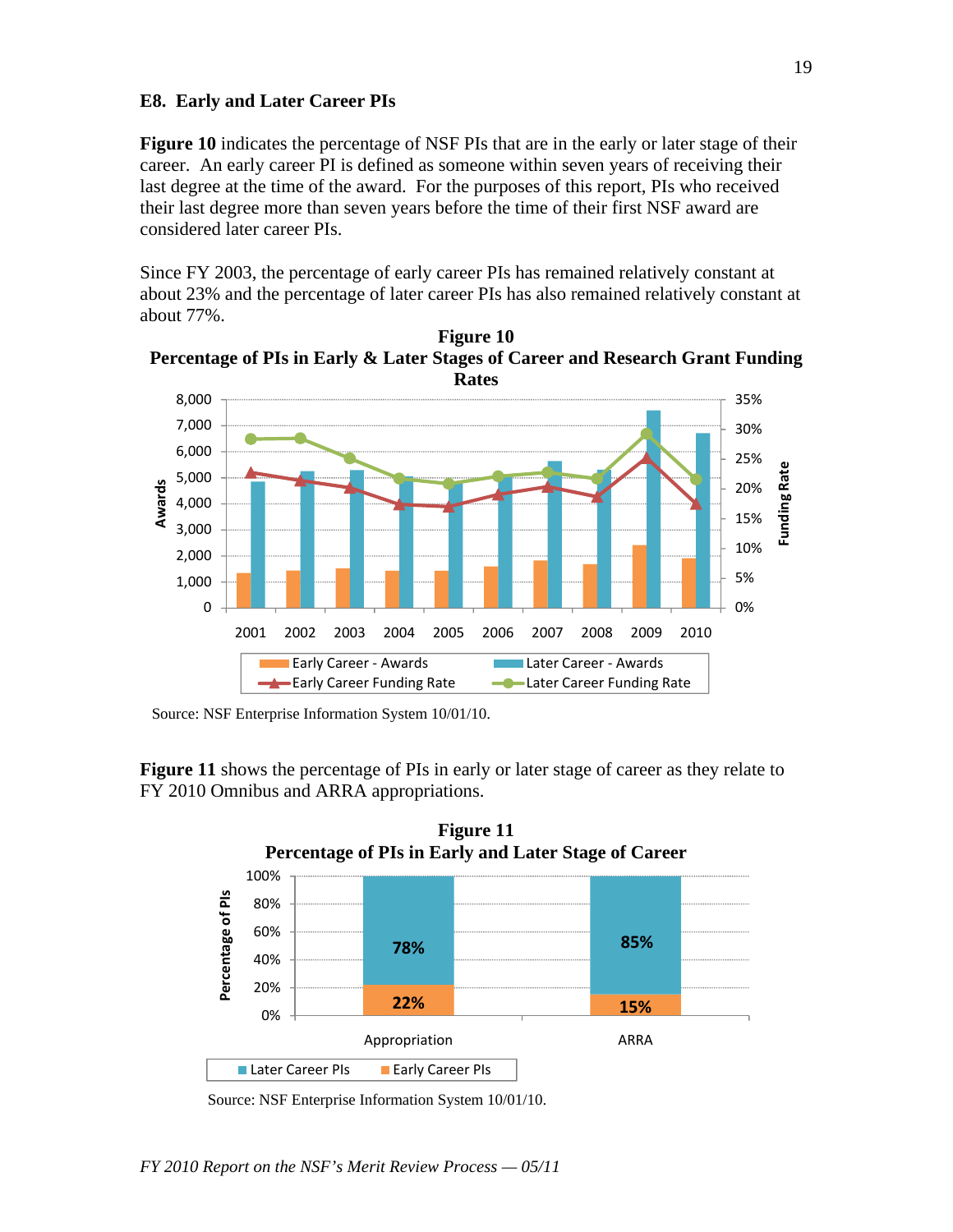## **E 9. Small Grants for Exploratory Research (SGER), Early-concept Grants for Exploratory Research (EAGER), and Grants for Rapid Response Research (RAPID)**

Since the beginning of FY 1990, the Small Grants for Exploratory Research (SGER) option has permitted program officers throughout the Foundation to make small-scale grants without formal external review. Effective January 2009, the SGER funding mechanism was replaced by two funding mechanisms EAGER and RAPID, in part to emphasize the importance of funding of both potentially transformative research and research requiring an urgent response:

## • **EArly-concept Grants for Exploratory Research (EAGER)**

The EAGER funding mechanism is used to support exploratory work in its early stages on untested, but potentially transformative, research ideas or approaches. The work may be considered especially "high risk-high payoff" in the sense that it, for example, involves radically different approaches, applies new expertise, or engages novel disciplinary or interdisciplinary perspectives. Requests may be for up to \$300 thousand and up to two years duration.

## • **Grants for Rapid Response Research (RAPID)**

The RAPID funding mechanism is used for proposals having a severe urgency with regard to availability of, or access to data, facilities or specialized equipment, including quick-response research on natural or anthropogenic disasters and similar unanticipated events. Requests may be for up to \$200 thousand and of one year duration.

Only internal merit review is required for EAGER and RAPID proposals. Program officers may elect to obtain external reviews to inform their decision. If external review is to be obtained, then the PI is so informed in the interest of maintaining the transparency of the review and recommendation process.

**Figure 12** Shows the change in SGERs, EAGERs and RAPIDs from 2009 to 2010 by Directorate. In 2009 the total number of SGERs, RAPIDs and EAGERs was 550, which is similar to previous years (see Appendix 10 for a comparison with SGERs since 2002). However, the total number of EAGERs and RAPIDs increased to 689 in 2010, partly as a result of awards made to fund research related to the Oil Spill in the Gulf of Mexico. On May 27<sup>th</sup>, 2010 Arden Bement and Cora Marrett released a Dear Colleague Letter reminding the community of the RAPID mechanism that is intended to be used to enable research on unanticipated events.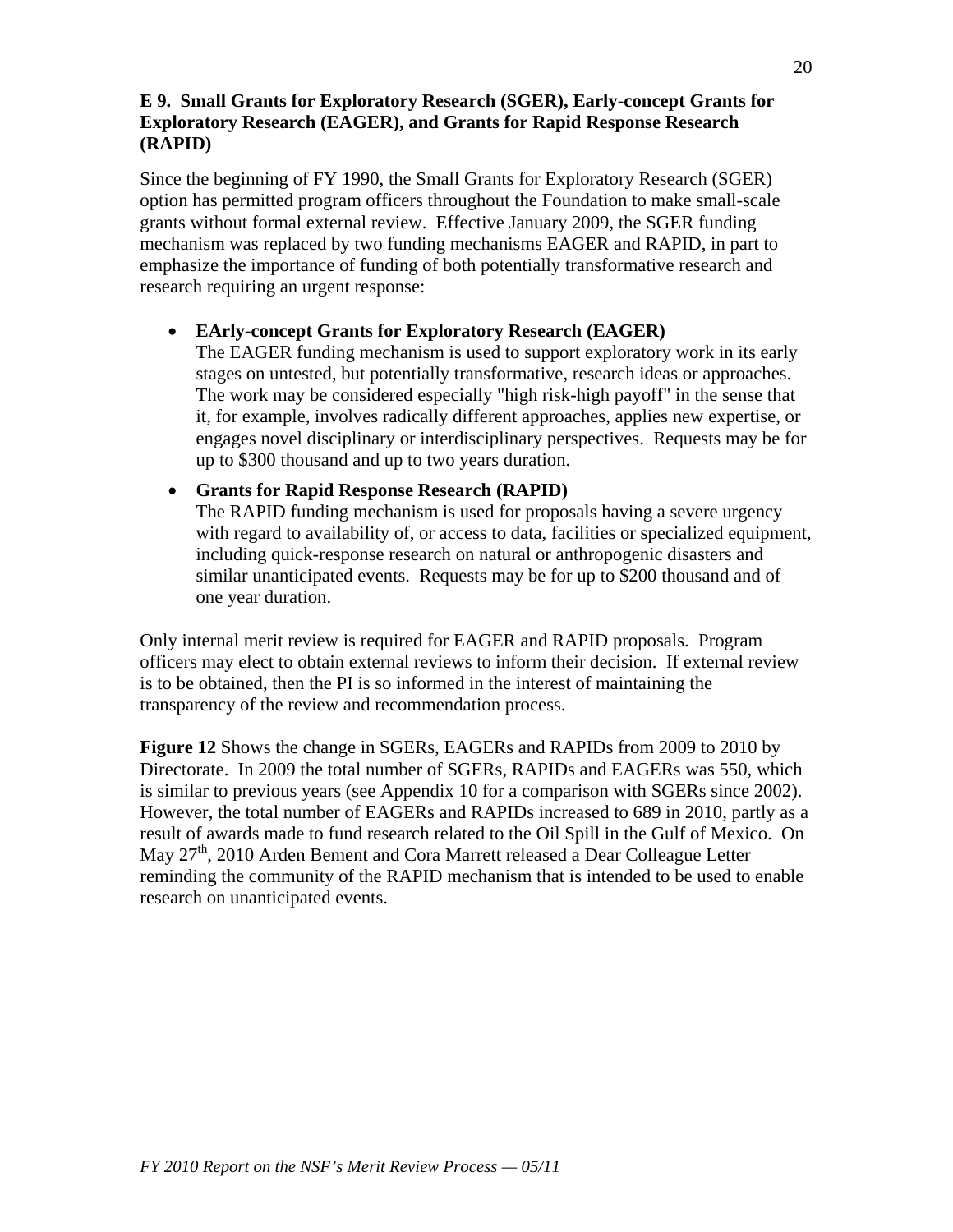102 95 353 294 395  $\Omega$ 50 100 150 200 250 300 350 400 450 SGER | RAPID | EAGER | RAPID | EAGER 2009 2010 **Awards NSF** ■BIO **CSE EHR**  $\blacksquare$ ENG **■ GEO MPS** OCI **OISE** OPP **SBE** 

**Figure 12 SGER, EAGER and RAPID Awards by Directorate** 

Source: NSF Enterprise Information System 12/15/10.

Additional information on SGERS, RAPIDs, and EAGERs can be found in Appendix 10.

## **V. The NSF Merit Review Process**

## **A. Merit Review Criteria**

In FY 1998, the National Science Board approved the use of the two current NSF merit review criteria, and, in FY 2007, modified the criteria to promote potentially transformative research. The two criteria now in effect are:

Intellectual Merit. What is the intellectual merit of the proposed activity? How important is the proposed activity to advancing knowledge and understanding within its own field or across different fields? How well qualified is the proposer (individual or team) to conduct the project? (If appropriate, the reviewer will comment on the quality of prior work.) To what extent does the proposed activity suggest and explore creative, original, or potentially transformative concepts? How well conceived and organized is the proposed activity? Is there sufficient access to resources?

Broader Impacts. What are the broader impacts of the proposed activity? How well does the activity advance discovery and understanding while promoting teaching, training, and learning? How well does the proposed activity broaden the participation of underrepresented groups (e.g., gender, ethnicity, disability, geographic, etc.)? To what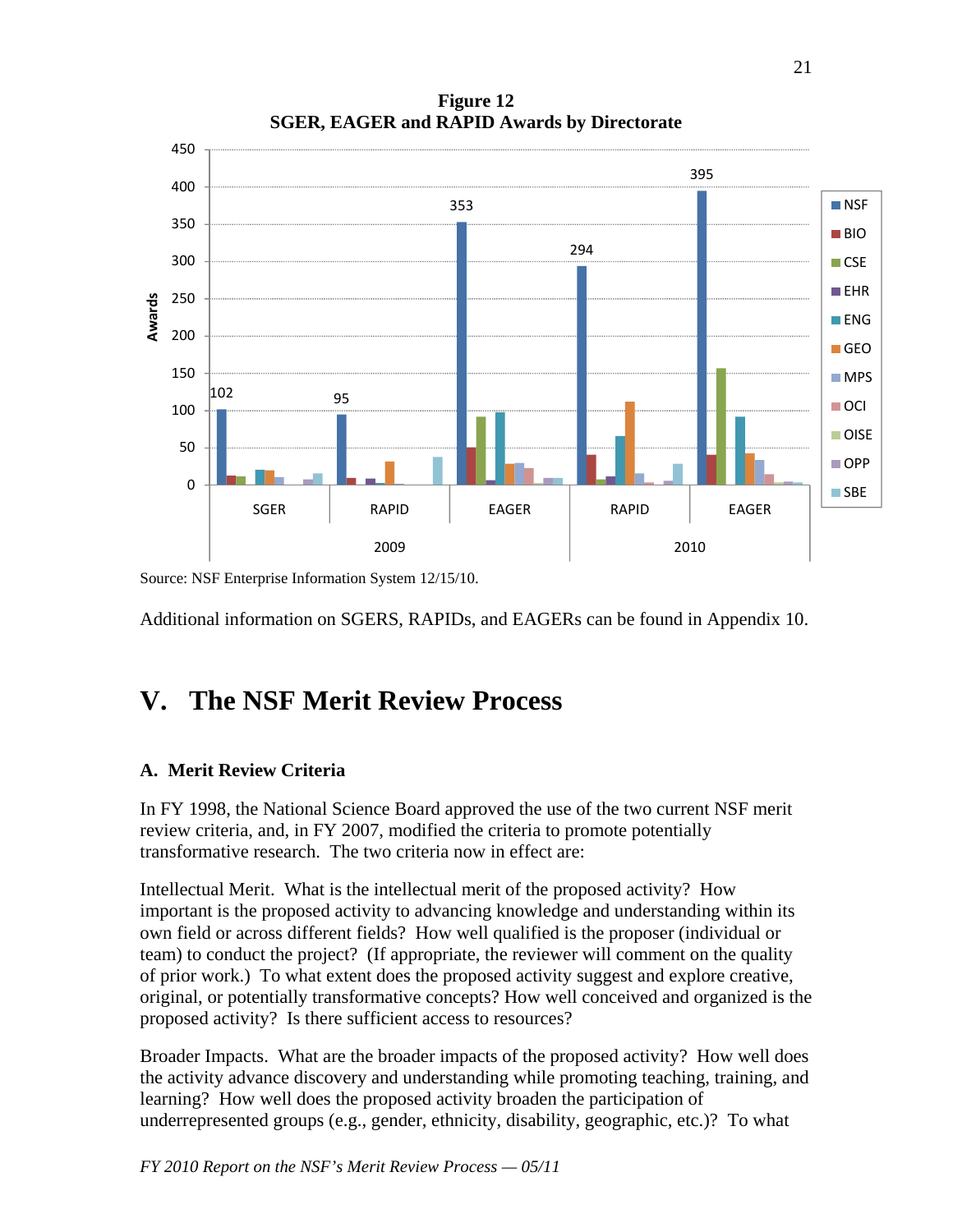extent will it enhance the infrastructure for research and education, such as facilities, instrumentation, networks and partnerships? Will the results be disseminated broadly to enhance scientific and technological understanding? What may be the benefits of the proposed activity to society?

Careful consideration is also given to the following in making funding decisions: 1) *Integration of Research and Education* and 2) *Integrating Diversity into NSF Programs, Projects, and Activities, as is indicated in the <i>Grant Proposal Guide*<sup>[9](#page-21-0)</sup>. Programs may have additional review criteria specific to the goals and objectives of the program. All relevant review criteria are described in the program announcement or solicitation.

Effective October 1, 2002, NSF returned without review proposals that failed to separately address both merit review criteria within the Project Summary. The number of proposals returned without review for failing to address both NSB merit review criteria had been steadily decreasing since 2003. There was a departure from that trend in 2008 and 2009, with a slight increase in the number of proposals returned without review for failing to address both merit review criteria. However, in FY 2010 the number of proposals returned without review decreased and the percentage fell to a historical low of less than a quarter of one percent.

### **Table 11 Proposals Returned Without Review for Failing to Address both Merit Review Criteria**

| <b>Fiscal Year</b>                        | 2004  | 2005  | 2006  | 2007  | 2008  | 2009  | 2010  |
|-------------------------------------------|-------|-------|-------|-------|-------|-------|-------|
| <b>Number of Proposals</b>                | 236   | 176   | 34    |       | 124   | 147   |       |
| <b>Percent of all Proposals Decisions</b> | 0.54% | 0.42% | 0.32% | 0.26% | 0.28% | 0.33% | 0.24% |

Source: NSF Enterprise Information System 10/01/10.

#### **B. Transformative Research**

 $\overline{a}$ 

The March 2007 NSB report *Enhancing Support of Transformative Research at the National Science Foundatio*n (NSB 07-32) has been instrumental in informing NSF's efforts to promote and support potentially transformative research. The statement of the Intellectual Merit review criteria was modified effective January 5, 2008 to reference explicitly transformative research. An Important Notice No. 130 was sent on September 24, 2007 from the NSF Director to presidents of universities and colleges and heads of other NSF grantee organizations to inform the community of the changes in the merit review criteria and NSF's effort to promote and support potentially transformative concepts.

All NSF programs encourage and support potentially transformative research proposals. This attention to promoting potentially transformative research proposals has been increased through efforts such as:

<span id="page-21-0"></span><sup>9</sup> The National Science Foundation *Grant Proposal Guide* can be accessed online at: http://www.nsf.gov/pubs/policydocs/pappguide/nsf08\_1/gpg\_index.jsp.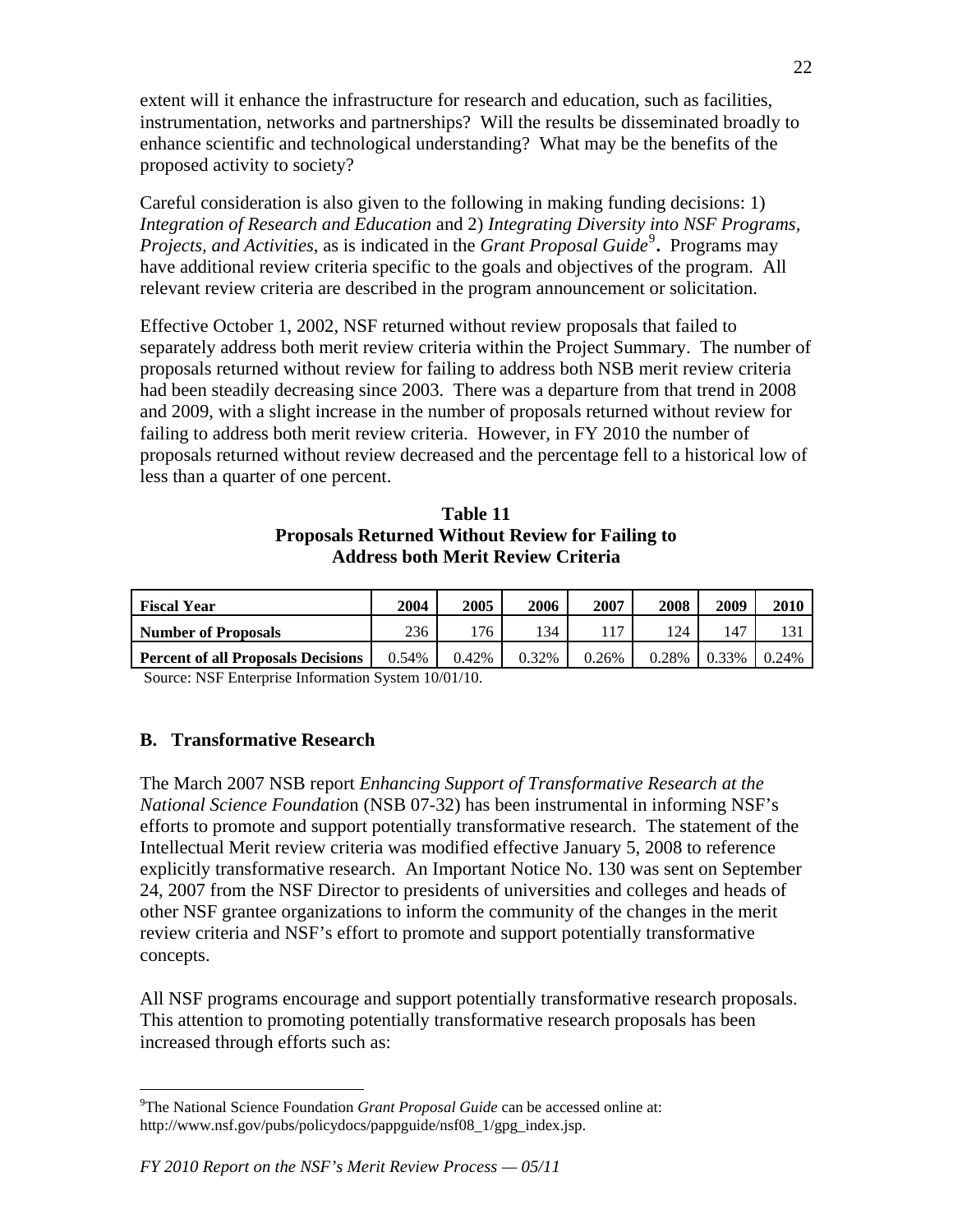- **Focus on Identifying Potentially Transformative Research**. Through discussions and training, NSF program officers and reviewers have an increased focus on identifying potentially transformative research. For example, in the multi-day program manager seminar for all new program officers, there are sessions on approaches to promote and identify potentially transformative research. Another example is the attention given to identifying potentially transformative research in the orientation session for review panels.
- **Modifications to Review Process**. Several programs are experimenting with modifications in the review process to help identify potentially transformative research proposals. For example, in addition to a panel there may be a "shadow panel." The shadow panel has the primary purpose of identifying potentially transformative research proposals. The results from both panels then inform the program officers in making their funding recommendations. Another modification to the usual panel review process is called the "second-dimension" approach. With this approach, a panel provides an assessment of potentially transformative research of the proposals. This assessment provides a 'seconddimension' in that it is independent of the panel's comprehensive review of the proposal.
- Transformative Research Web Page. A new web page linked to the NSF home page was posted in April of 2010 to explain the importance of funding transformative research: [http://www.nsf.gov/about/transformative\\_research/](http://www.nsf.gov/about/transformative_research/).

NSF also has several mechanisms particularly developed to promote the support of potentially transformative research. These include EArly-Concept Grants for Exploratory Research (EAGER), Creativity Extensions, and Accomplishment-Based Renewals. See **Section E9** and **Appendix 17** for a description of these mechanisms.

In addition to its existing programs and mechanisms indicated above, NSF has been experimenting with innovative approaches to promote and identify potentially transformative research. These approaches include, for example:

- **Emerging Transformational Areas of Research**. NSF uses different mechanisms to identify emerging transformational areas of research and innovation. For example, the Office of Emerging Frontiers in Research and Innovation (EFRI) in the Directorate for Engineering annually solicits ideas for transformational areas through a Dear Colleague letter to the community as well as through workshops, professional society meetings, and advisory committees. Based on this input, EFRI prioritizes the topics and calls for proposals in the selected areas through its program solicitation.
- **Ideas Factory Sandpit**. The Sandpit process has some unique features. Prior to the workshop, called a Sandpit, "mentors" are selected and serve as advisors during the Sandpit. The Sandpit participants identify grand challenges in the selected research area, and then develop approaches to address those challenges. Projects are selected for funding from among those emerging from the Sandpit.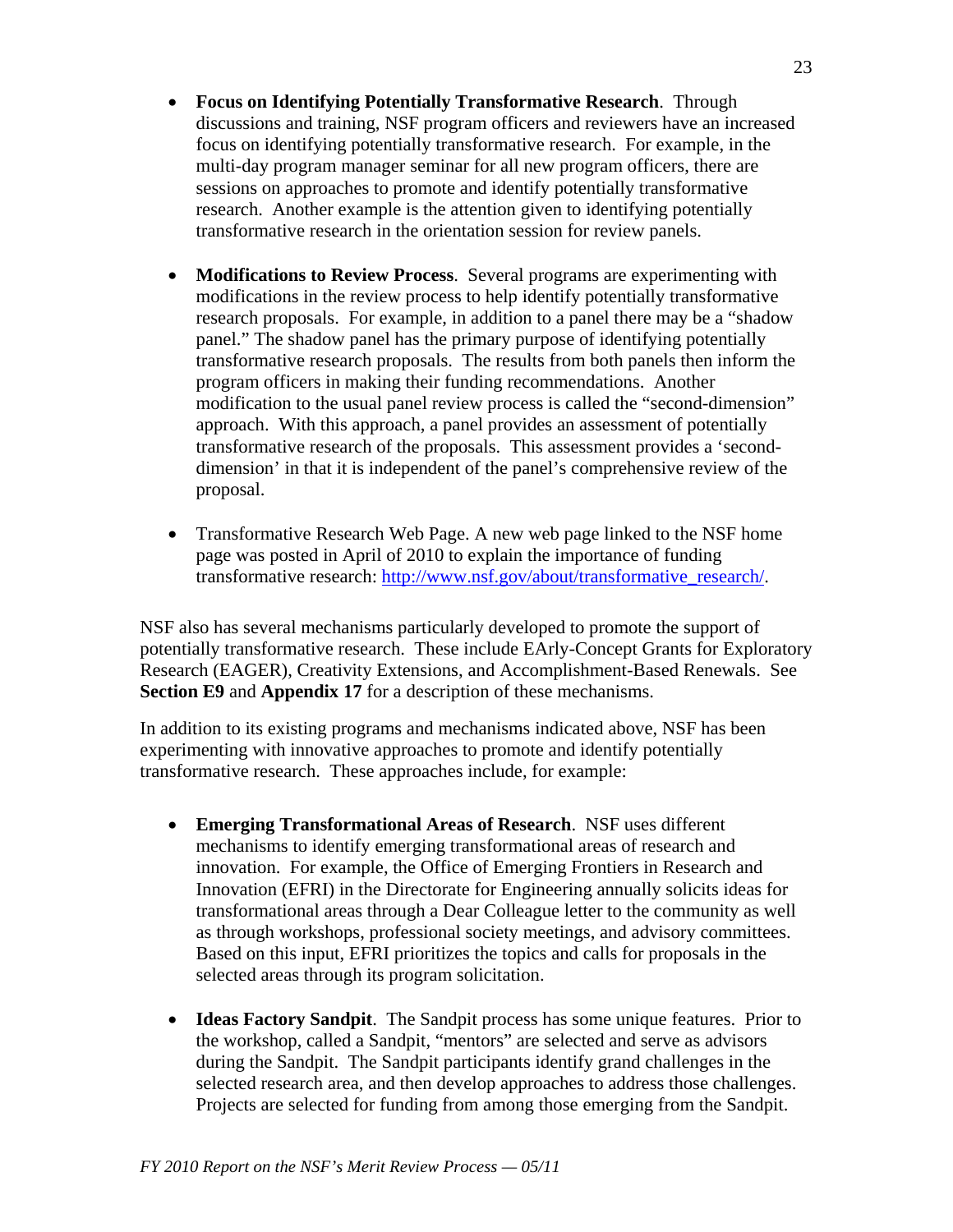The "Ideas Factory Sandpit" on the topic of Synthetic Biology was conducted by NSF, and future Sandpits are anticipated.

• **Joint Funding**. Some directorates, offices, or divisions provide joint support from funds held specifically for potentially transformative research proposals. This joint funding emphasizes the importance of supporting potentially transformative research, while reducing the impact on the budgets of programs funding these proposals.

NSF continues to experiment with approaches to promote and support potentially transformative research. In fact, in the FY2010 NSF budget request, each research division is provided funds explicitly to explore methodologies that help support transformative research.

## **C. Description of NSF Merit Review Process**

The NSF merit review process includes the steps listed below and is depicted in **Figure 13**:

- The proposal arrives electronically and is assigned to the appropriate program(s) for review. Some programs also include preliminary proposals as part of the application process. See **Appendix 2** for more information about preliminary proposals. Proposals that do not comply to NSF regulations, as stated in the *Grant Proposal Guide*, may be returned without review.
- The review process is overseen by a division director, or other appropriate NSF official.
- The program officer (or team of program officers) is responsible for the following:
	- o Reviewing the proposal and determining the appropriate level of review. NOTE: Some proposals do not require external review. These include, for example, EAGERs, RAPIDs and proposals for small conferences, workshops, or symposia.
	- o Selecting reviewers and panel members. Selection may be based on program officer's knowledge, references listed in the proposal, individuals cited in recent publications or relevant journals, presentations at professional meetings, reviewer recommendations, bibliographic and citation databases, or proposal author's suggestions.
	- o Checking for conflicts of interest. In addition to checking proposals and selecting reviewers with no apparent potential conflicts, NSF staff provides reviewers guidance and instruct them how to identify and declare potential conflicts-of-interest. All NSF program officers receive annual conflict of interest training.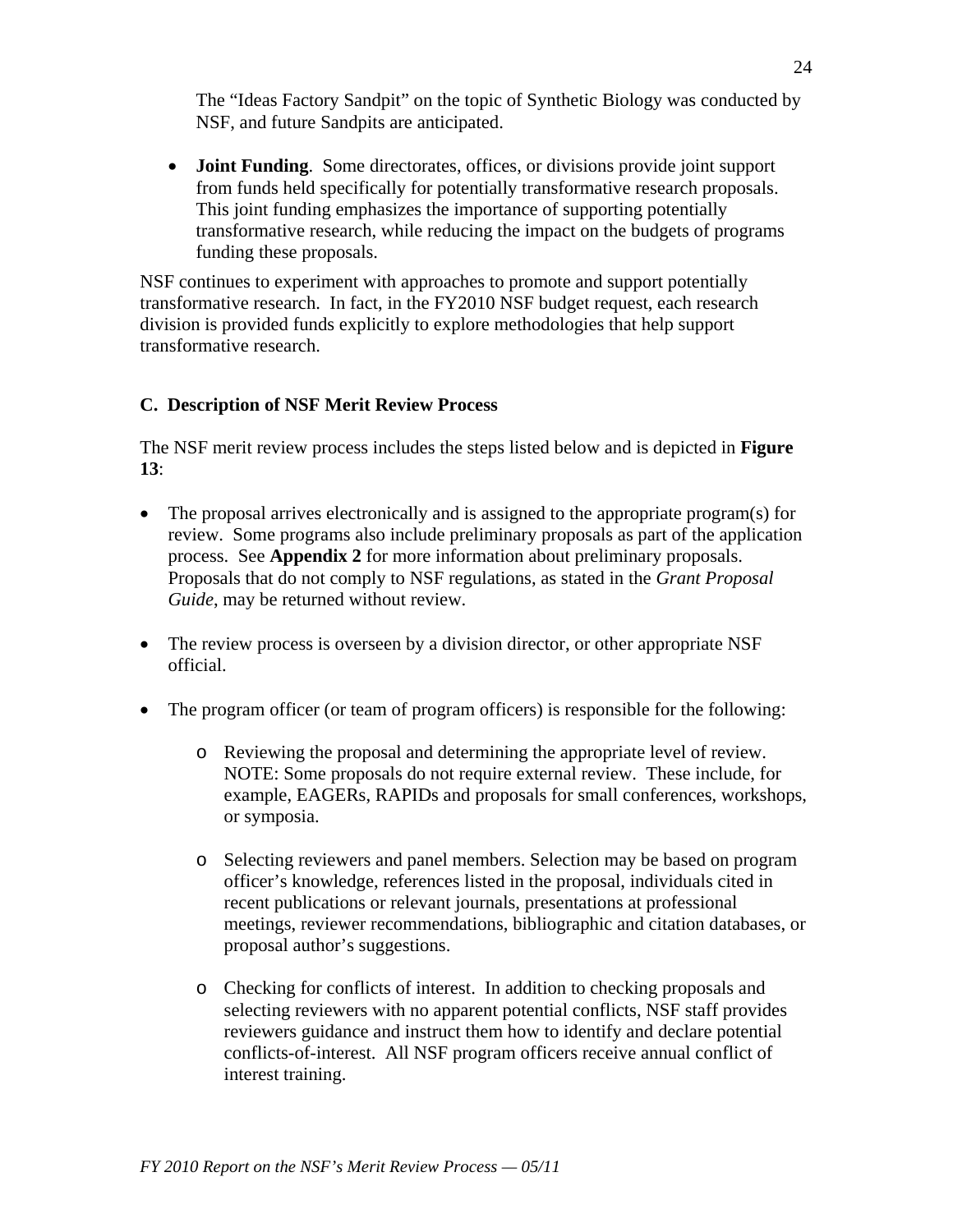- o Synthesizing the comments of the reviewers and panel (if reviewed by a panel), as provided in the individual reviewer analyses and panel summaries.
- o Recommending action to award or decline the proposal, taking into account external reviews, panel discussion, and other factors such as portfolio balance and amount of funding available.

The division director, or other appropriate NSF official, reviews all program officer recommendations. Large awards may receive additional review. The Director's Review Board examines award recommendations with an average annual award amount of 2.5% or more of the awarding division's annual budget. The National Science Board (NSB) reviews recommended awards with an annual award amount of one percent or more of the awarding Directorate's prior year current plan or  $$3,000,000$ , whichever is greater.<sup>[10](#page-24-0)</sup> In FY 2010, NSB approved 8 funding items that included 6 awards, and two increases in funding authorization. Once approved, a grants and agreements officer in the Office of Budget, Finance, and Award Management performs an administrative review of award recommendations.

**Figure 13 Diagram of the NSF Merit Review Process** 



Also as indicated in **Figure 13,** the Foundation has several oversight and advisory mechanisms relevant to the merit review process:

• An external Committee of Visitors (COV), whose membership is comprised of scientists, engineers, and educators, assesses each major NSF program every 3-5

1

<span id="page-24-0"></span><sup>&</sup>lt;sup>10</sup> Other items requiring NSB prior approval include new programs, major construction projects that meet certain specifications, as well as programs and awards involving policy issues.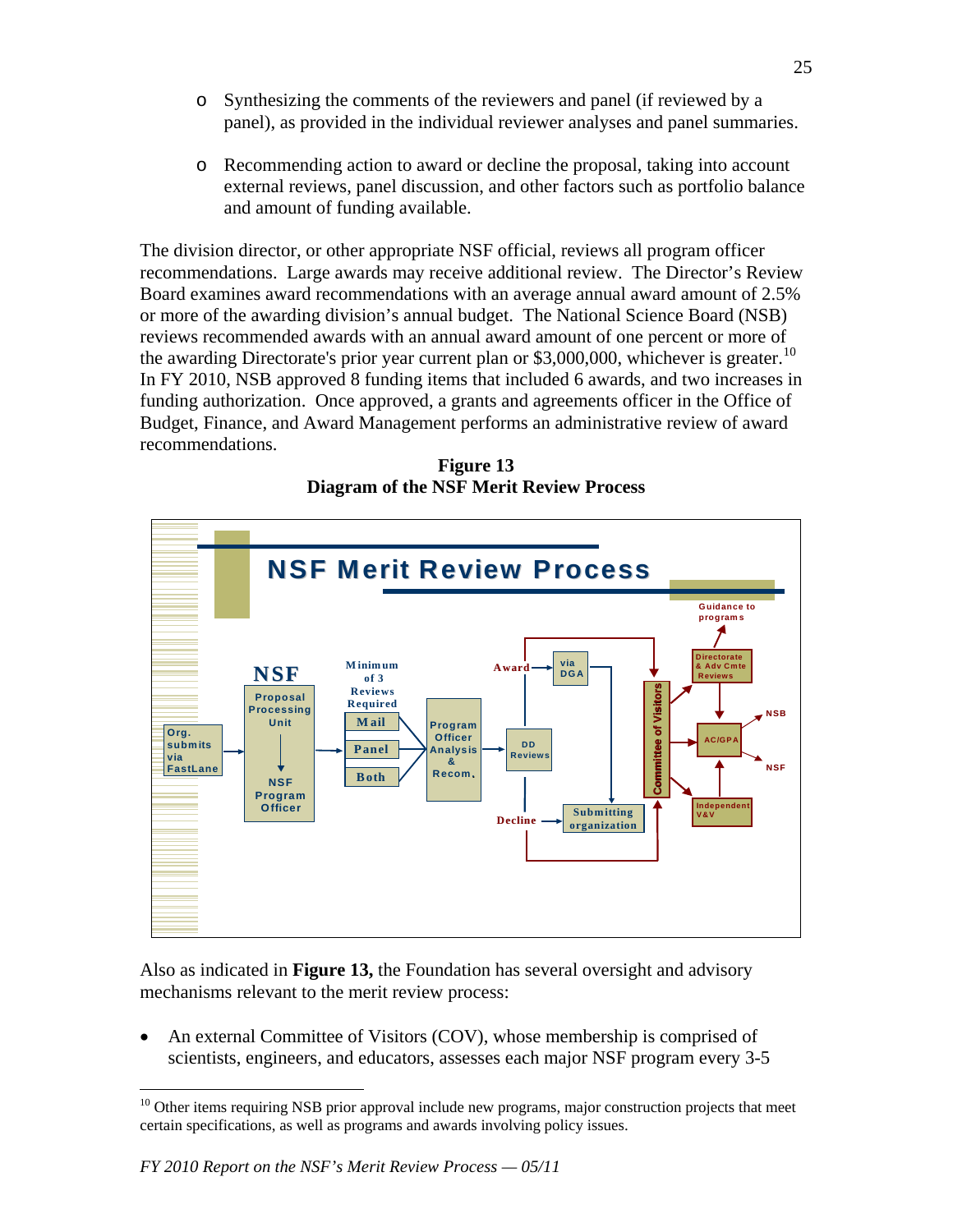years. COVs examine the integrity and efficiency of merit review processes and the results from the programmatic investments.

- NSF directorates and offices have advisory committees (comprised of scientists, engineers, and educators). One of the tasks of these advisory committees is to review COV reports and staff responses in order to provide guidance to the Foundation. The COV reports and NSF responses are publically available on the NSF website.
- An external contractor performs an independent verification and validation of the programmatic performance measurements, which include aspects of the merit review process.

Additional information about COVs, and NSF Advisory Committees, is provided in **Appendix 11**.

## **D. Program Officer Award/Decline Recommendations**

As noted above, the narrative comments and summary ratings provided by external reviewers are essential inputs for program officers who formulate award and decline recommendations to NSF senior management.

NSF program officers are experts themselves in the scientific areas that they manage. They have advanced educational training (e.g., a Ph.D. or equivalent credentials) in science or engineering and relevant experience in research, education, and/or administration. They are expected to produce and manage a balanced portfolio of awards that addresses a variety of considerations and objectives. When making funding recommendations, in addition to information contained in the external proposal reviews, NSF program officers evaluate proposals in the larger context of their overall portfolio and consider issues such as:

- Support for potentially transformative advances in a field;
- Novel approaches to significant research questions;
- Capacity building in a new and promising research area;
- Potential impact on the development of human resources and infrastructure;
- NSF core strategies, such as 1) the integration of research and education and 2) broadening participation;
- Achievement of special program objectives and initiatives;
- Other available funding sources; and
- Geographic distribution.

## **. E. Review Information to Proposer and Appeal Process**

Proposers receive notification of the award/decline decision, copies of all reviews used in the decision with reviewer-identifying information redacted, and a copy of the panel summary (if panel review was conducted). A "context statement" is also sent that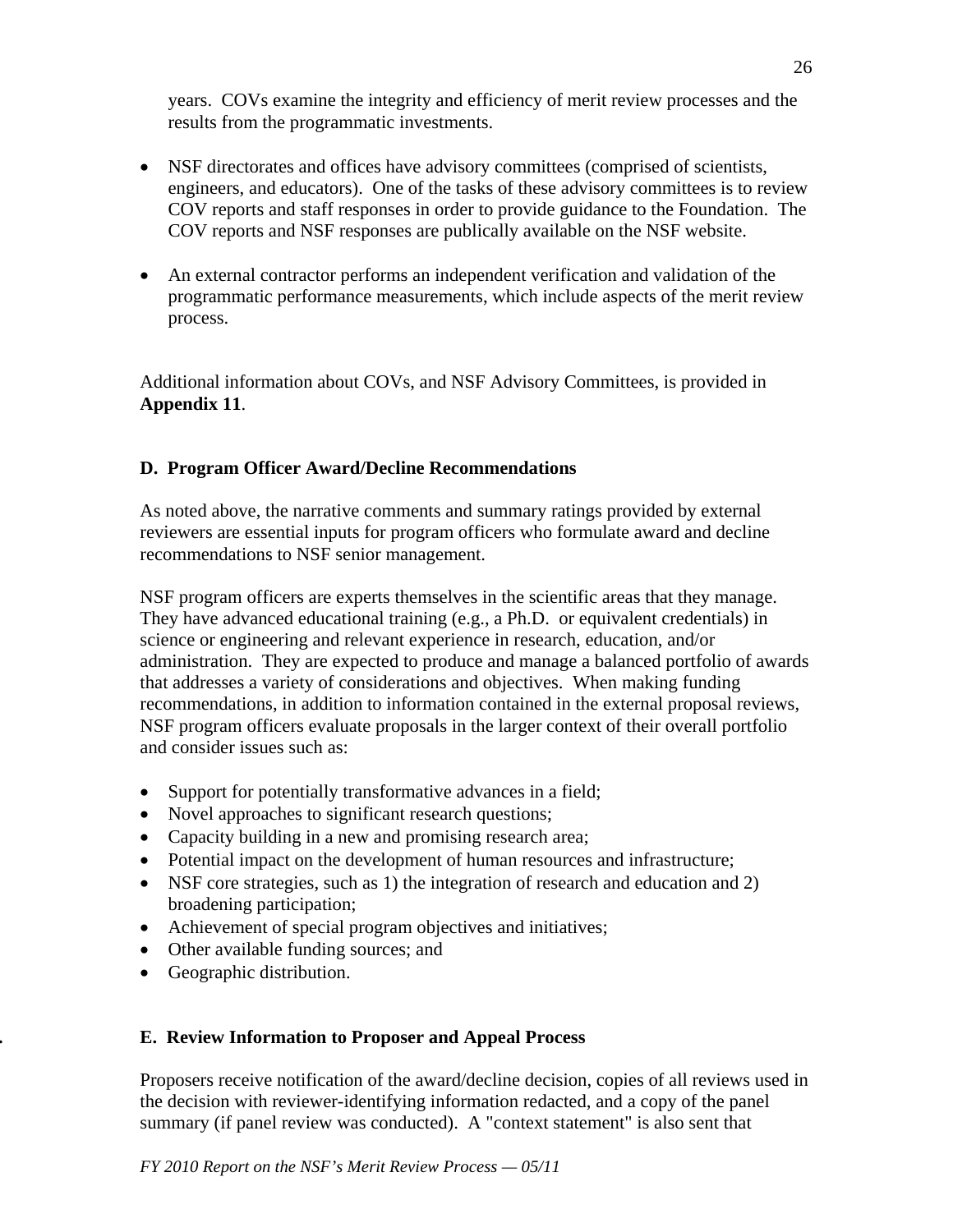explains the broader context under which any given proposal was reviewed. Program officers are also expected to provide additional communication (either in writing or by phone) to proposers in the case of a decline recommendation if the basis for the decision is not provided in the panel summary.

If, after receiving the reviews and other documentation of the decision, an unsuccessful proposer would like additional information, he or she may ask the program officer for further clarification. If, after considering the additional information, the applicant is not satisfied that the proposal was fairly handled and reasonably reviewed, he or she may request formal reconsideration. Information about the reconsideration process is included in all decline notifications.<sup>[11](#page-26-0)</sup> A reconsideration request can be based on the applicant's perception of procedural errors or on disagreements over the substantive issues dealt with by reviewers. If the relevant NSF assistant director or office director upholds the original action, the applicant's institution may request a second reconsideration from the Foundation's Deputy Director.

NSF declines approximately 30,000 proposals a year but receives only 30-50 annual requests for formal reconsideration. The number of requests for formal reconsideration and resulting decisions at both the Assistant Director and Director levels from FY 2002 through FY 2010 are displayed in **Appendix 12**. NSF received 37 formal reconsideration requests in FY 2010; 33 decline decisions were upheld and 2 were reversed and 2 were pending as of writing this report.

## **. F. Methods of External Review**

1

The Foundation's merit review process relies on extensive use of knowledgeable experts from outside NSF. As stated in the *Grant Proposal Guide* (GPG), proposals usually receive at least three external reviews. Under certain circumstances the requirement for external review can be waived.<sup>[12](#page-26-1)</sup>

NSF programs obtain external peer review by three principal methods: (1) "mail-only," (2) "panel-only," and (3) "mail + panel" review.

In the "mail-only" review method, reviewers are sent proposals and asked to submit written comments to NSF through FastLane, NSF's web-based system for electronic proposal submission and review.

"Panel-only" refers to the process of soliciting reviews from panelists who convene to discuss their reviews and provide advice to the program officer.

<span id="page-26-0"></span><sup>&</sup>lt;sup>11</sup> Please note that certain types of proposals are not eligible for reconsideration. See NSF *Grant Proposal Guide* (GPG) at http://www.nsf.gov/pubs/policydocs/pappguide/nsf08 1/gpg 4.jsp#IVD

<span id="page-26-1"></span><sup>&</sup>lt;sup>12</sup> Exemptions that program officers may choose to exercise, for example, include proposals for EAGER and RAPID proposals and certain categories of workshop and symposia proposals. See **Appendix 10** for more information about EAGER and RAPID proposals.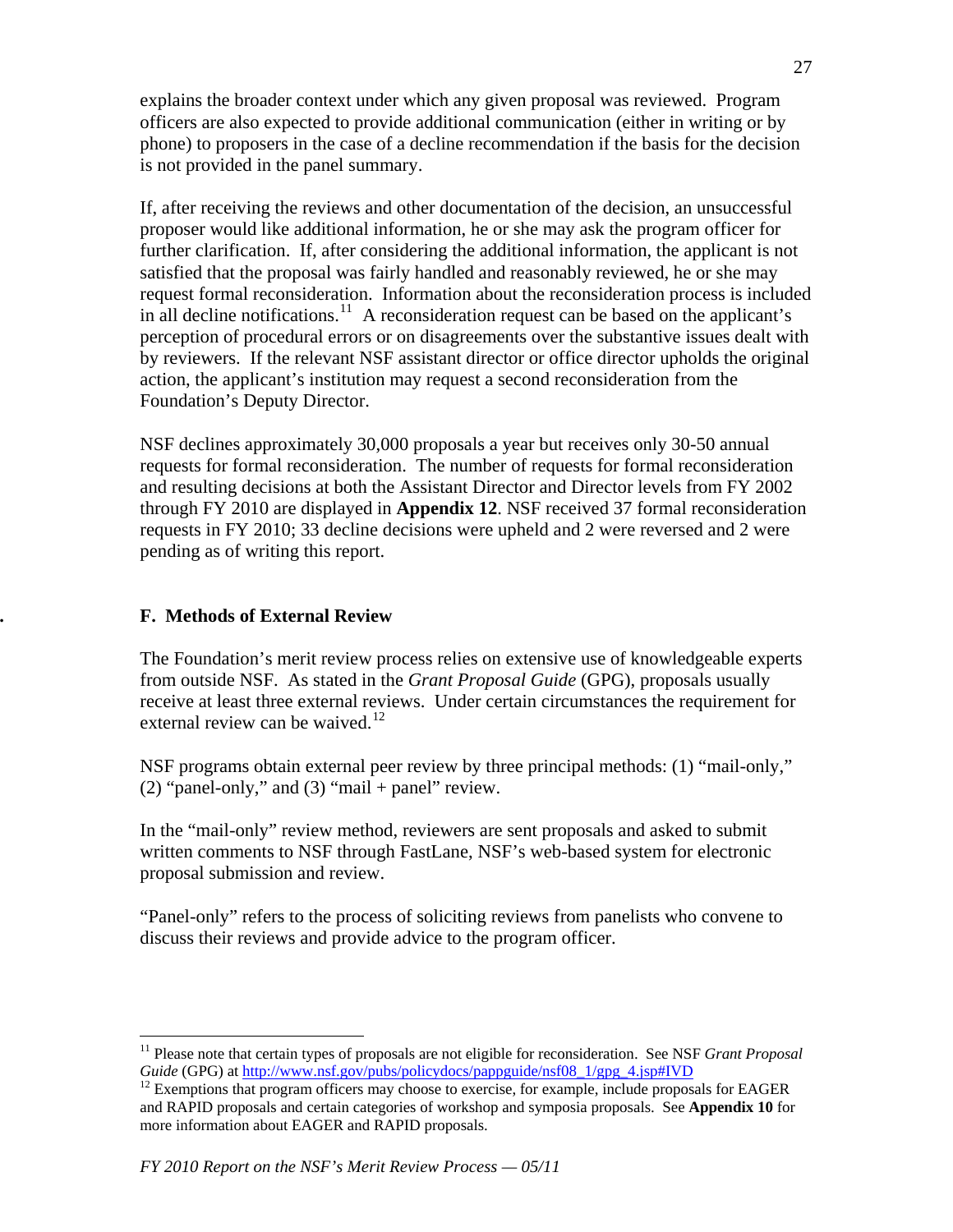Many proposals submitted to NSF are reviewed using some combination of these two processes. Those programs that employ the "mail + panel" review process have developed several different configurations, such as:

- A reviewer submits a mail review and also serves as a panelist.
- A reviewer submits a mail review, but does not serve on the panel.
- A reviewer does not submit a mail review, but participates as a panelist. Panelists discuss the proposal and mail reviews to formulate advice for the program officer.

The total numbers of reviews and the average numbers of reviews per proposal obtained by the three different review methods are presented in **Table 12**.

|           | All Methods | $Mail + Panel$ | Mail-Only | Panel-Only |
|-----------|-------------|----------------|-----------|------------|
| Reviews   | 287,023     | 105.349        | 15.855    | 165,819    |
| Proposals | 53,195      | 16.483         | 3.853     | 32,859     |
| Rev/Prop  | 5.4         | 6.4            | 4.1       | 5.0        |

**Table 12 Reviews per Proposal, FY 2010** 

Source: NSF Enterprise Information System 10/01/10.

The mail-plus-panel method had the highest number of reviews per proposal, averaging 6.4, while the mail-only method averaged 4.1. Directorate-level data for FY 2010 are presented in **Appendix 13.** 

In addition, site visits (on-site and reverse-site) by NSF staff and external members of the community are often used to review proposals for facilities and centers. NSF program officers are given discretion in the specific use of review methods, subject to approval by the division director or other NSF official.

The use of various review methods has changed markedly over time, as shown in **Figure 14.** The data for **Figure 14** are provided in **Appendix 14** and **Appendix 15** provides data on review methods by directorate and office.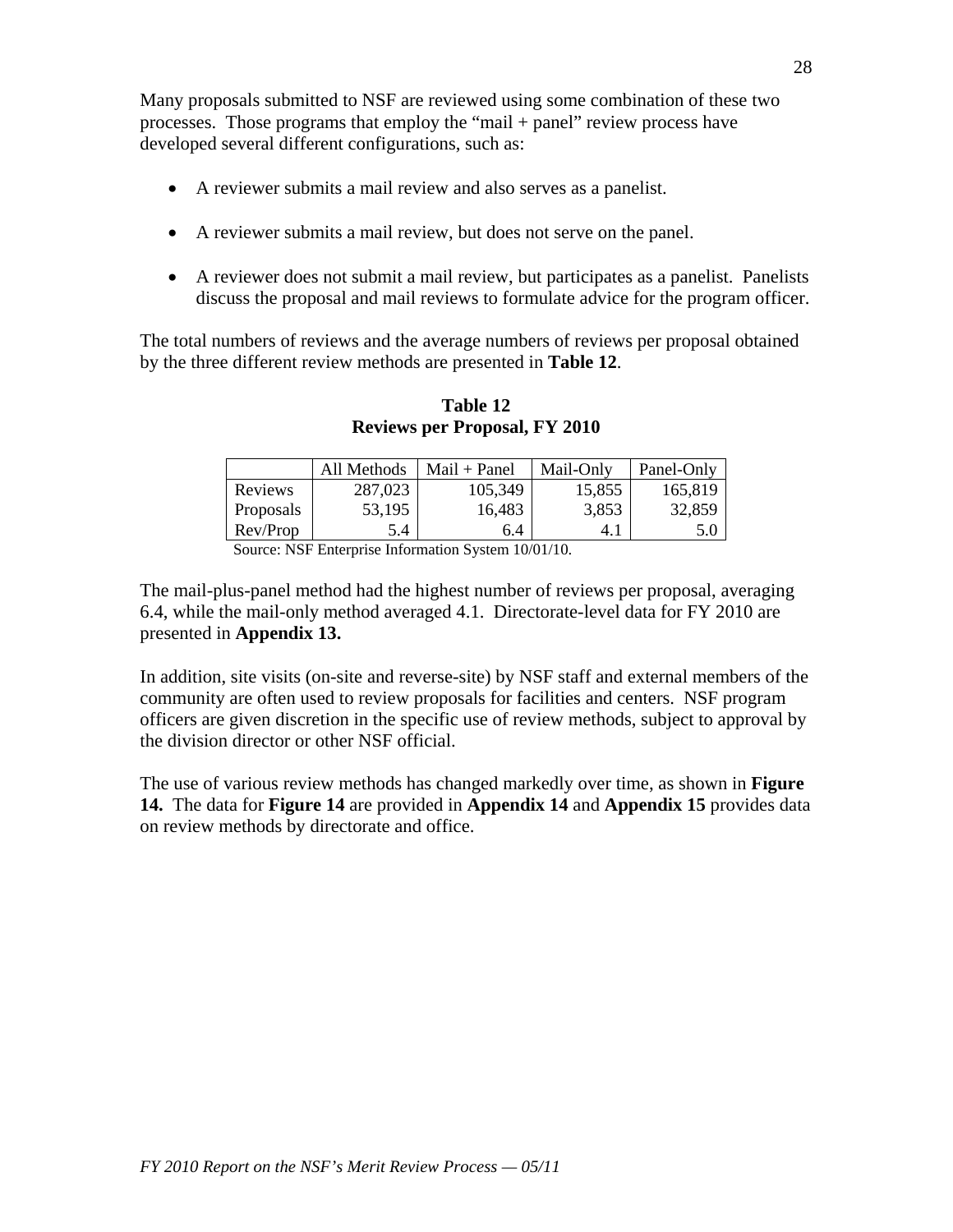

**Figure 14 FY 1997-2009 Trend, NSF Review Method** 

Source: NSF Enterprise Information System 10/01/10.

There are a number of reasons for the trend away from mail-review only. Panels allow reviewers to discuss and compare proposals. Panels tend to be used for programs that have deadlines and target dates, as opposed to unrestricted submission windows. The panel review process has the advantage that different perspectives can be discussed and integrated if appropriate. Also, using panels in the review process tends to reduce proposal processing time (time-to-decision), compared to mail-only reviews. For example, in FY 2010, 78% of all proposals reviewed by panel-only were processed within six months, compared to  $72\%$  for mail + panel and  $55\%$  for mail-only.

A chief advantage of mail review is that the expertise of the reviewers can be more precisely matched to the proposal. The mail + panel review process is used frequently because it combines the in-depth expertise of mail review with the comparative analysis of panel review.

Some programs use "virtual panels." In virtual panels, panelists participate from their remote locations and interact using NSF's Interactive Panel System (IPS), accompanied by a teleconference. **Figure 15** shows the number of proposal reviewed by virtual panel since 2005. **Figure 16** shows the proposal ratings by panel review type (in person, virtual, and mixed). There has been an increase in the use of "Mixed" panels since 2005, but a leveling off in recent years. Although virtual panels have a slightly higher reviewer ratings, they do not differ significantly form other panel types.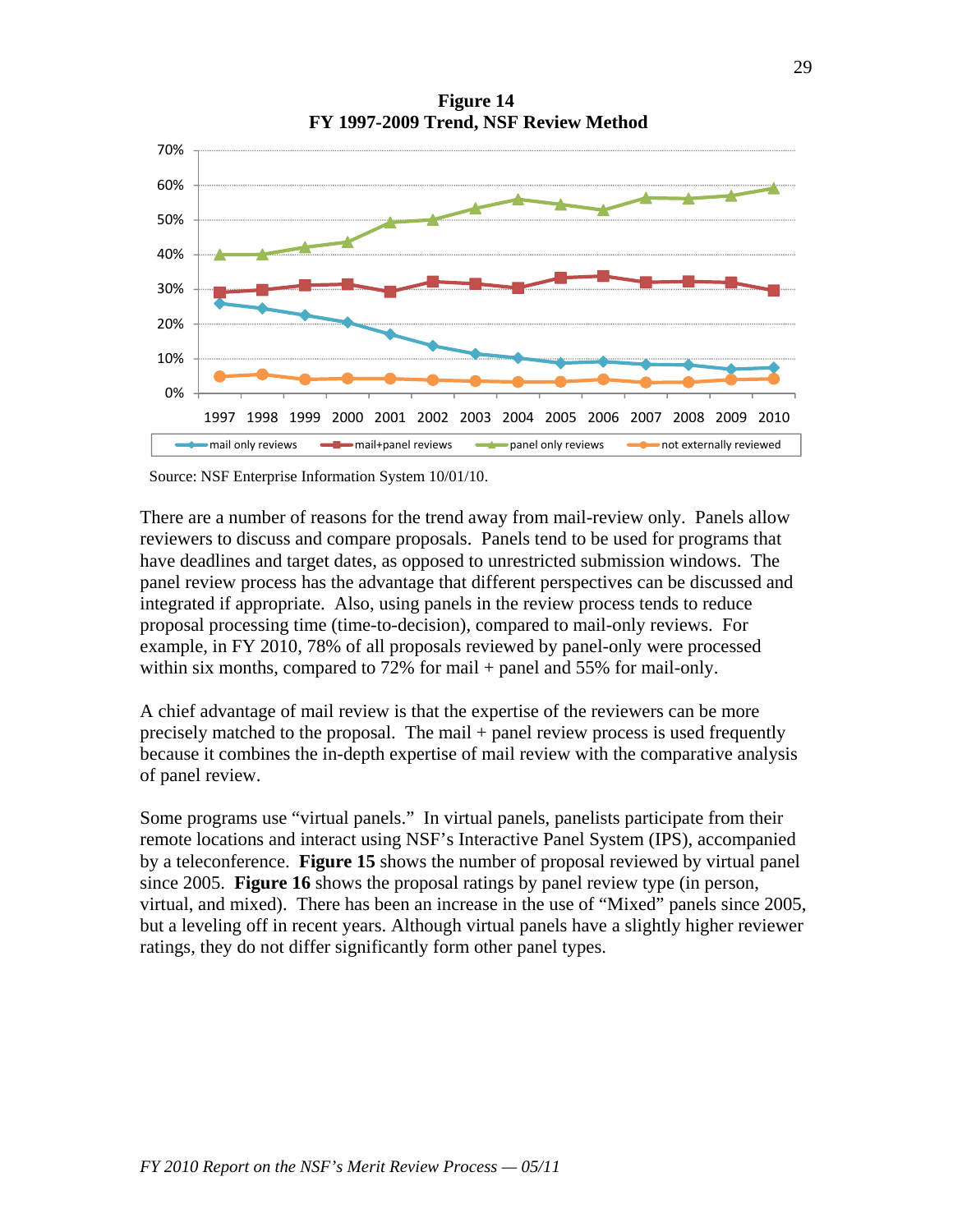

**Figure 15 FY 2005-2010 Trend, Number of Proposals Reviewed by Virtual Panel** 

Source: NSF Enterprise Information System 02/01/10. Each Division/Office is divided into fiscal years  $2005 - 2010.$ 



Source: NSF Enterprise Information System 02/01/10.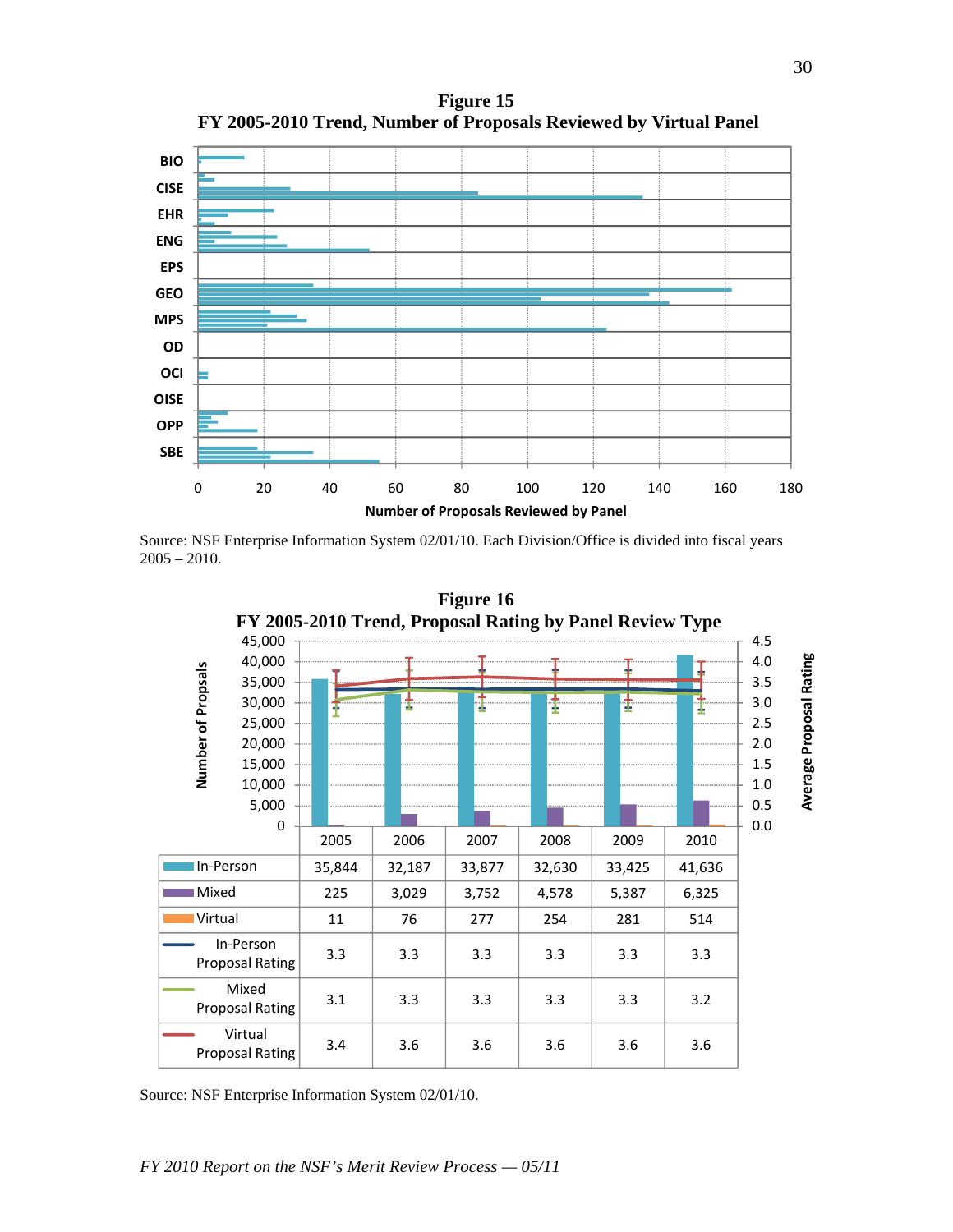Nearly 100% of panels, whether they assemble at NSF, offsite at a common location, or virtually, are now using the Interactive Panel System (IPS). A part of FastLane, IPS permits the viewing of proposals, reviews, basic panel discussions, collaboration on panel summaries, and approval of the draft panel summary through the web.

NSF's videoconferencing facilities are used by some programs to enhance the participation of panelists whose schedules do not permit them to be physically present at the time of the panel. Videoconferencing is also employed in award management and oversight for large center-type projects. The Foundation is continuing its efforts to improve web-based and electronic means of communication to contribute to the quality of the merit review and award oversight processes.

## **. G. Data on Reviewers**

The Foundation maintains a central electronic database of more than 300,000 reviewers who can potentially be drawn on to participate in mail or panel reviews. Program officers identify potential reviewers using a variety of sources including their own knowledge of the discipline, applicant suggestions, references attached to proposals, published papers, scientific citation indexes and other similar databases, and input from other reviewers.

During FY 2010, approximately 15,493 individuals served on panels. An additional 30,560 individuals conducted a mail review for one or more proposals. Approxmately 4,217 of the individuals who served on panels also served as mail reviewers during the year. About 9,397 or 20% of these reviewers had never reviewed an NSF proposal before. The reviewers were from all 50 states in addition to the District of Columbia, Puerto Rico, Virgin Islands, and other U.S. jurisdictions. More than 6,531 reviewers were from outside of the United States by address of record. Moreover, reviewers were from a range of institutions, including two-year and four-year colleges and universities, Master's level and Ph.D.-granting universities, industry, profit and non-profit institutions, K-12 systems, informal science institutions, and government. NSF also maintains data on numbers of reviewers from each state, territory, and country as well as by type of institution.

In FY 2010, out of a total of 46,055 distinct reviewers who returned reviews, 15,634 (34%) provided demographic information. Of those reporting their demographic data, 5,881 (38%) indicated they are members of a group underrepresented in science and engineering. In particular, of the reviewers who reported their demographic data, 4,875 (31%) reported female, 1,607 (10%) reported from an underrepresented race or ethnic minority, and 311 (2%) reported a disability. Of the 1,607 reviewers that reported they are from an underrepresented race or ethnic group, 946 (59%) reported Hispanic or Latino, 606 (38%) reported Black or African American, 72 (4%) reported American Indian or Alaskan Native, and 9 (1%) reported Hawaiian or Pacific Islander.

NSF has seen a modest increase in the proportion of reviewers providing demographic information. However, provision of demographic data is voluntary and the low response rate remains a challenge that the Foundation continues to address.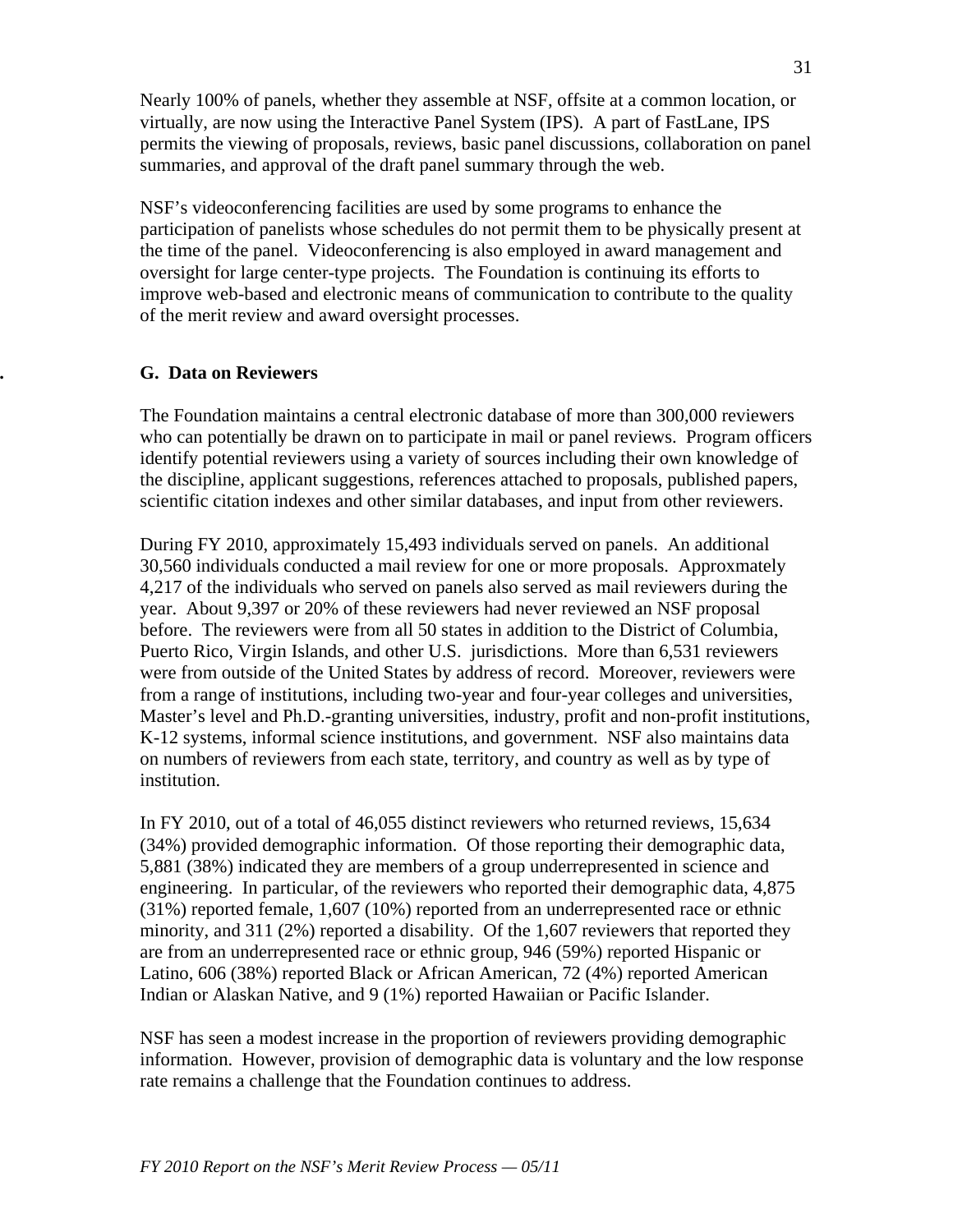The NSF library continually updates its resources to help NSF staff identify reviewers. This includes the collection and sharing of potential reviewer data from associations that work with underrepresented groups in science and engineering. Frequent tutorials on finding reviewers are also available for program officers.

Reviewers are also identified through literature searches and professional activities such as workshops and conferences. Some NSF divisions actively solicit new reviewers through their web pages and outreach activities. To increase transparency, Chapter III.B of the *Grant Proposal Guide* describes how reviewers are selected by the NSF program officers.

Participation in the peer review process is voluntary. It brings with it increased familiarity with NSF programs, knowledge of the state of research and education nationally, and increased awareness of elements of a competitive proposal. Panelists are reimbursed for expenses, but mail reviewers receive no financial compensation. For proposals received in FY 2010, NSF requested 101,104 mail reviews, of which there were 36,457 positive responses. This 36% response rate in FY 2010 is a sharp decline in response rate relative to recent years. The response rate does vary by program.

## **H. Reviewer Proposal Ratings and Impact of Budget Constraints**

The NSF merit review system emphasizes reviewer narratives in addition to categorical ratings. The written comments provided by reviewers, the summary of panel discussions, and the expert opinions of program officers and division directors are important components of the merit review system. The distribution of average summary ratings of reviews for awarded and declined proposals is provided in **Figure 17** and **Figure 18**  provides a comparison between Omnibus and ARRA in reviewer ratings for awards.



**Figure 17 Distribution of Average Reviewer Ratings for Awards and Declines, FY 2010** 

Source: NSF Enterprise Information System 10/01/10.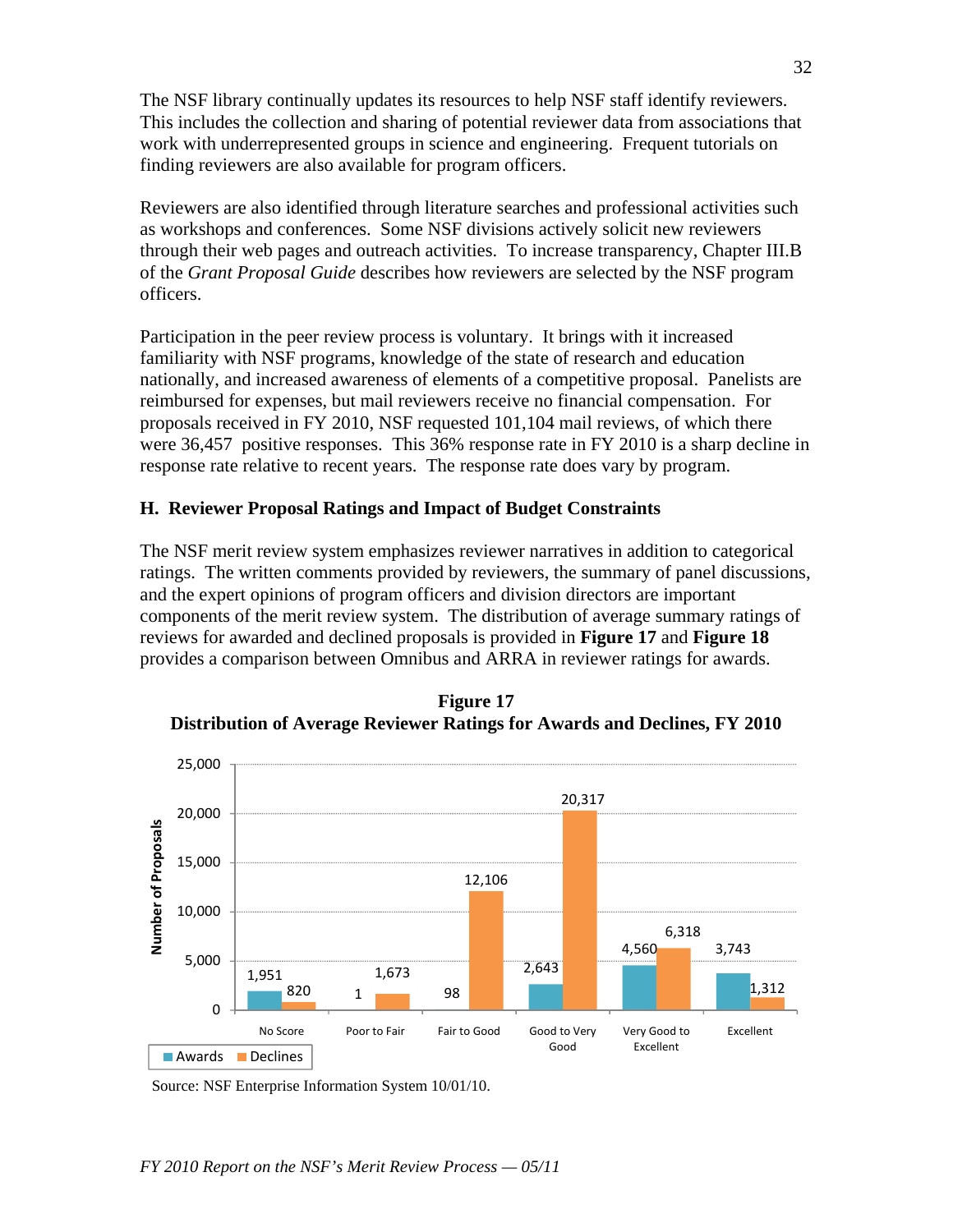**Figure 18 Distribution of Average Reviewer Ratings for Awards, FY 2010** 



Source: NSF Enterprise Information System 10/01/10.

In addition, **Appendix 16** provides average reviewer ratings by the method of review

A large number of potentially fundable proposals are declined each year. As shown in **Figure 19**, approximately \$1.98 billion was requested for declined proposals that had received ratings at least as high as the average rating (4.2 out of 5.0) for all awarded proposals. In FY 2002, the ratio of awards to highly rated declines was 6.5:1; in FY 2009, that ratio was 7:1. However, in comparison, the ratio was 4:1 in FY 2008 indicating the impact of ARRA in reducing the ratio of awards to highly rated declines. These declined proposals represent a rich portfolio of unfunded opportunities, proposals that if funded may have produced substantial research and education benefits.





*FY 2010 Report on the NSF's Merit Review Process — 05/11*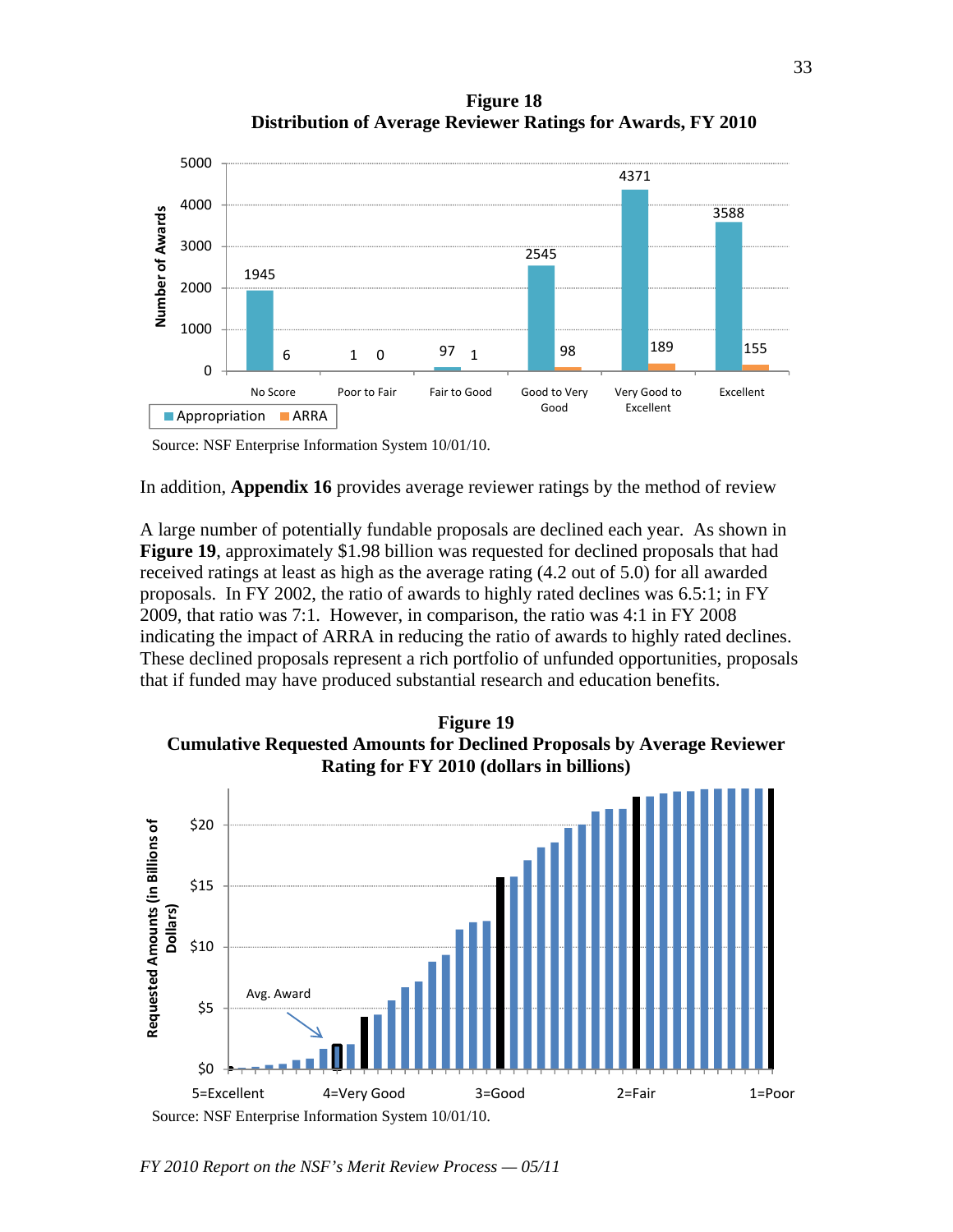## **I. Program Officer Characteristics and Workload**

The number of program officers decreased from 525 in FY 2009 to 518 in FY 2010, a 1.3% decrease. Program officers can be permanent NSF employees or non-permanent employees. As indicated in **Table 13**, 54% are permanent program officers and 46% are in the non-permanent category. Some non-permanent program officers are "on loan" as "Visiting Scientists, Engineers, and Educators" (VSEEs) for up to three years from their host institutions. Others are supported through grants to the home institutions under the terms of the Intergovernmental Personnel Act (IPA). The percentage of permanent program officers increased by 5% in 2010. Whether they are hired as temporary or permanent, incoming NSF program officers receive training in the merit review process.

| $5.10$ and $1.02$ $1.05$ $1.0$ $1.00$ $1.00$ $1.00$ $1.00$ $1.00$ $1.00$ $1.00$ $1.00$ $1.00$ $1.00$ $1.00$ $1.00$ $1.00$ $1.00$ $1.00$ $1.00$ $1.00$ $1.00$ $1.00$ $1.00$ $1.00$ $1.00$ $1.00$ $1.00$ $1.00$ $1.00$ $1.00$<br><b>Program Officers</b> | <b>Total</b> | <b>Percent</b> |
|--------------------------------------------------------------------------------------------------------------------------------------------------------------------------------------------------------------------------------------------------------|--------------|----------------|
| <b>Total</b>                                                                                                                                                                                                                                           | 518          | 100%           |
|                                                                                                                                                                                                                                                        |              |                |
| <b>Gender</b>                                                                                                                                                                                                                                          |              |                |
| Male                                                                                                                                                                                                                                                   | 302          | 58%            |
| Female                                                                                                                                                                                                                                                 | 216          | 42%            |
| Race                                                                                                                                                                                                                                                   |              |                |
| Minority                                                                                                                                                                                                                                               | 116          | 22%            |
| White, Non-Hispanic                                                                                                                                                                                                                                    | 402          | 78%            |
| <b>Employment</b>                                                                                                                                                                                                                                      |              |                |
| Permanent                                                                                                                                                                                                                                              | 279          | 54%            |
| Visiting Scientists, Engineers & Educators<br>(VSEE)                                                                                                                                                                                                   | 35           | 7%             |
| Temporary                                                                                                                                                                                                                                              | 55           | 11%            |
| Intergovernmental Personnel Act (IPA)                                                                                                                                                                                                                  | 148          | 29%            |
| Intermittent                                                                                                                                                                                                                                           | 1            | 0%             |

| Table 13                                                       |
|----------------------------------------------------------------|
| <b>Distribution of NSF Program Officers by Characteristics</b> |

Source: NSF Division of Human Resource Management.

With a large increase in the number of proposals and a slight decrease in the number of program officers, the average number of proposals per program officer increased significantly in FY 2010 to 107 proposals per program officer. This is a rate not seen since FY 2004.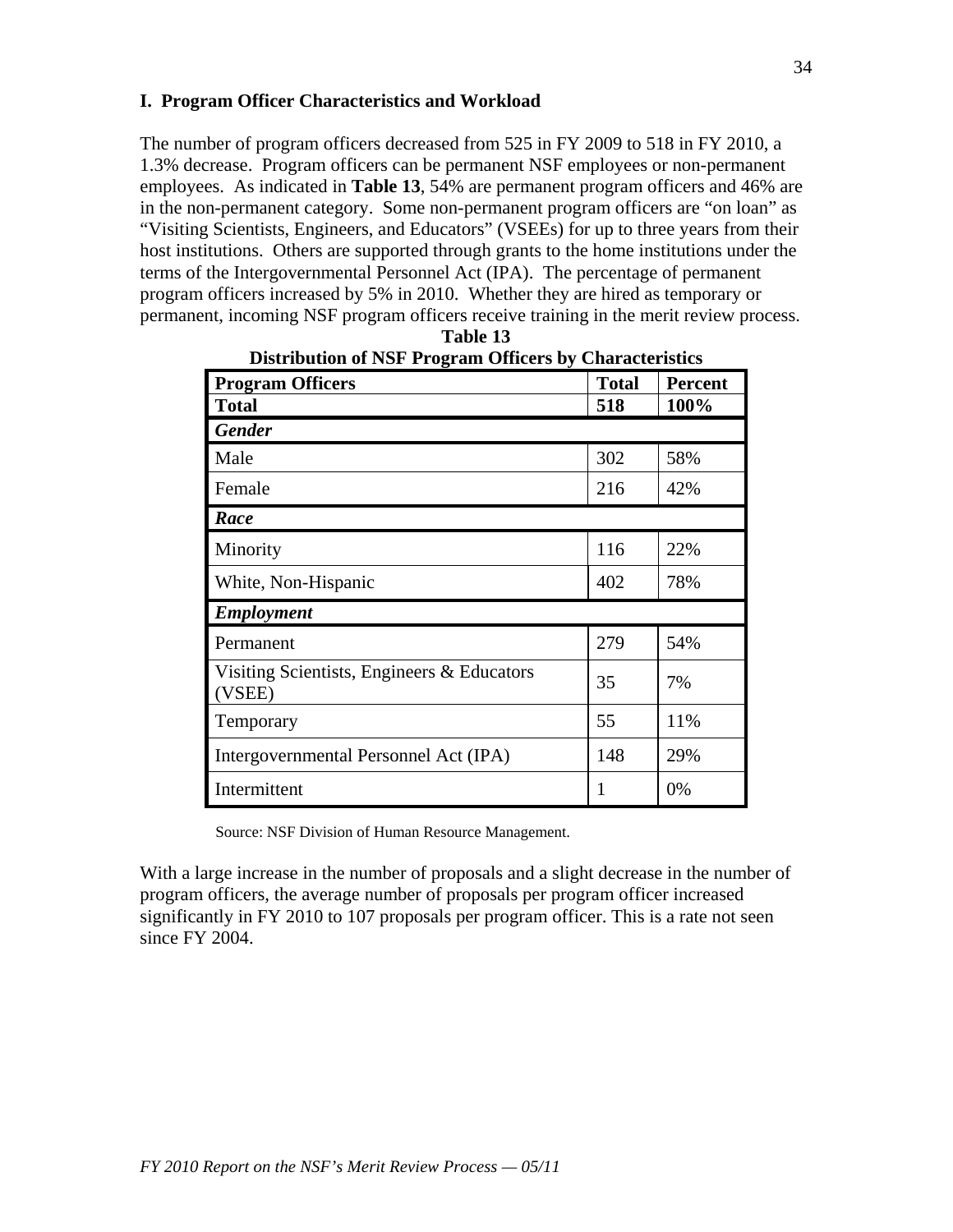**Figure 20 Proposals per Program Officer** 



In addition to the growing emphasis on interdisciplinary and cross-directorate programs, program officers are also tasked with an increasing number of programmatic activities, e.g., increased program accountability, outreach, mentoring new staff. NSF has revitalized its professional development opportunities for program staff, offering in-house courses in project management, leadership, and communication through the NSF Academy. New NSF program staff attend the NSF Program Manager Seminar, which is an orientation to NSF and the merit review process.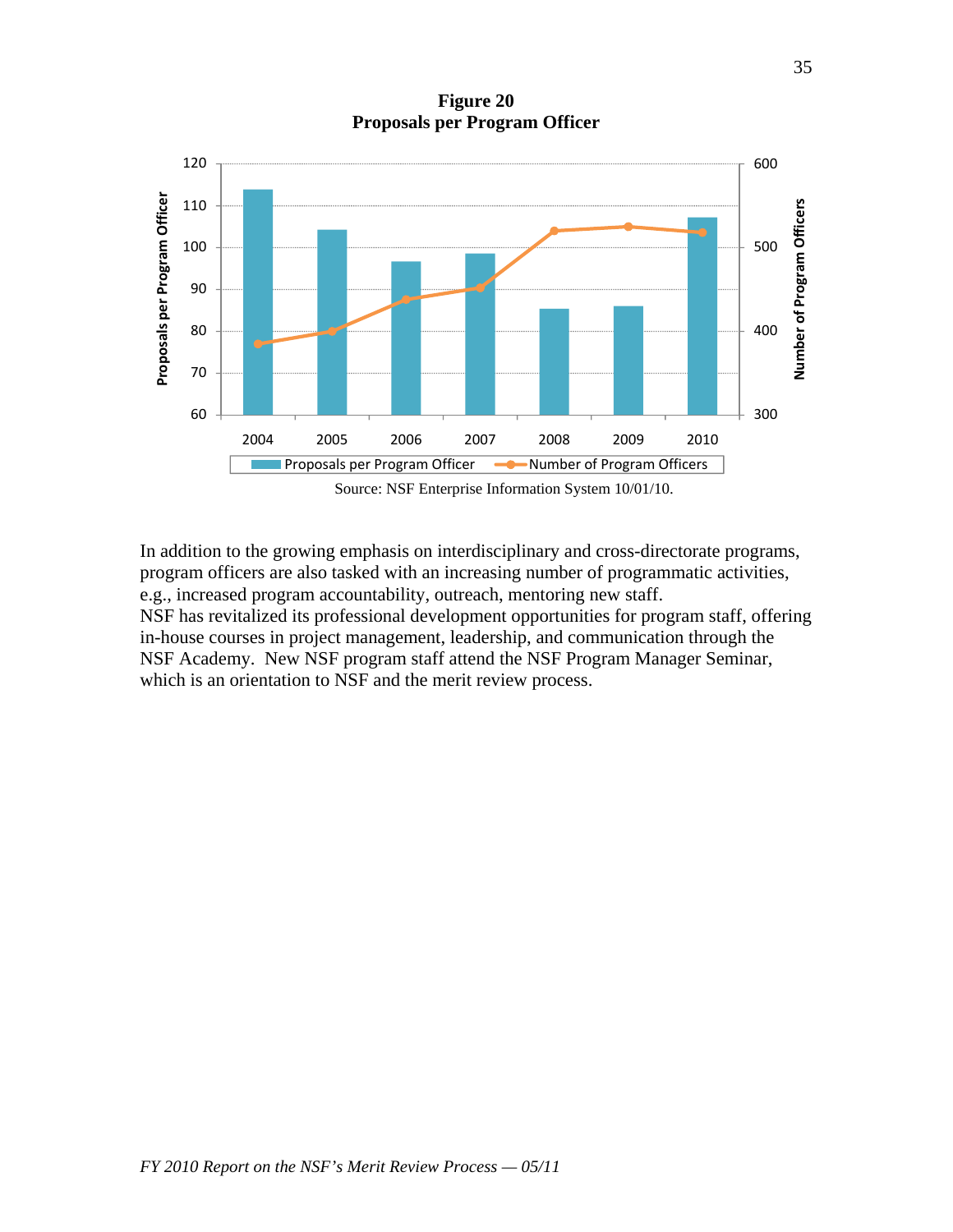# **Appendices**

## **Appendix 1**

## **Proposals, Awards and Funding Rates by Directorate and Office**

|                                                      |                     |        |        |        | <b>Fiscal Year</b> |        |        |        |        |
|------------------------------------------------------|---------------------|--------|--------|--------|--------------------|--------|--------|--------|--------|
|                                                      |                     | 2003   | 2004   | 2005   | 2006               | 2007   | 2008   | 2009   | 2010   |
| <b>NSF</b>                                           | Proposals           | 40,075 | 43,851 | 41,722 | 42,352             | 44,577 | 44,428 | 45,181 | 55,542 |
|                                                      | Awards              | 10,844 | 10,380 | 9,757  | 10,425             | 11,463 | 11,149 | 14,595 | 12,996 |
|                                                      | <b>Omnibus</b>      |        |        |        |                    |        |        | 9,975  | 12,547 |
|                                                      | <b>ARRA</b>         |        |        |        |                    |        |        | 4,620  | 449    |
|                                                      | <b>Funding Rate</b> | 27%    | 24%    | 23%    | 25%                | 26%    | 25%    | 32%    | 23%    |
| <b>BIO</b>                                           | Proposals           | 5,591  | 6,063  | 6,475  | 6,617              | 6,728  | 6,598  | 6,578  | 8,059  |
|                                                      | Awards              | 1,448  | 1,432  | 1,355  | 1,202              | 1,303  | 1,291  | 1,823  | 1,556  |
| <b>CSE</b><br><b>EHR</b><br><b>ENG</b><br><b>GEO</b> | <b>Omnibus</b>      |        |        |        |                    |        |        | 1,261  | 1,476  |
|                                                      | <b>ARRA</b>         |        |        |        |                    |        |        | 562    | 80     |
|                                                      | <b>Funding Rate</b> | 26%    | 24%    | 21%    | 18%                | 19%    | 20%    | 28%    | 19%    |
|                                                      | Proposals           | 5,270  | 6,276  | 5,238  | 4,843              | 5,744  | 5,567  | 5,664  | 6,487  |
|                                                      | Awards              | 1,175  | 1,017  | 1,088  | 1,280              | 1,631  | 1,352  | 1,734  | 1,586  |
|                                                      | <b>Omnibus</b>      |        |        |        |                    |        |        | 1,355  | 1,567  |
|                                                      | <b>ARRA</b>         |        |        |        |                    |        |        | 379    | 19     |
|                                                      | <b>Funding Rate</b> | 22%    | 16%    | 21%    | 26%                | 28%    | 24%    | 31%    | 24%    |
|                                                      | Proposals           | 4,111  | 4,644  | 3,699  | 3,254              | 4,248  | 3,887  | 3,699  | 5,055  |
|                                                      | Awards              | 890    | 925    | 736    | 824                | 903    | 1,111  | 1,009  | 930    |
|                                                      | <b>Omnibus</b>      |        |        |        |                    |        |        | 919    | 908    |
|                                                      | <b>ARRA</b>         |        |        |        |                    |        |        | 90     | 22     |
|                                                      | <b>Funding Rate</b> | 22%    | 20%    | 20%    | 25%                | 21%    | 29%    | 27%    | 18%    |
|                                                      | Proposals           | 9,076  | 8,994  | 8,692  | 9,423              | 9,574  | 9,643  | 10,611 | 13,226 |
|                                                      | Awards              | 1,945  | 1,753  | 1,493  | 1,730              | 1,955  | 1,966  | 2,688  | 2,375  |
| <b>MPS</b>                                           | <b>Omnibus</b>      |        |        |        |                    |        |        | 1,771  | 2,321  |
|                                                      | <b>ARRA</b>         |        |        |        |                    |        |        | 917    | 54     |
|                                                      | <b>Funding Rate</b> | 21%    | 19%    | 17%    | 18%                | 20%    | 20%    | 25%    | 18%    |
|                                                      | Proposals           | 4,230  | 4,267  | 4,676  | 4,603              | 4,367  | 4,237  | 4,136  | 4,816  |
|                                                      | Awards              | 1,515  | 1,419  | 1,315  | 1,418              | 1,341  | 1,328  | 1,810  | 1,686  |
|                                                      | <b>Omnibus</b>      |        |        |        |                    |        |        | 1,039  | 1,642  |
|                                                      | <b>ARRA</b>         |        |        |        |                    |        |        | 771    | 44     |
|                                                      | <b>Funding Rate</b> | 36%    | 33%    | 28%    | 31%                | 31%    | 31%    | 44%    | 35%    |
|                                                      | Proposals           | 6,694  | 7,184  | 7,083  | 7,466              | 7,315  | 7,837  | 7,883  | 9,411  |
|                                                      | Awards              | 2,268  | 2,175  | 2,071  | 2,221              | 2,360  | 2,269  | 3,122  | 2,669  |
|                                                      | <b>Omnibus</b>      |        |        |        |                    |        |        | 2,004  | 2,529  |
|                                                      | <b>ARRA</b>         |        |        |        |                    |        |        | 1,118  | 140    |
|                                                      | <b>Funding Rate</b> | 34%    | 30%    | 29%    | 30%                | 32%    | 29%    | 40%    | 28%    |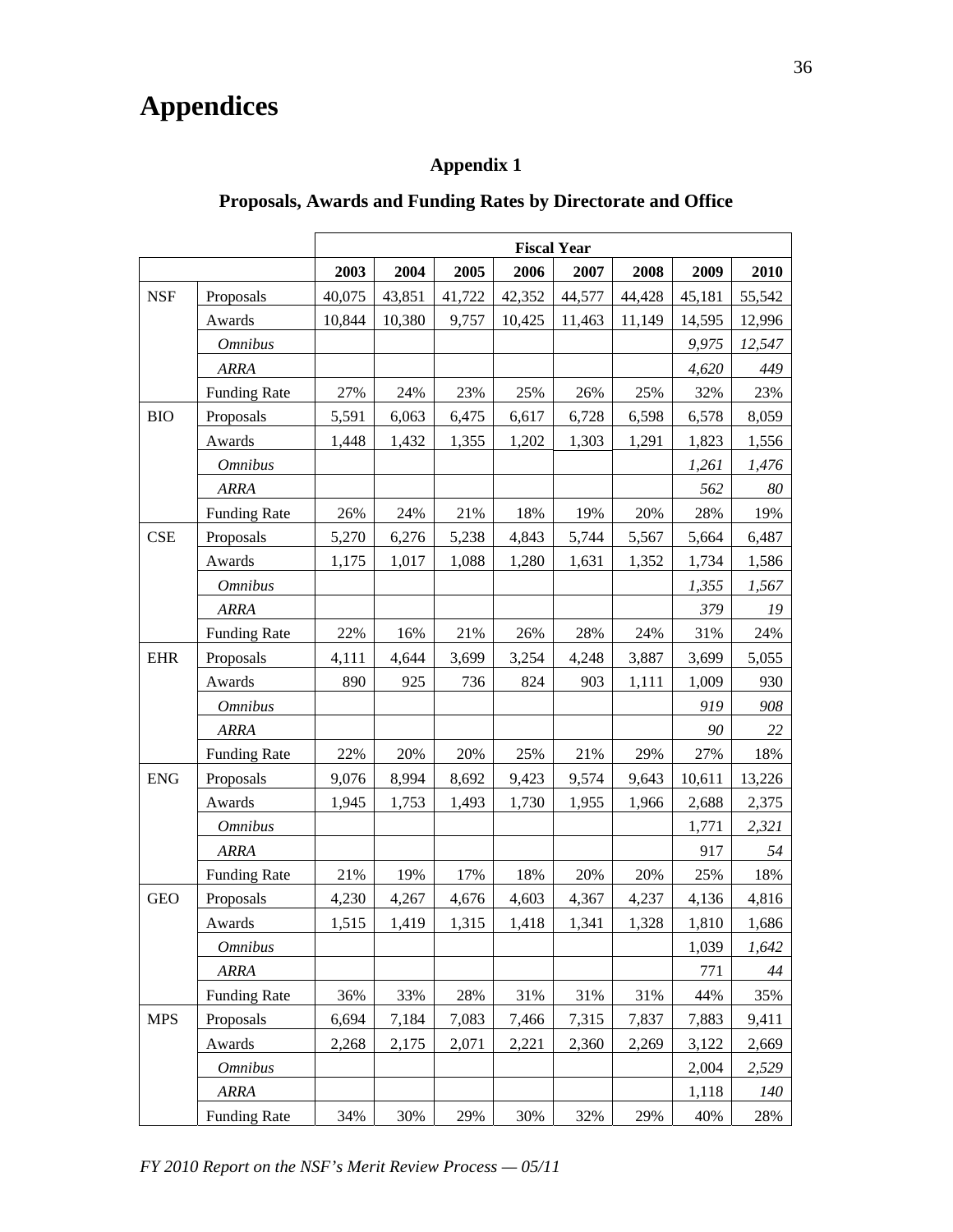|                    |                     | 2003  | 2004  | 2005  | 2006                                                                                                                                                                                                                           | 2007 | 2008 | 2009  | 2010  |
|--------------------|---------------------|-------|-------|-------|--------------------------------------------------------------------------------------------------------------------------------------------------------------------------------------------------------------------------------|------|------|-------|-------|
| <b>OCI</b>         | Proposals           | 342   | 220   | 116   | 130                                                                                                                                                                                                                            | 304  | 500  | 337   | 830   |
|                    | Awards              | 56    | 47    | 75    | 42                                                                                                                                                                                                                             | 68   | 97   | 192   | 169   |
|                    | <b>Omnibus</b>      |       |       |       |                                                                                                                                                                                                                                |      |      | 97    | 156   |
|                    | <b>ARRA</b>         |       |       |       |                                                                                                                                                                                                                                |      |      | 95    | 13    |
|                    | <b>Funding Rate</b> | 16%   | 21%   | 65%   | 32%                                                                                                                                                                                                                            | 22%  | 19%  | 57%   | 20%   |
| <b>OISE</b>        | Proposals           | 670   | 851   | 822   | 712                                                                                                                                                                                                                            | 776  | 910  | 781   | 1,042 |
|                    | Awards              | 373   | 386   | 333   | 319                                                                                                                                                                                                                            | 353  | 357  | 428   | 395   |
|                    | <b>Omnibus</b>      |       |       |       |                                                                                                                                                                                                                                |      |      | 339   | 395   |
|                    | <b>ARRA</b>         |       |       |       |                                                                                                                                                                                                                                |      |      | 89    | 0     |
|                    | <b>Funding Rate</b> | 56%   | 45%   | 41%   | 45%<br>45%<br>39%<br>775<br>1,200<br>864<br>235<br>238<br>370<br>31%<br>31%<br>27%<br>4,520<br>4,284<br>4,364<br>1,144<br>1,143<br>1,126<br>25%<br>27%<br>26%<br>37<br>9<br>21<br>$\tau$<br>36<br>17<br>6<br>78%<br>97%<br>81% | 55%  | 38%  |       |       |
| OPP                | Proposals           | 557   | 689   | 816   |                                                                                                                                                                                                                                |      |      | 855   | 798   |
|                    | Awards              | 241   | 268   | 281   |                                                                                                                                                                                                                                |      |      | 416   | 284   |
|                    | <b>Omnibus</b>      |       |       |       |                                                                                                                                                                                                                                |      |      | 113   | 275   |
|                    | <b>ARRA</b>         |       |       |       |                                                                                                                                                                                                                                |      |      | 303   | 9     |
|                    | <b>Funding Rate</b> | 43%   | 39%   | 34%   |                                                                                                                                                                                                                                |      |      | 49%   | 36%   |
| <b>SBE</b>         | Proposals           | 3,491 | 4,619 | 4,089 |                                                                                                                                                                                                                                |      |      | 4,525 | 5,618 |
|                    | Awards              | 894   | 939   | 1,004 |                                                                                                                                                                                                                                |      |      | 1,337 | 1,257 |
|                    | <b>Omnibus</b>      |       |       |       |                                                                                                                                                                                                                                |      |      | 1,056 | 1,249 |
|                    | <b>ARRA</b>         |       |       |       |                                                                                                                                                                                                                                |      |      | 281   | 8     |
|                    | <b>Funding Rate</b> | 26%   | 20%   | 25%   |                                                                                                                                                                                                                                |      |      | 30%   | 22%   |
| Other <sup>*</sup> | Proposals           | 12    | 44    | 16    |                                                                                                                                                                                                                                |      |      | 112   | 200   |
|                    | Awards              | 12    | 19    |       |                                                                                                                                                                                                                                |      |      | 36    | 89    |
|                    | <b>Omnibus</b>      |       |       |       |                                                                                                                                                                                                                                |      |      | 21    | 29    |
|                    | <b>ARRA</b>         |       |       |       |                                                                                                                                                                                                                                |      |      | 15    | 60    |
|                    | <b>Funding Rate</b> | 100%  | 43%   | 38%   |                                                                                                                                                                                                                                |      |      | 32%   | 45%   |

Source: NSF Enterprise Information System 10/01/10.

<span id="page-36-0"></span><sup>\*</sup> The majority of the proposals included in the 'Other' category are managed by the Office of Integrated Activities (OIA). In FY 2007, management of the EPSCoR program was transferred from EHR to OIA. The following are not included in the above statistics: 6,664Continuing Grant Increments, 3,728 Supplements, and 475 Contracts.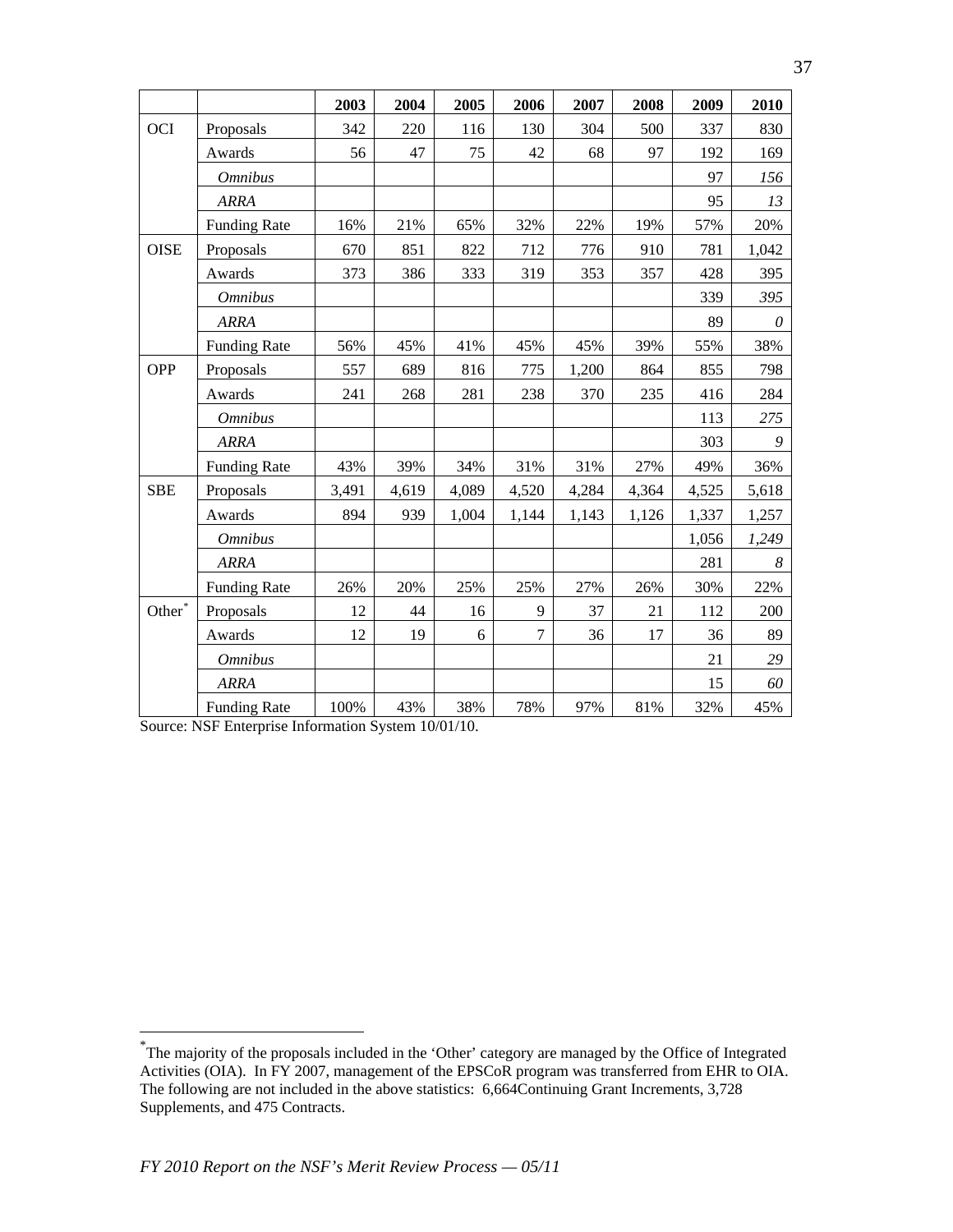## **Preliminary Proposals**

Several NSF programs utilize preliminary proposals in an effort to limit the workload of PIs and to increase the quality of full proposals. The annual number of preliminary proposals varies considerably as a result of competitions being held in a given year. For some programs, preliminary proposals are externally reviewed; other programs provide internal review only.

Decisions regarding preliminary proposals may be non-binding or binding. Non-binding decisions regarding preliminary proposals are recommendations. A PI may choose to submit a full proposal even if it has been discouraged. Binding decisions, however, are restrictive in that non-invited PIs are not allowed to submit a full proposal.

| <b>Fiscal Year</b>                                                        | 2003  | 2004  | 2005  | 2006  | 2007  | 2008  | 2009  | 2010  |
|---------------------------------------------------------------------------|-------|-------|-------|-------|-------|-------|-------|-------|
| Total # Preliminary Proposals                                             | 2.469 | 2.310 | 2.120 | 1.874 | 2.842 | 3.203 | 3.856 | 2,883 |
| Non-Binding (NB) Total                                                    | 1.924 | 1.412 | 1.302 | ,279  | .540  | 669   | 1.140 | 1,384 |
| NB Encouraged                                                             | 669   | 544   | 512   | 509   | 662   | 333   | 519   | 636   |
| NB Discouraged                                                            | 1.255 | 868   | 790   | 770   | 878   | 336   | 621   | 748   |
| Binding Total <sup>*</sup>                                                | 534   | 892   | 816   | 594   | 1.301 | 2.534 | 2,500 | ,273  |
| <b>Binding Invite</b>                                                     | .52   | 221   | 246   | 136   | 252   | 572   | 685   | 372   |
| <b>Binding Non-invite</b>                                                 | 382   | 671   | 570   | 458   | 1,049 | 1,962 | 1.815 | 901   |
| $\alpha$ MOEF, $\alpha$ $\alpha$ $\alpha$ $\beta$ $\beta$ $\beta$ $\beta$ |       |       |       |       |       |       |       |       |

#### **Number of Preliminary Proposals and Subsequent Actions**

Source: NSF Enterprise Information System 10/01/10.

<span id="page-37-0"></span><sup>\*</sup> Non-binding and binding totals do not include withdrawn preliminary proposals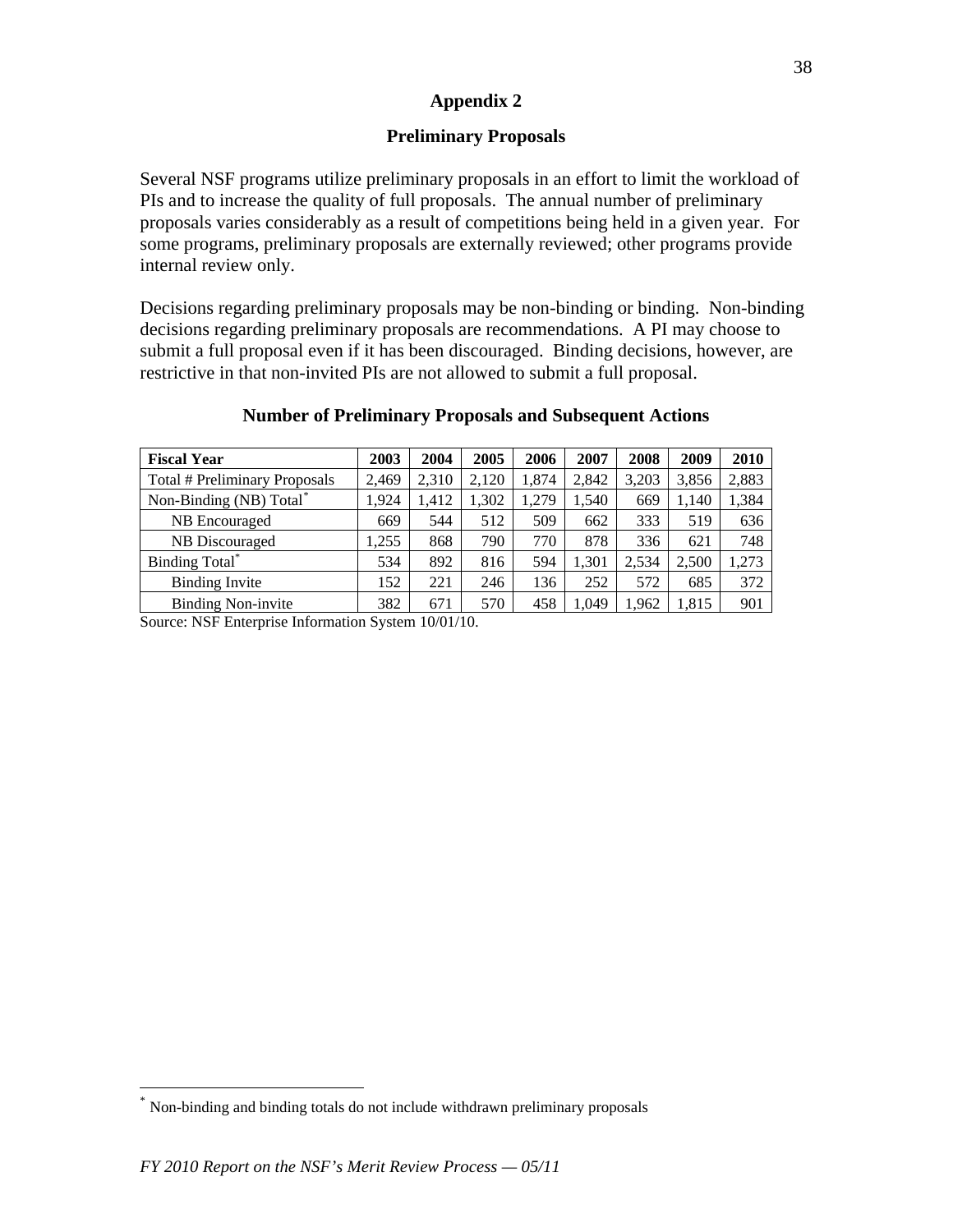|                  |                     |        |        |                |        | <b>Fiscal Year</b> |        |                |                |
|------------------|---------------------|--------|--------|----------------|--------|--------------------|--------|----------------|----------------|
|                  |                     | 2003   | 2004   | 2005           | 2006   | 2007               | 2008   | 2009           | 2010           |
| American         | Proposals           | 112    | 93     | 94             | 93     | 80                 | 82     | 77             | 97             |
| Indian/Alaska    | <b>Total Awards</b> | 28     | 23     | 24             | 30     | 28                 | 21     | 27             | 22             |
| Native           | <b>Omnibus</b>      |        |        |                |        |                    |        | 19             | 22             |
|                  | <b>ARRA</b>         |        |        |                |        |                    |        | 8              | 0              |
|                  | <b>Funding Rate</b> | 25%    | 25%    | 26%            | 32%    | 35%                | 26%    | 35%            | 23%            |
| Black/           | Proposals           | 822    | 900    | 813            | 881    | 992                | 965    | 1,005          | 1,241          |
| African          | <b>Total Awards</b> | 192    | 208    | 193            | 197    | 234                | 239    | 291            | 264            |
| American         | <b>Omnibus</b>      |        |        |                |        |                    |        | 227            | 256            |
|                  | <b>ARRA</b>         |        |        |                |        |                    |        | 64             | 8              |
|                  | <b>Funding Rate</b> | 23%    | 23%    | 24%            | 22%    | 24%                | 25%    | 29%            | 21%            |
| Hispanic         | Proposals           | 1,191  | 1,432  | 1,436          | 1,483  | 1,591              | 1,590  | 1,726          | 2,050          |
| <b>or</b>        | <b>Total Awards</b> | 342    | 347    | 322            | 374    | 418                | 381    | 530            | 469            |
| Latino           | <b>Omnibus</b>      |        |        |                |        |                    |        | 372            | 458            |
|                  | <b>ARRA</b>         |        |        |                |        |                    |        | 158            | 11             |
|                  | <b>Funding Rate</b> | 29%    | 24%    | 22%            | 25%    | 26%                | 24%    | 31%            | 23%            |
| Native           | Proposals           | 37     | 47     | 21             | 25     | 24                 | 30     | 21             | 30             |
| Hawaiian/        | <b>Total Awards</b> | 12     | 4      | $\overline{4}$ | 7      | 4                  | 7      | 8              | $\,8\,$        |
| Pacific Islander | <b>Omnibus</b>      |        |        |                |        |                    |        | 5              | $\overline{7}$ |
|                  | <b>ARRA</b>         |        |        |                |        |                    |        | $\mathfrak{Z}$ | 1              |
|                  | <b>Funding Rate</b> | 32%    | 9%     | 19%            | 28%    | 17%                | 23%    | 38%            | 27%            |
| Asian            | Proposals           | 6,895  | 7,618  | 7,253          | 7,821  | 8,622              | 8,847  | 9,396          | 11,454         |
|                  | <b>Total Awards</b> | 1,445  | 1,382  | 1,278          | 1,507  | 1,776              | 1,762  | 2,433          | 2,090          |
|                  | <b>Omnibus</b>      |        |        |                |        |                    |        | 1,674          | 2,038          |
|                  | <b>ARRA</b>         |        |        |                |        |                    |        | 759            | 52             |
|                  | <b>Funding Rate</b> | 21%    | 18%    | 18%            | 19%    | 21%                | 20%    | 26%            | 18%            |
| White, Not of    | Proposals           | 28,081 | 30,251 | 28,752         | 28,645 | 29,318             | 28,842 | 28,525         | 34,396         |
| Hispanic         | <b>Total Awards</b> | 8,130  | 7,713  | 7,305          | 7,568  | 8,103              | 7,815  | 10,031         | 8,866          |
| Origin           | <b>Omnibus</b>      |        |        |                |        |                    |        | 6,818          | 8,527          |
|                  | <b>ARRA</b>         |        |        |                |        |                    |        | 3,213          | 339            |
|                  | <b>Funding Rate</b> | 29%    | 25%    | 25%            | 26%    | 28%                | 27%    | 35%            | 26%            |

## **Proposals, Awards and Funding Rates by PI Race and Ethnicity**

Source: NSF Enterprise Information System 10/01/10.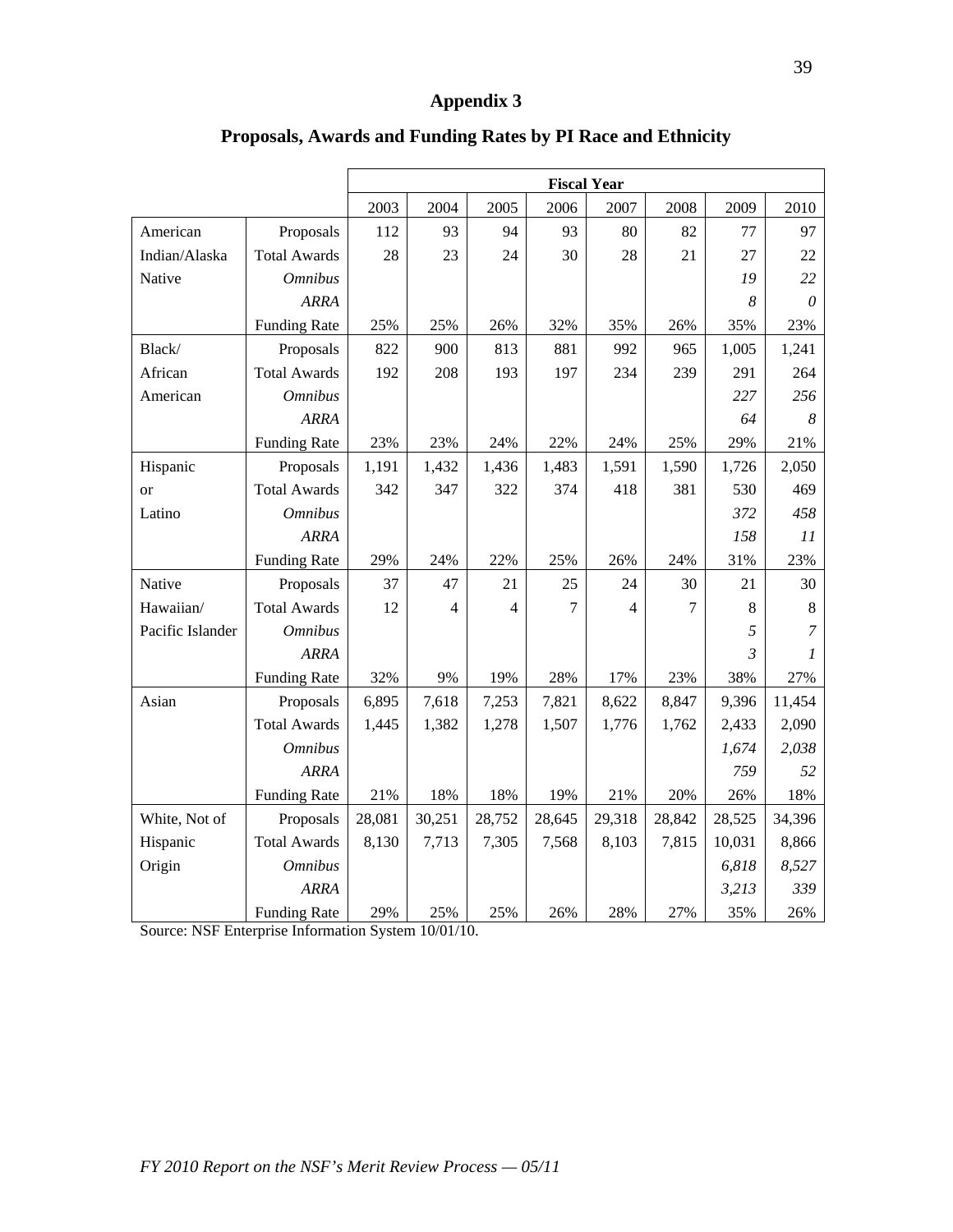**Funding Rates of New PIs and Former PIs by Directorate** 

|                         |             | 2003 | 2004 | 2005 | 2006 | 2007 | 2008 | 2009 | 2010 |
|-------------------------|-------------|------|------|------|------|------|------|------|------|
| New PIs                 | <b>BIO</b>  | 19%  | 18%  | 15%  | 14%  | 14%  | 15%  | 23%  | 14%  |
| Former                  | <b>CISE</b> | 16%  | 13%  | 15%  | 18%  | 22%  | 18%  | 24%  | 18%  |
| Definition              | <b>EHR</b>  | 18%  | 15%  | 16%  | 21%  | 17%  | 23%  | 21%  | 14%  |
|                         | <b>ENG</b>  | 16%  | 15%  | 13%  | 15%  | 17%  | 16%  | 21%  | 14%  |
|                         | <b>GEO</b>  | 28%  | 26%  | 22%  | 23%  | 23%  | 24%  | 32%  | 25%  |
|                         | <b>MPS</b>  | 22%  | 21%  | 20%  | 19%  | 20%  | 19%  | 29%  | 17%  |
|                         | <b>OCI</b>  | 20%  | 19%  | 59%  | 24%  | 22%  | 20%  | 45%  | 15%  |
|                         | <b>OISE</b> | 45%  | 35%  | 39%  | 42%  | 43%  | 36%  | 55%  | 37%  |
|                         | <b>OPP</b>  | 33%  | 29%  | 31%  | 25%  | 20%  | 19%  | 33%  | 31%  |
|                         | <b>SBE</b>  | 18%  | 15%  | 18%  | 18%  | 20%  | 20%  | 21%  | 16%  |
| New PIs                 | <b>BIO</b>  | 20%  | 17%  | 15%  | 14%  | 14%  | 15%  | 23%  | 14%  |
| Revised                 | <b>CISE</b> | 16%  | 13%  | 15%  | 18%  | 22%  | 18%  | 25%  | 19%  |
| Definition <sup>1</sup> | EHR         | 17%  | 14%  | 15%  | 20%  | 16%  | 22%  | 20%  | 13%  |
|                         | <b>ENG</b>  | 16%  | 15%  | 14%  | 15%  | 17%  | 16%  | 21%  | 13%  |
|                         | <b>GEO</b>  | 28%  | 26%  | 21%  | 23%  | 23%  | 23%  | 31%  | 25%  |
|                         | <b>MPS</b>  | 21%  | 21%  | 20%  | 19%  | 20%  | 19%  | 29%  | 18%  |
|                         | <b>OCI</b>  | 19%  | 25%  | 53%  | 9%   | 18%  | 19%  | 41%  | 12%  |
|                         | <b>OISE</b> | 45%  | 35%  | 39%  | 42%  | 44%  | 35%  | 55%  | 37%  |
|                         | <b>OPP</b>  | 35%  | 29%  | 28%  | 23%  | 18%  | 19%  | 29%  | 32%  |
|                         | <b>SBE</b>  | 18%  | 15%  | 18%  | 18%  | 21%  | 20%  | 22%  | 17%  |
| Prior PIs               | <b>BIO</b>  | 31%  | 28%  | 25%  | 21%  | 24%  | 23%  | 32%  | 23%  |
| Former                  | <b>CISE</b> | 26%  | 19%  | 25%  | 32%  | 32%  | 28%  | 34%  | 27%  |
| Definition              | EHR         | 26%  | 23%  | 24%  | 29%  | 25%  | 35%  | 34%  | 23%  |
|                         | <b>ENG</b>  | 27%  | 23%  | 20%  | 21%  | 23%  | 24%  | 29%  | 22%  |
|                         | <b>GEO</b>  | 39%  | 36%  | 30%  | 34%  | 33%  | 34%  | 48%  | 39%  |
|                         | <b>MPS</b>  | 41%  | 36%  | 35%  | 37%  | 40%  | 35%  | 47%  | 36%  |
|                         | <b>OCI</b>  | 14%  | 26%  | 70%  | 35%  | 23%  | 19%  | 63%  | 23%  |
|                         | <b>OISE</b> | 64%  | 58%  | 44%  | 51%  | 52%  | 54%  | 55%  | 42%  |
|                         | <b>OPP</b>  | 45%  | 42%  | 36%  | 33%  | 35%  | 30%  | 54%  | 37%  |
|                         | <b>SBE</b>  | 33%  | 26%  | 32%  | 32%  | 35%  | 32%  | 39%  | 30%  |
| Prior PIs               | <b>BIO</b>  | 30%  | 28%  | 25%  | 21%  | 23%  | 23%  | 31%  | 23%  |
| Revised                 | <b>CISE</b> | 25%  | 18%  | 24%  | 31%  | 31%  | 27%  | 32%  | 26%  |
| Definition <sup>1</sup> | <b>EHR</b>  | 26%  | 23%  | 24%  | 28%  | 24%  | 34%  | 33%  | 22%  |
|                         | <b>ENG</b>  | 26%  | 23%  | 19%  | 21%  | 23%  | 23%  | 28%  | 21%  |
|                         | <b>GEO</b>  | 38%  | 35%  | 30%  | 33%  | 33%  | 34%  | 47%  | 38%  |
|                         | <b>MPS</b>  | 41%  | 35%  | 34%  | 36%  | 39%  | 34%  | 46%  | 35%  |
|                         | <b>OCI</b>  | 16%  | 23%  | 71%  | 37%  | 24%  | 20%  | 63%  | 23%  |
|                         | <b>OISE</b> | 64%  | 57%  | 43%  | 50%  | 51%  | 55%  | 55%  | 40%  |
|                         | <b>OPP</b>  | 44%  | 41%  | 37%  | 33%  | 35%  | 30%  | 54%  | 37%  |
|                         | <b>SBE</b>  | 32%  | 25%  | 32%  | 32%  | 33%  | 32%  | 38%  | 29%  |

Source: NSF Enterprise Information System 10/01/10.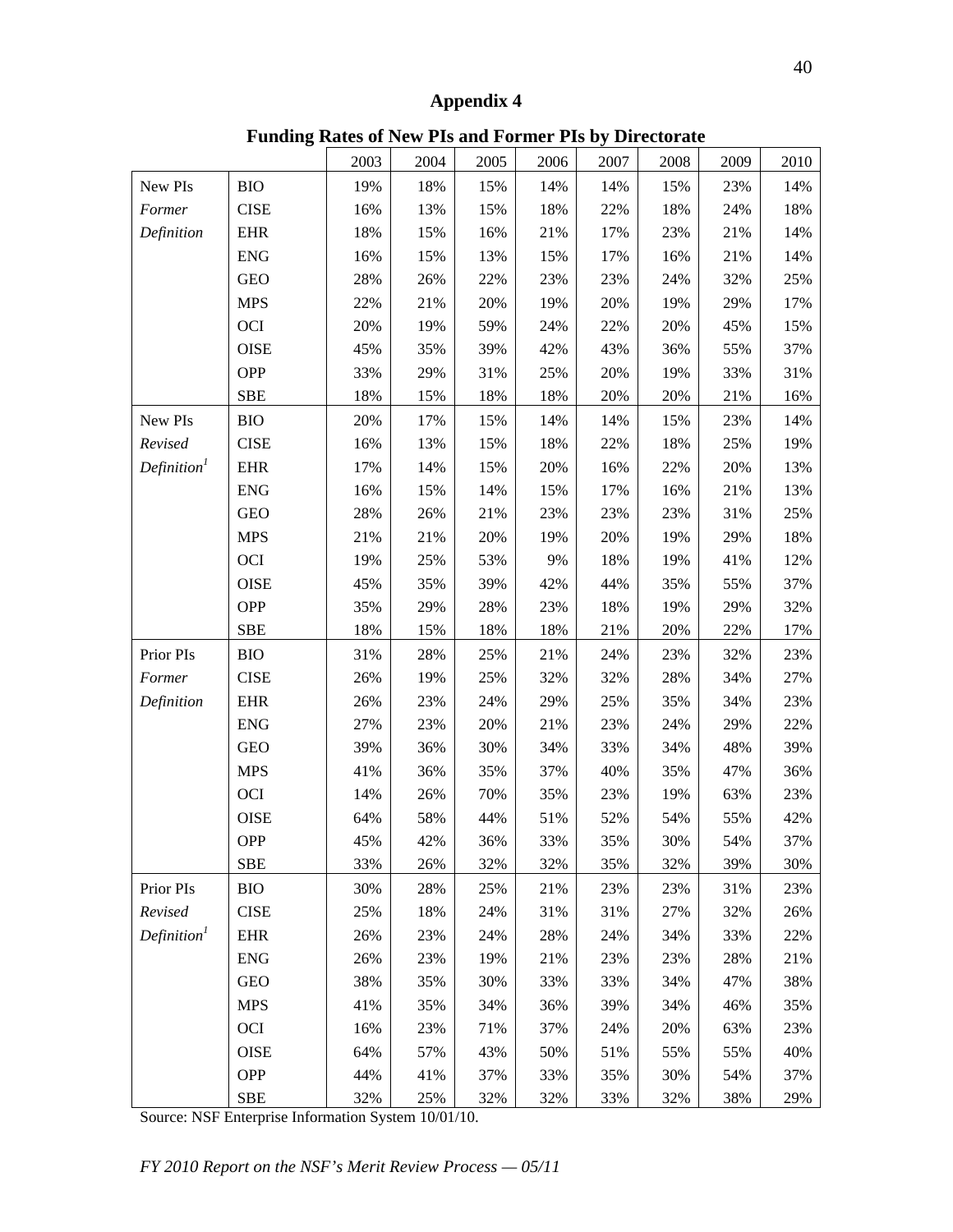|             |         |       |       |       |       |       | <b>Fiscal Year</b> |       |       |                            |                     |
|-------------|---------|-------|-------|-------|-------|-------|--------------------|-------|-------|----------------------------|---------------------|
|             |         | 2003  | 2004  | 2005  | 2006  | 2007  | 2008               | 2009  | 2010  | 2010<br>Approp-<br>riation | 2010<br><b>ARRA</b> |
| <b>NSF</b>  | Median  | \$100 | \$102 | \$104 | \$102 | \$110 | \$110              | \$120 | \$124 | \$123                      | \$588               |
|             | Average | \$136 | \$140 | \$144 | \$135 | \$146 | \$143              | \$162 | \$167 | \$166                      | \$440               |
| <b>BIO</b>  | Median  | \$126 | \$133 | \$140 | \$140 | \$142 | \$150              | \$161 | \$171 | \$172                      | \$62                |
|             | Average | \$177 | \$171 | \$184 | \$191 | \$182 | \$180              | \$200 | \$222 | \$222                      | \$62                |
| CSE         | Median  | \$113 | \$113 | \$112 | \$117 | \$115 | \$117              | \$150 | \$150 | \$150                      | \$348               |
|             | Average | \$159 | \$167 | \$151 | \$146 | \$139 | \$165              | \$188 | \$200 | \$200                      | \$348               |
| <b>ENG</b>  | Median  | \$100 | \$97  | \$97  | \$90  | \$100 | \$100              | \$100 | \$100 | \$100                      | N/A                 |
|             | Average | \$119 | \$120 | \$117 | \$110 | \$116 | \$112              | \$120 | \$122 | \$122                      | N/A                 |
| <b>GEO</b>  | Median  | \$103 | \$115 | \$116 | \$110 | \$120 | \$118              | \$124 | \$123 | \$124                      | \$91                |
|             | Average | \$146 | \$150 | \$148 | \$149 | \$154 | \$150              | \$175 | \$159 | \$159                      | \$91                |
| <b>MPS</b>  | Median  | \$100 | \$100 | \$100 | \$100 | \$106 | \$105              | \$113 | \$115 | \$115                      | N/A                 |
|             | Average | \$129 | \$130 | \$135 | \$120 | \$130 | \$133              | \$138 | \$150 | \$150                      | N/A                 |
| <b>OCI</b>  | Median  | \$134 | \$365 | \$161 | \$253 | \$450 | \$179              | \$200 | \$209 | \$209                      | N/A                 |
|             | Average | \$160 | \$402 | \$315 | \$287 | \$512 | \$217              | \$568 | \$318 | \$318                      | N/A                 |
| <b>OISE</b> | Median  | \$10  | \$10  | \$15  | \$33  | \$47  | \$30               | \$25  | \$50  | \$50                       | N/A                 |
|             | Average | \$21  | \$15  | \$91  | \$59  | \$157 | \$29               | \$33  | \$198 | \$198                      | N/A                 |
| <b>OPP</b>  | Median  | \$126 | \$141 | \$122 | \$132 | \$167 | \$148              | \$175 | \$150 | \$152                      | \$117               |
|             | Average | \$144 | \$204 | \$180 | \$150 | \$238 | \$187              | \$218 | \$187 | \$188                      | \$113               |
| <b>SBE</b>  | Median  | \$77  | \$78  | \$84  | \$85  | \$94  | \$100              | \$101 | \$100 | \$100                      | \$66                |
|             | Average | \$89  | \$90  | \$110 | \$103 | \$115 | \$116              | \$114 | \$116 | \$116                      | \$66                |

## **Median and Average Award Amounts for Research Grants By Directorate or Office (in Thousands)[\\*](#page-40-0)**

Source: NSF Enterprise Information System 10/2/10.

<span id="page-40-0"></span><sup>\*</sup> EHR is not included in this appendix since the number of awards included in the "research grant" category is small relative to the number of education awards managed by that directorate.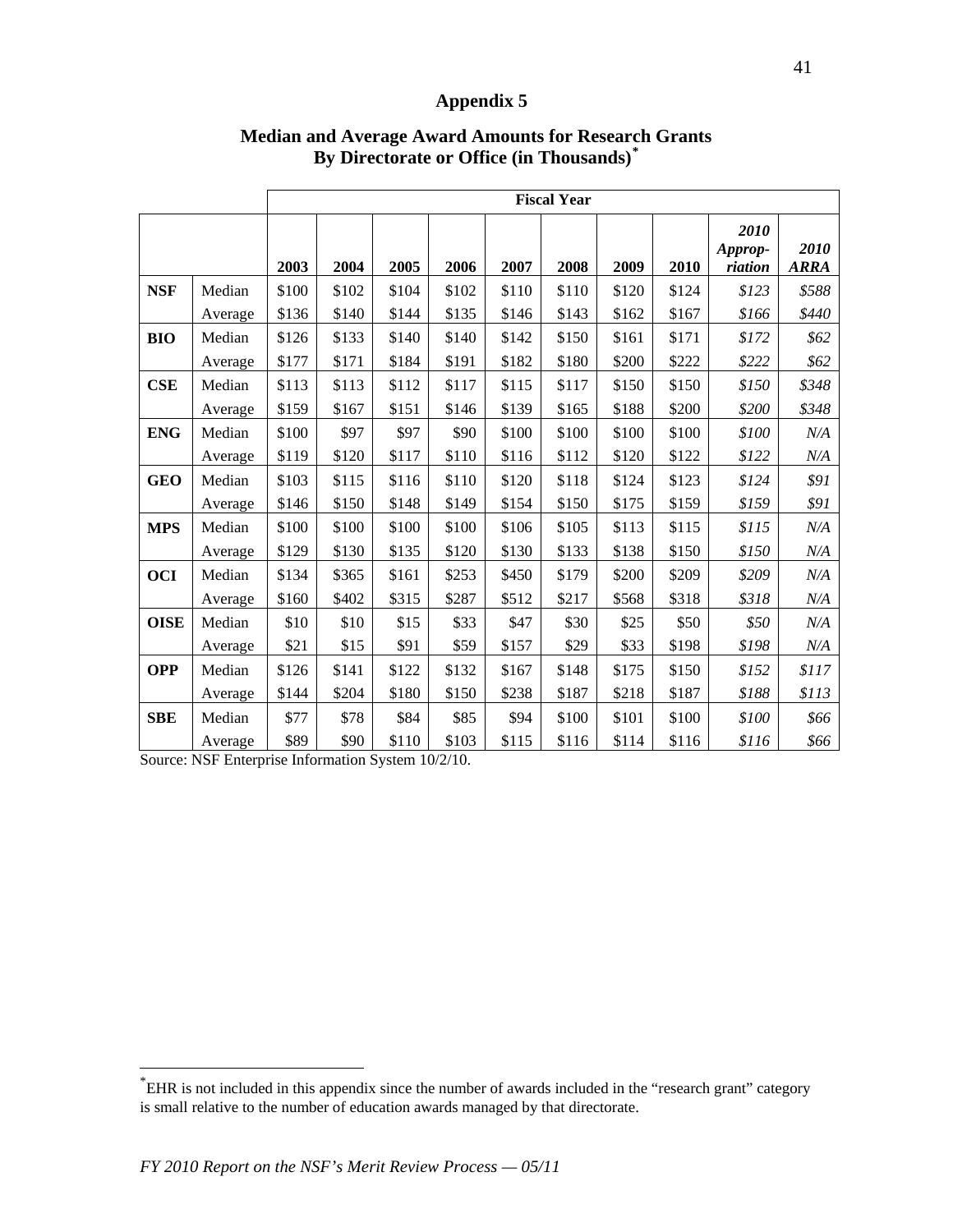| Directorate |                     |         |           |      |      |           |         |      | 2010<br>Approp- | 2010        |
|-------------|---------------------|---------|-----------|------|------|-----------|---------|------|-----------------|-------------|
| or Office   | Type of Award       | 2004    | 2005      | 2006 | 2007 | 2008      | 2009    | 2010 | riation         | <b>ARRA</b> |
| <b>NSF</b>  | Single PI Grants    | 1.5     | 1.4       | 1.5  | 1.4  | 1.3       | 1.2     | 1.1  | 1.1             | 1.1         |
|             | Multi-PI Grants     | 1.4     | 1.4       | 1.3  | 1.3  | 1.1       | 1.1     | 1.0  | 1.0             | 0.9         |
|             | <b>NSF</b> Average  | 1.5     | 1.4       | 1.4  | 1.3  | 1.3       | 1.2     | 1.1  | 1.1             | 1.0         |
| <b>BIO</b>  | Single PI Grants    | 1.8     | 1.9       | 1.6  | 2.0  | 1.8       | 1.3     | 1.2  | 1.2             | N/A         |
|             | Multi-PI Grants     | 1.7     | 2.3       | 2.0  | 2.0  | 1.7       | 1.6     | 1.2  | 1.2             | N/A         |
|             | <b>BIO</b> Average  | 1.7     | 2.0       | 1.7  | 2.0  | 1.8       | 1.4     | 1.2  | 1.2             | N/A         |
| <b>CSE</b>  | Single PI Grants    | 1.2     | 1.1       | 1.3  | 0.9  | $0.8\,$   | 0.9     | 0.9  | 0.9             | N/A         |
|             | Multi-PI Grants     | 1.0     | 1.0       | 0.8  | 0.8  | 0.7       | 0.8     | 0.9  | 0.9             | N/A         |
|             | <b>CSE</b> Average  | 1.1     | 1.1       | 1.1  | 0.9  | 0.8       | 0.9     | 0.9  | 0.9             | N/A         |
| <b>EHR</b>  | Single PI Grants    | 3.0     | 2.0       | 1.5  | 1.6  | 2.0       | 1.6     | 1.9  | 1.9             | N/A         |
|             | Multi-PI Grants     | 1.9     | 2.0       | 1.8  | 1.5  | 1.2       | 1.6     | 1.8  | 1.8             | N/A         |
|             | <b>EHR</b> Average  | 2.2     | 2.0       | 1.7  | 1.5  | 1.5       | 1.6     | 1.8  | 1.8             | N/A         |
| <b>ENG</b>  | Single PI Grants    | 1.1     | 1.0       | 1.2  | 1.2  | 0.9       | 0.9     | 0.4  | 0.4             | N/A         |
|             | Multi-PI Grants     | 0.9     | 0.9       | 0.7  | 0.8  | 0.7       | 0.7     | 0.4  | 0.4             | N/A         |
|             | <b>ENG</b> Average  | 1.0     | 1.0       | 1.0  | 1.0  | $0.8\,$   | 0.8     | 0.4  | 0.4             | N/A         |
| <b>GEO</b>  | Single PI Grants    | 1.5     | 1.4       | 1.6  | 1.5  | 1.3       | 1.3     | 1.2  | 1.2             | 2.3         |
|             | Multi-PI Grants     | 1.7     | 1.8       | 1.8  | 1.7  | 1.6       | 1.4     | 1.4  | 1.4             | N/A         |
|             | GEO Average         | 1.6     | 1.5       | 1.7  | 1.5  | 1.4       | 1.3     | 1.2  | 1.2             | 2.3         |
| <b>MPS</b>  | Single PI Grants    | 1.4     | 1.4       | 1.4  | 1.3  | 1.3       | 1.5     | 1.3  | 1.3             | N/A         |
|             | Multi-PI Grants     | 2.0     | 1.4       | 1.5  | 1.5  | 1.4       | 1.5     | 1.2  | 1.2             | N/A         |
|             | <b>MPS</b> Average  | 1.6     | 1.4       | 1.4  | 1.3  | 1.4       | 1.5     | 1.3  | 1.3             | N/A         |
| OCI         | Single PI Grants    | 2.3     | 1.3       | 0.8  | 2.4  | 1.3       | 0.8     | 0.7  | 0.7             | N/A         |
|             | Multi-PI Grants     | 2.4     | 1.3       | 0.8  | 2.2  | 1.2       | 1.6     | 0.7  | 0.7             | N/A         |
|             | <b>OCI</b> Average  | 2.4     | 1.3       | 0.8  | 2.3  | 1.2       | 1.2     | 0.7  | 0.7             | N/A         |
| <b>OISE</b> | Single PI Grants    | 1.1     | $\rm N/A$ | 2.9  | 0.5  | $\rm N/A$ | 1.0     | 0.3  | 0.3             | N/A         |
|             | Multi-PI Grants     | 4.0     | 1.1       | 0.6  | 0.9  | 1.0       | 0.9     | 1.8  | 1.8             | N/A         |
|             | <b>OISE</b> Average | 1.8     | 1.1       | 2.2  | 0.9  | 1.0       | 1.0     | 1.4  | 1.4             | $N\!/\!A$   |
| <b>OPP</b>  | Single PI Grants    | 2.4     | 1.7       | 1.6  | 1.7  | 2.0       | 1.3     | 1.6  | 1.6             | 0.6         |
|             | Multi-PI Grants     | 2.1     | 1.8       | 2.2  | 1.5  | 1.5       | 1.1     | 1.3  | 1.3             | N/A         |
|             | <b>OPP</b> Average  | $2.3\,$ | 1.7       | 1.8  | 1.6  | 1.9       | 1.2     | 1.5  | 1.5             | 0.6         |
| <b>SBE</b>  | Single PI Grants    | 1.7     | 1.7       | 1.9  | 1.6  | 2.0       | 1.5     | 1.7  | $1.7\,$         | 0.7         |
|             | Multi-PI Grants     | $1.1\,$ | 1.3       | 1.4  | 1.4  | $1.1\,$   | $1.0\,$ | 1.3  | 1.3             | N/A         |
|             | <b>SBE</b> Average  | 1.5     | 1.6       | 1.7  | 1.5  | 1.7       | 1.4     | 1.6  | 1.6             | 0.7         |

## **Average Number of Months of Salary Support for Single- and Multi-PI Research Grants, by Directorate or Office**

Source: NSF Enterprise Information System 10/01/10.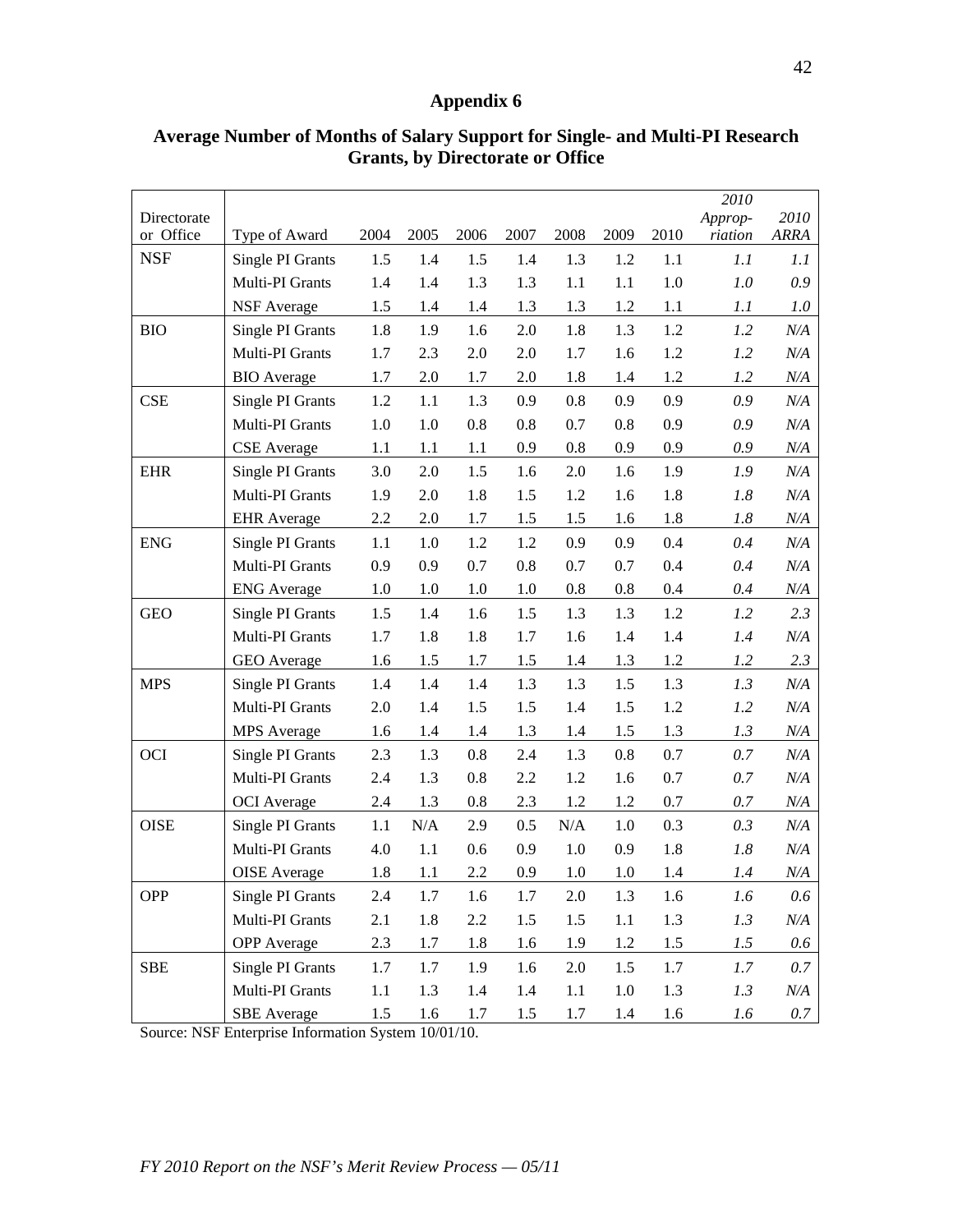## **Number of People Involved in NSF Activities[13](#page-42-0)**

In FY 2009, an estimated 240,000 senior researchers, post-doctoral associates, teachers and students across all levels were directly involved in NSF research and education programs and activities.

|                                    | FY 2010<br>ARRA<br>Estimate | FY 2010<br>Actual<br>Estimate |
|------------------------------------|-----------------------------|-------------------------------|
| <b>Senior Researchers</b>          | 1,726                       | 53,161                        |
| Other Professionals                | 301                         | 14,194                        |
| Postdoctorates                     | 58                          | 6,923                         |
| Graduate Students<br>Undergraduate | 259                         | 39,559                        |
| Students                           | 300                         | 33,234                        |
| K-12 Students                      |                             | 59,312                        |
| K-12 Teachers                      |                             | 85,319                        |
| <b>Total Number of</b>             |                             |                               |
| <b>People</b>                      | 2.644                       | 291,702                       |

Source: NSF FY 2012 Budget Request.

In addition, NSF programs indirectly impact many millions of people. These programs reach K-12 students, K-12 teachers, the general public, and researchers. Outreach activities include workshops, activities at museums, television, educational videos, journal articles, and dissemination of improved curriculum and teaching methods.

<span id="page-42-0"></span><sup>&</sup>lt;sup>13</sup> These data are based on the budget details of awards active in the year indicated, with modifications made as appropriate based on additional information provided by the managing directorates or offices.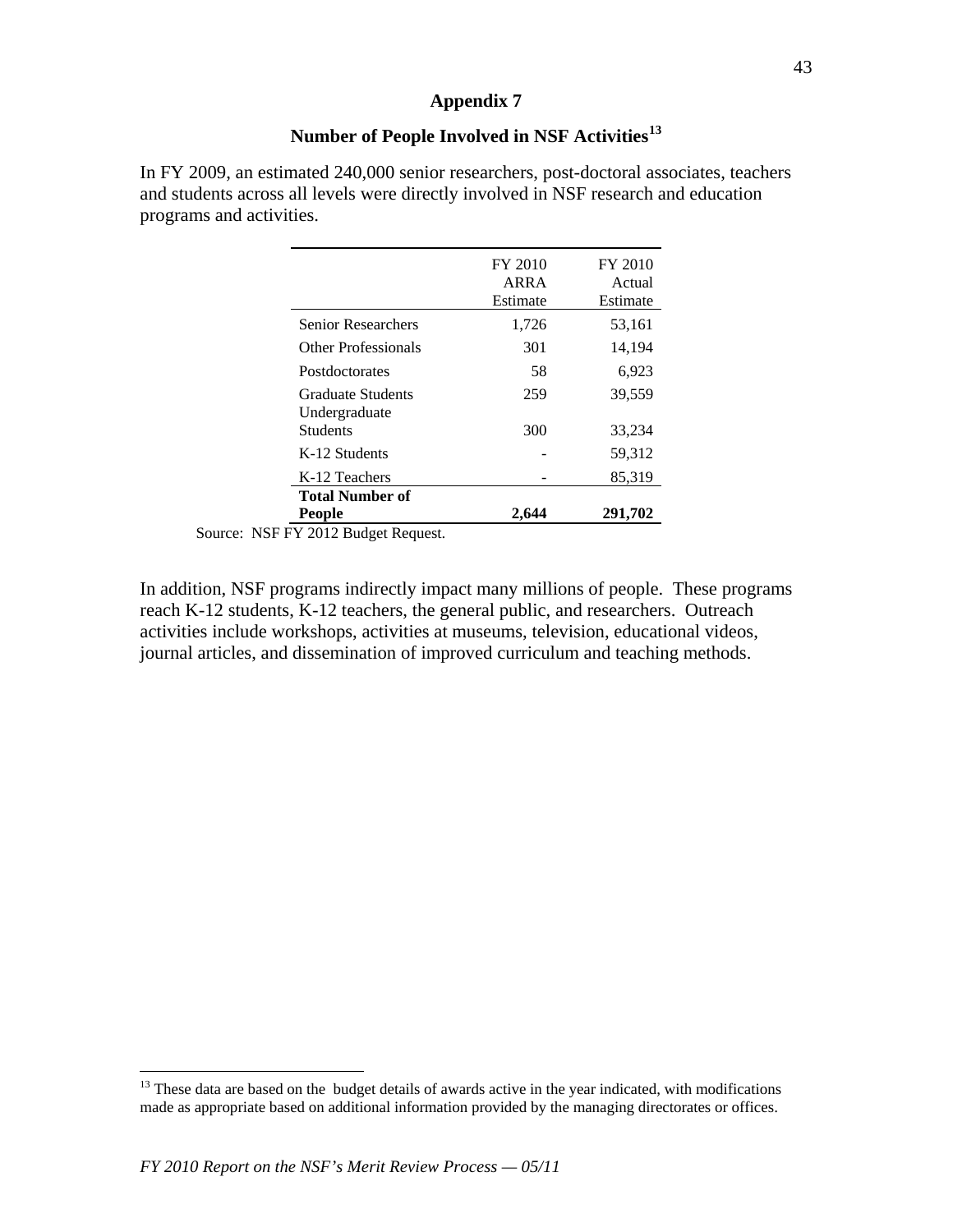|             | $2001 -$<br>2003 | 2002-<br>2004 | 2003-<br>2005 | 2004-<br>2006 | 2005-<br>2007 | 2006-<br>2008    | 2007-<br>2009 | 2008-<br>2010 |
|-------------|------------------|---------------|---------------|---------------|---------------|------------------|---------------|---------------|
| <b>NSF</b>  | 2.0              | 2.1           | 2.2           | 2.2           | 2.2           | $2.2\phantom{0}$ | 2.2           | 2.3           |
| <b>BIO</b>  | 1.8              | 1.8           | 2.0           | 2.0           | 2.2           | 2.2              | 2.1           | 2.1           |
| <b>CISE</b> | 2.2              | 2.5           | 2.5           | 2.6           | 2.4           | 2.4              | 2.5           | 2.6           |
| <b>EHR</b>  | 1.1              | 1.2           | 1.3           | 1.3           | 1.4           | 1.3              | 1.4           | 1.4           |
| <b>ENG</b>  | 2.1              | 2.2           | 2.3           | 2.4           | 2.6           | 2.5              | 2.5           | 2.6           |
| <b>GEO</b>  | 2.0              | 2.1           | 2.1           | 2.2           | 2.2           | 2.2              | 2.1           | 2.0           |
| <b>MPS</b>  | 1.5              | 1.5           | 1.6           | 1.6           | 1.6           | 1.6              | 1.6           | 1.6           |
| <b>OCI</b>  | 1.1              | 1.2           | 1.2           | 1.2           | 1.2           | 1.2              | 1.4           | 1.5           |
| <b>OISE</b> | 1.1              | 1.1           | 1.1           | 1.1           | 1.2           | 1.2              | 1.2           | 1.2           |
| <b>OPP</b>  | 1.7              | 1.6           | 1.6           | 1.8           | 1.8           | 1.9              | 1.9           | 1.7           |
| <b>SBE</b>  | 1.5              | 1.6           | 1.7           | 1.7           | 1.6           | 1.6              | 1.6           | 1.6           |

## **Average Number of Research Proposals per PI before Receiving One Award by Directorate/Office**

Source: NSF Enterprise Information System 10/01/10.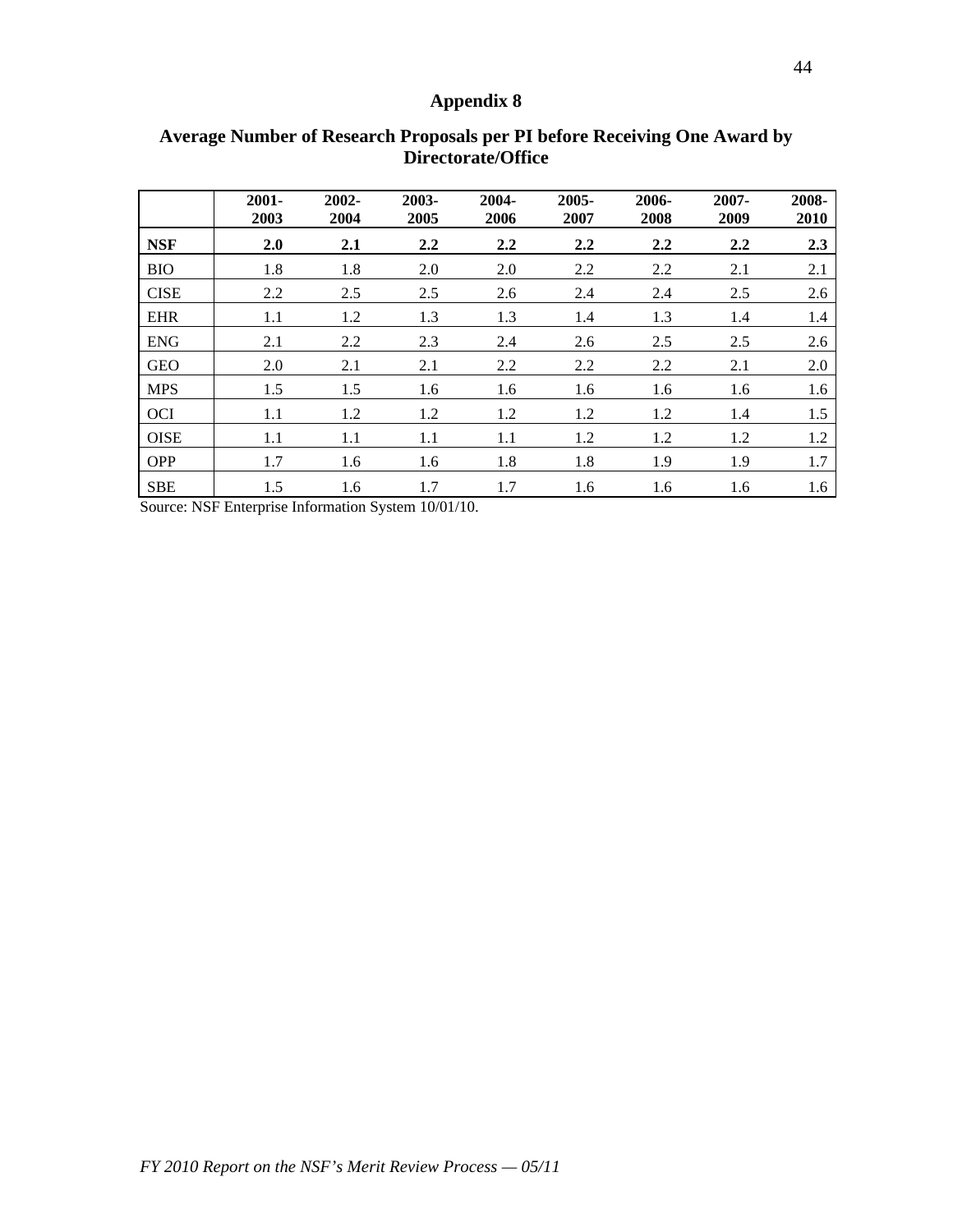## **EPSCoR: Jurisdictions, Proposal, Award, and Funding Data**

Twenty-seven states, the Commonwealth of Puerto Rico, and the U.S. Virgin Islands were eligible to compete in the NSF EPSCoR program in FY 2009. The states are: Alabama, Alaska, Arkansas, Delaware, Hawaii, Idaho, Iowa, Kansas, Kentucky, Louisiana, Maine, Mississippi, Montana, Nebraska, Nevada, New Hampshire, New Mexico, North Dakota, Oklahoma, Rhode Island, South Carolina, South Dakota, Tennessee, Utah, Vermont, West Virginia, and Wyoming.

**Figure 9.1** shows the change over time for the funding rate of EPSCoR jurisdictions relative to the overall funding rate for all of the United States.





Source: NSF Budget Internet Information System (BIIS).

**Figure 9.2** shows the funding data for each EPSCoR jurisdiction in its initial three years in the EPSCoR program, and the most recent three year period, FY 2008 to FY 2010.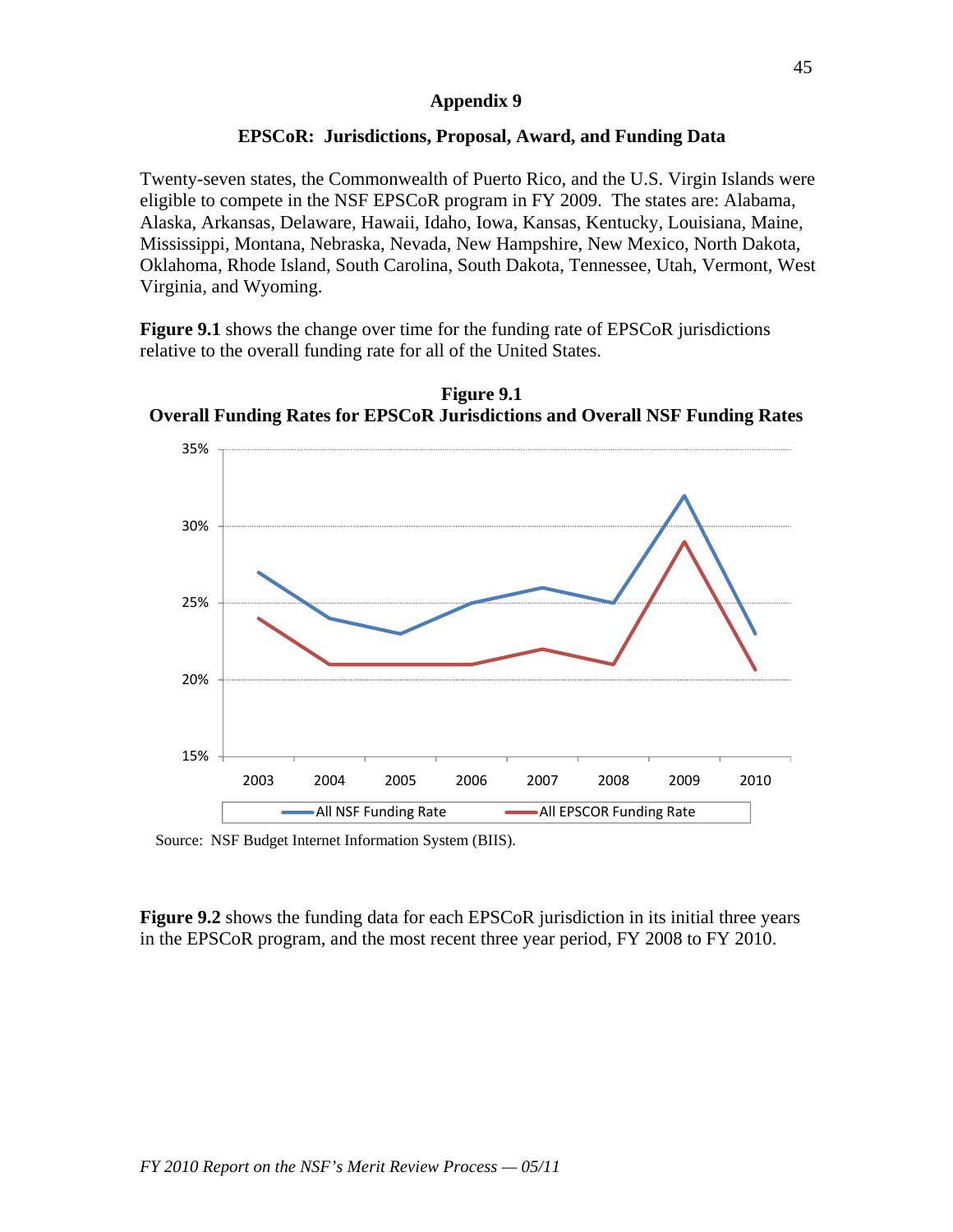**Figure 9.2**





Source: NSF Budget Internet Information System (BIIS) and NSF Report Database.

**Table 9.3** shows the number of proposals, awards, and funding rate for EPSCoR jurisdictions. Below the name of the EPSCoR jurisdiction is the year that that jurisdiction joined EPSCoR.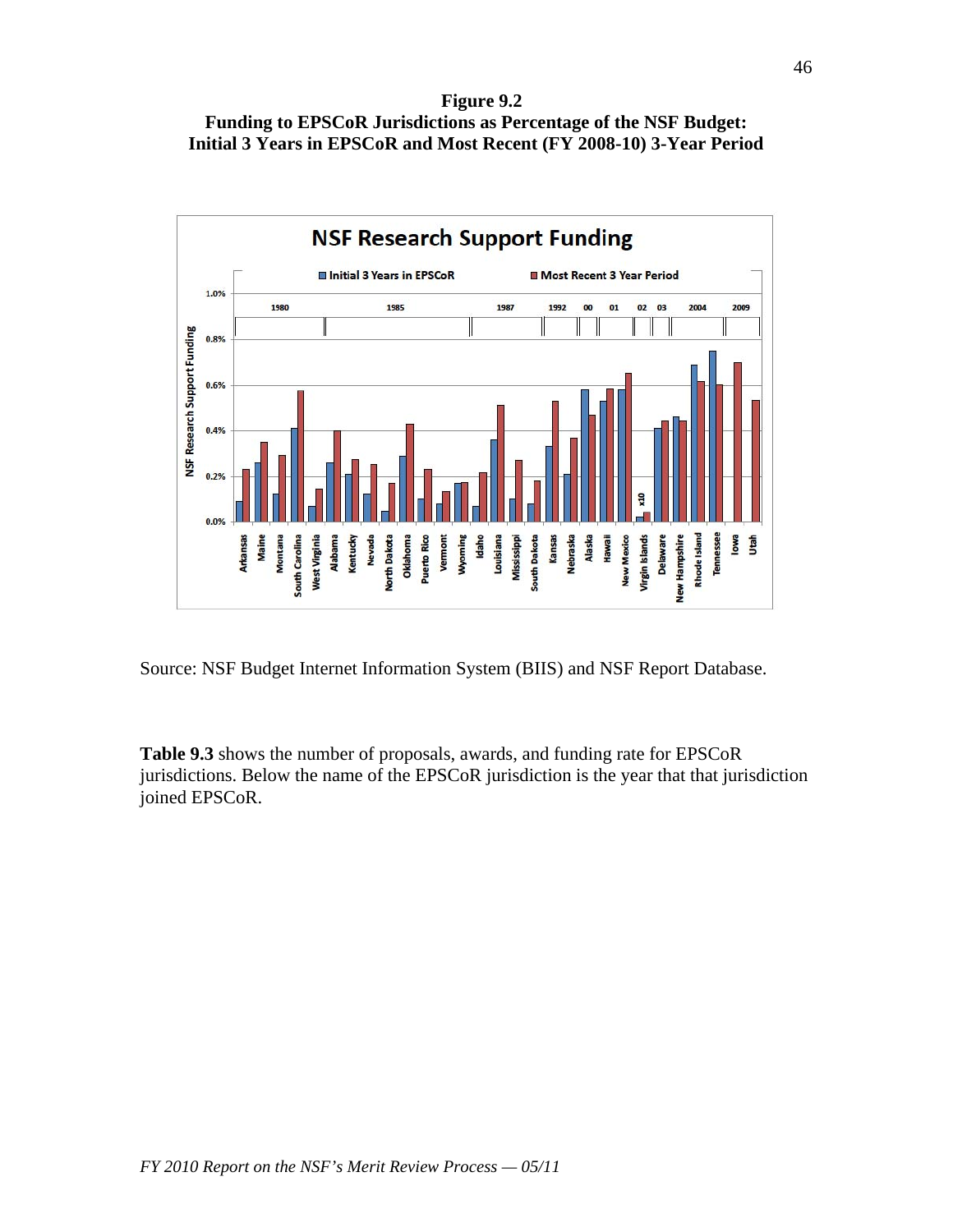|                      |                     | $(24.1)$ and the state name is year state joined in $5\text{Corr}$ |        |        |         |        |        |        |        |
|----------------------|---------------------|--------------------------------------------------------------------|--------|--------|---------|--------|--------|--------|--------|
|                      |                     | 2003                                                               | 2004   | 2005   | 2006    | 2007   | 2008   | 2009   | 2010   |
| <b>All NSF</b>       | Awards              | 10,798                                                             | 10,367 | 9,772  | 10,450  | 11,484 | 11,162 | 14,641 | 12,996 |
|                      | Proposals           | 40,084                                                             | 43,816 | 41,723 | 42,374  | 44,593 | 44,438 | 45,181 | 55,542 |
|                      | <b>Funding Rate</b> | 27%                                                                | 24%    | 23%    | 25%     | 26%    | 25%    | 32%    | 23%    |
|                      | Awards              | 1,567                                                              | 1,454  | 1,433  | 1,489   | 1,653  | 1,564  | 2,474  | 2,171  |
| <b>All EPSCoR</b>    | Proposals           | 6,418                                                              | 6,815  | 6,802  | 7,037   | 7,392  | 7,349  | 8,476  | 10,513 |
| <b>Jurisdictions</b> | <b>Funding Rate</b> | 24%                                                                | 21%    | 21%    | 21%     | 22%    | 21%    | 29%    | $21\%$ |
| <b>Alabama</b>       | Awards              | 81                                                                 | 99     | $78\,$ | 84      | 86     | 85     | 148    | 119    |
| $-1985$              | Proposals           | 443                                                                | 488    | 483    | 530     | 508    | 489    | 606    | 708    |
|                      | <b>Funding Rate</b> | 18%                                                                | 20%    | 16%    | 16%     | 17%    | 17%    | 24%    | 17%    |
| <b>Alaska</b>        | Awards              | 74                                                                 | 63     | 52     | 63      | 75     | 52     | 77     | 65     |
| $-2000$              | Proposals           | 200                                                                | 211    | 203    | 209     | 246    | 204    | 186    | 235    |
|                      | <b>Funding Rate</b> | 37%                                                                | 30%    | 26%    | 30%     | 30%    | 25%    | 41%    | 28%    |
| <b>Arkansas</b>      | Awards              | 43                                                                 | 45     | 29     | 47      | 58     | 36     | 41     | 60     |
| $-1980$              | Proposals           | 201                                                                | 236    | 191    | 209     | 244    | 197    | 194    | 276    |
|                      | <b>Funding Rate</b> | 21%                                                                | 19%    | 15%    | 22%     | 24%    | 18%    | 21%    | 22%    |
| <b>Delaware</b>      | Awards              | 64                                                                 | 50     | 54     | 50      | 67     | 68     | 77     | 80     |
| $-2003$              | Proposals           | 239                                                                | 266    | 254    | 247     | 283    | 283    | 244    | 295    |
|                      | <b>Funding Rate</b> | 27%                                                                | 19%    | 21%    | 20%     | 24%    | 24%    | 32%    | 27%    |
| Hawaii               | Awards              | 71                                                                 | 66     | 89     | $77 \,$ | 74     | 73     | 109    | 99     |
| $-2001$              | Proposals           | 247                                                                | 252    | 265    | 240     | 276    | 276    | 277    | 379    |
|                      | <b>Funding Rate</b> | 29%                                                                | 26%    | 34%    | 32%     | 27%    | 26%    | 39%    | 26%    |
| Idaho                | Awards              | 33                                                                 | 24     | 31     | 29      | 34     | 44     | 44     | 35     |
| $-1987$              | Proposals           | 153                                                                | 148    | 140    | 148     | 161    | 201    | 168    | 199    |
|                      | <b>Funding Rate</b> | 22%                                                                | 16%    | 22%    | 20%     | 21%    | 22%    | 26%    | 18%    |
| Iowa                 | Awards              | 120                                                                | 118    | 106    | 109     | 99     | 132    | 142    | 136    |
| $-2009$              | Proposals           | 515                                                                | 545    | 501    | 524     | 491    | 524    | 564    | 661    |
|                      | <b>Funding Rate</b> | 23%                                                                | 22%    | 21%    | 21%     | 20%    | 25%    | 25%    | 21%    |
| <b>Kansas</b>        | Awards              | 79                                                                 | 70     | 88     | 76      | 78     | 82     | 88     | 92     |
| $-1992$              | Proposals           | 338                                                                | 388    | 367    | 393     | 404    | 387    | 399    | 464    |
|                      | <b>Funding Rate</b> | 23%                                                                | 18%    | 24%    | 19%     | 19%    | 21%    | 22%    | 20%    |
| <b>Kentucky</b>      | Awards              | 66                                                                 | 72     | 62     | 52      | 60     | 62     | 78     | 71     |
| $-1985$              | Proposals           | 298                                                                | 337    | 307    | 293     | 330    | 300    | 356    | 429    |
|                      | <b>Funding Rate</b> | 22%                                                                | 21%    | 20%    | 18%     | 18%    | 21%    | 22%    | 17%    |
| Louisiana            | Awards              | 98                                                                 | 107    | 100    | 117     | 96     | 98     | 132    | 149    |
| $-1987$              | Proposals           | 455                                                                | 517    | 514    | 548     | 495    | 471    | 483    | 715    |
|                      | <b>Funding Rate</b> | 22%                                                                | 21%    | 19%    | 21%     | 19%    | 21%    | 27%    | 21%    |

**Table 9.3 Funding Rates by EPSCoR Jurisdiction (Date under the state name is year state joined EPSCoR)**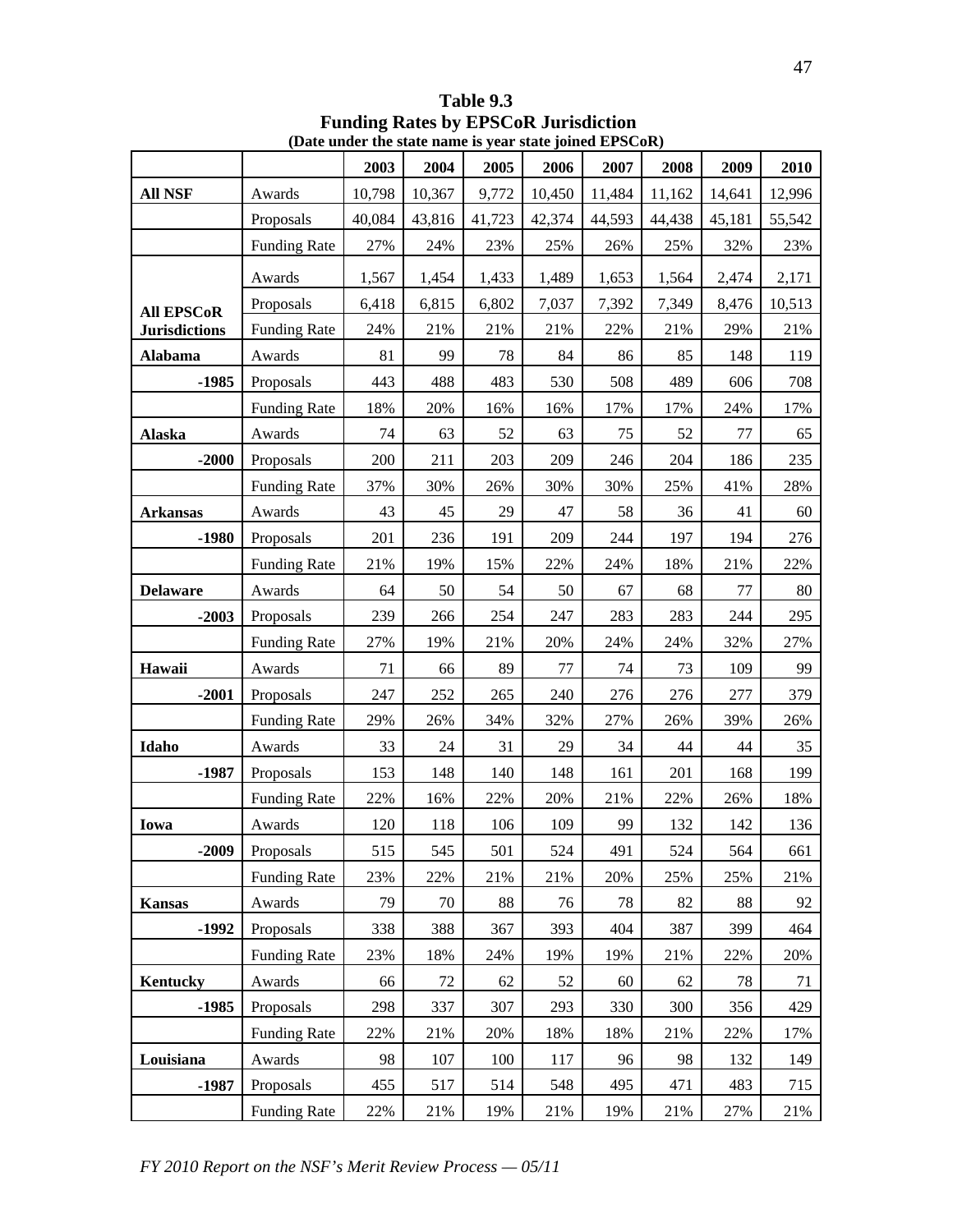|                          |                     | 2003 | 2004 | 2005 | 2006 | 2007 | 2008 | 2009 | 2010 |
|--------------------------|---------------------|------|------|------|------|------|------|------|------|
| <b>Maine</b>             | Awards              | 53   | 41   | 50   | 36   | 58   | 65   | 60   | 58   |
| $-1980$                  | Proposals           | 190  | 197  | 192  | 181  | 200  | 199  | 172  | 190  |
|                          | <b>Funding Rate</b> | 28%  | 21%  | 26%  | 20%  | 29%  | 33%  | 35%  | 31%  |
| Mississippi              | Awards              | 33   | 43   | 32   | 48   | 40   | 34   | 76   | 72   |
| $-1987$                  | Proposals           | 181  | 238  | 226  | 293  | 251  | 271  | 301  | 358  |
|                          | <b>Funding Rate</b> | 18%  | 18%  | 14%  | 16%  | 16%  | 13%  | 25%  | 20%  |
| Montana                  | Awards              | 67   | 54   | 43   | 52   | 61   | 57   | 78   | 51   |
| $-1980$                  | Proposals           | 189  | 194  | 193  | 242  | 238  | 232  | 207  | 251  |
|                          | <b>Funding Rate</b> | 35%  | 28%  | 22%  | 21%  | 26%  | 25%  | 38%  | 20%  |
| Nebraska                 | Awards              | 44   | 52   | 41   | 59   | 51   | 54   | 64   | 56   |
| $-1992$                  | Proposals           | 233  | 242  | 226  | 238  | 250  | 255  | 248  | 324  |
|                          | <b>Funding Rate</b> | 19%  | 21%  | 18%  | 25%  | 20%  | 21%  | 26%  | 17%  |
| <b>Nevada</b>            | Awards              | 45   | 31   | 40   | 42   | 50   | 43   | 61   | 39   |
| $-1985$                  | Proposals           | 160  | 159  | 203  | 200  | 231  | 261  | 232  | 295  |
|                          | <b>Funding Rate</b> | 28%  | 19%  | 20%  | 21%  | 22%  | 16%  | 26%  | 13%  |
| <b>New</b><br>Hampshire  | Awards              | 67   | 53   | 64   | 53   | 60   | 58   | 108  | 76   |
| $-2004$                  | Proposals           | 244  | 232  | 280  | 243  | 240  | 230  | 251  | 311  |
|                          | <b>Funding Rate</b> | 27%  | 23%  | 23%  | 22%  | 25%  | 25%  | 43%  | 24%  |
| <b>New Mexico</b>        | Awards              | 117  | 90   | 80   | 91   | 104  | 102  | 115  | 105  |
| $-2001$                  | Proposals           | 406  | 378  | 352  | 348  | 401  | 444  | 389  | 506  |
|                          | <b>Funding Rate</b> | 29%  | 24%  | 23%  | 26%  | 26%  | 23%  | 30%  | 21%  |
| <b>North Dakota</b>      | Awards              | 29   | 20   | 19   | 22   | 15   | 19   | 31   | 35   |
| $-1985$                  | Proposals           | 127  | 140  | 154  | 170  | 139  | 158  | 141  | 171  |
|                          | <b>Funding Rate</b> | 23%  | 14%  | 12%  | 13%  | 11%  | 12%  | 22%  | 20%  |
| <b>Oklahoma</b>          | Awards              | 61   | 65   | 55   | 74   | 66   | 67   | 112  | 74   |
| $-1985$                  | Proposals           | 302  | 338  | 327  | 342  | 338  | 378  | 420  | 457  |
|                          | <b>Funding Rate</b> | 20%  | 19%  | 17%  | 22%  | 20%  | 18%  | 27%  | 16%  |
| <b>Puerto Rico</b>       | Awards              | 20   | 20   | 16   | 19   | 32   | 24   | 37   | 34   |
| $-1985$                  | Proposals           | 115  | 106  | 119  | 140  | 153  | 148  | 183  | 203  |
|                          | <b>Funding Rate</b> | 17%  | 19%  | 13%  | 14%  | 21%  | 16%  | 20%  | 17%  |
| <b>Rhode Island</b>      | Awards              | 105  | 128  | 117  | 140  | 127  | 129  | 176  | 148  |
| $-2004$                  | Proposals           | 291  | 340  | 334  | 353  | 390  | 357  | 350  | 442  |
|                          | <b>Funding Rate</b> | 36%  | 38%  | 35%  | 40%  | 33%  | 36%  | 50%  | 33%  |
| <b>South</b><br>Carolina | Awards              | 110  | 80   | 90   | 86   | 122  | 87   | 152  | 136  |
| $-1980$                  | Proposals           | 472  | 452  | 453  | 464  | 523  | 470  | 527  | 671  |
|                          | <b>Funding Rate</b> | 23%  | 18%  | 20%  | 19%  | 23%  | 19%  | 29%  | 20%  |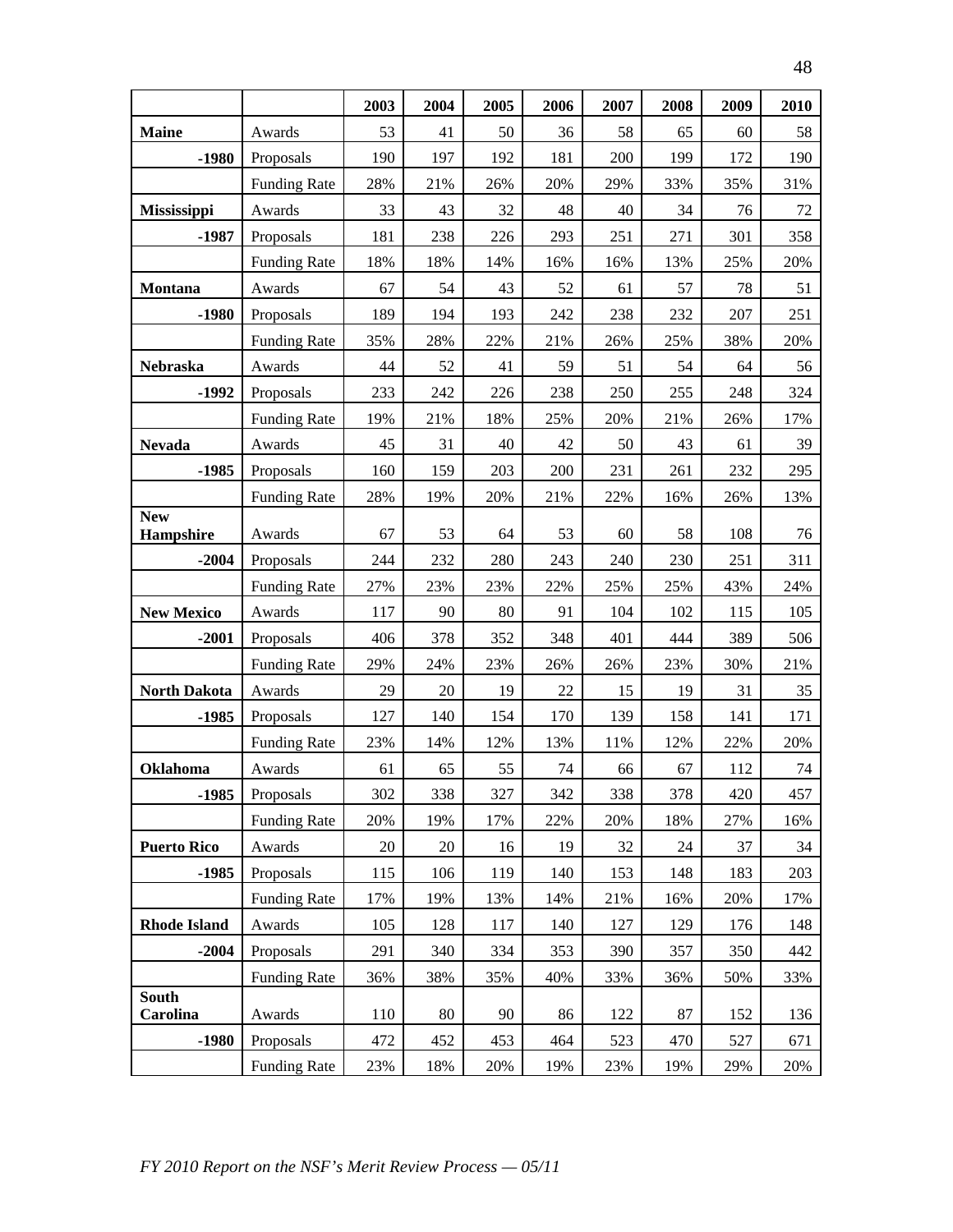|                                      |                     | 2003             | 2004           | 2005           | 2006 | 2007             | 2008           | 2009         | 2010 |
|--------------------------------------|---------------------|------------------|----------------|----------------|------|------------------|----------------|--------------|------|
| <b>South Dakota</b>                  | Awards              | 23               | 12             | 21             | 14   | 21               | 20             | 31           | 33   |
| $-1987$                              | Proposals           | 86               | 93             | 101            | 97   | 97               | 116            | 132          | 184  |
|                                      | <b>Funding Rate</b> | 27%              | 13%            | 21%            | 14%  | 22%              | 17%            | 23%          | 18%  |
| <b>Tennessee</b>                     | Awards              | 111              | 102            | 113            | 99   | 145              | 124            | 183          | 133  |
| $-2004$                              | Proposals           | 521              | 540            | 585            | 564  | 642              | 633            | 608          | 759  |
|                                      | <b>Funding Rate</b> | 21%              | 19%            | 19%            | 18%  | 23%              | 20%            | 30%          | 18%  |
| <b>U.S. Virgin</b><br><b>Islands</b> | Awards              | $\boldsymbol{0}$ | $\overline{2}$ | $\overline{2}$ | 1    | $\boldsymbol{0}$ | $\overline{2}$ | $\mathbf{0}$ | 1    |
| $-2002$                              | Proposals           | 1                | 6              | 5              | 6    | $\overline{4}$   | 5              | 1            | 3    |
|                                      | <b>Funding Rate</b> | 0%               | 33%            | 40%            | 17%  | 0%               | 40%            | 0%           | 33%  |
| Utah                                 | Awards              | 93               | 105            | 106            | 94   | 95               | 111            | 135          | 129  |
| $-2009$                              | Proposals           | 399              | 444            | 474            | 466  | 449              | 492            | 464          | 595  |
|                                      | <b>Funding Rate</b> | 23%              | 24%            | 22%            | 20%  | 21%              | 23%            | 29%          | 22%  |
| <b>Vermont</b>                       | Awards              | 24               | 21             | 22             | 16   | 26               | 27             | 42           | 23   |
| $-1985$                              | Proposals           | 113              | 111            | 129            | 119  | 129              | 144            | 120          | 126  |
|                                      | <b>Funding Rate</b> | 21%              | 19%            | 17%            | 13%  | 20%              | 19%            | 35%          | 18%  |
| <b>West Virginia</b>                 | Awards              | 18               | 17             | 16             | 19   | 21               | 25             | 33           | 27   |
| $-1980$                              | Proposals           | 111              | 105            | 100            | 121  | 128              | 119            | 130          | 160  |
|                                      | <b>Funding Rate</b> | 16%              | 16%            | 16%            | 16%  | 16%              | 21%            | 25%          | 17%  |
| Wyoming                              | Awards              | 31               | 27             | 29             | 23   | 26               | 27             | 44           | 35   |
| $-1985$                              | Proposals           | 102              | 101            | 99             | 99   | 91               | 121            | 123          | 146  |
|                                      | <b>Funding Rate</b> | 30%              | 27%            | 29%            | 23%  | 29%              | 22%            | 36%          | 24%  |

Source: NSF Budget Internet Information System (BIIS).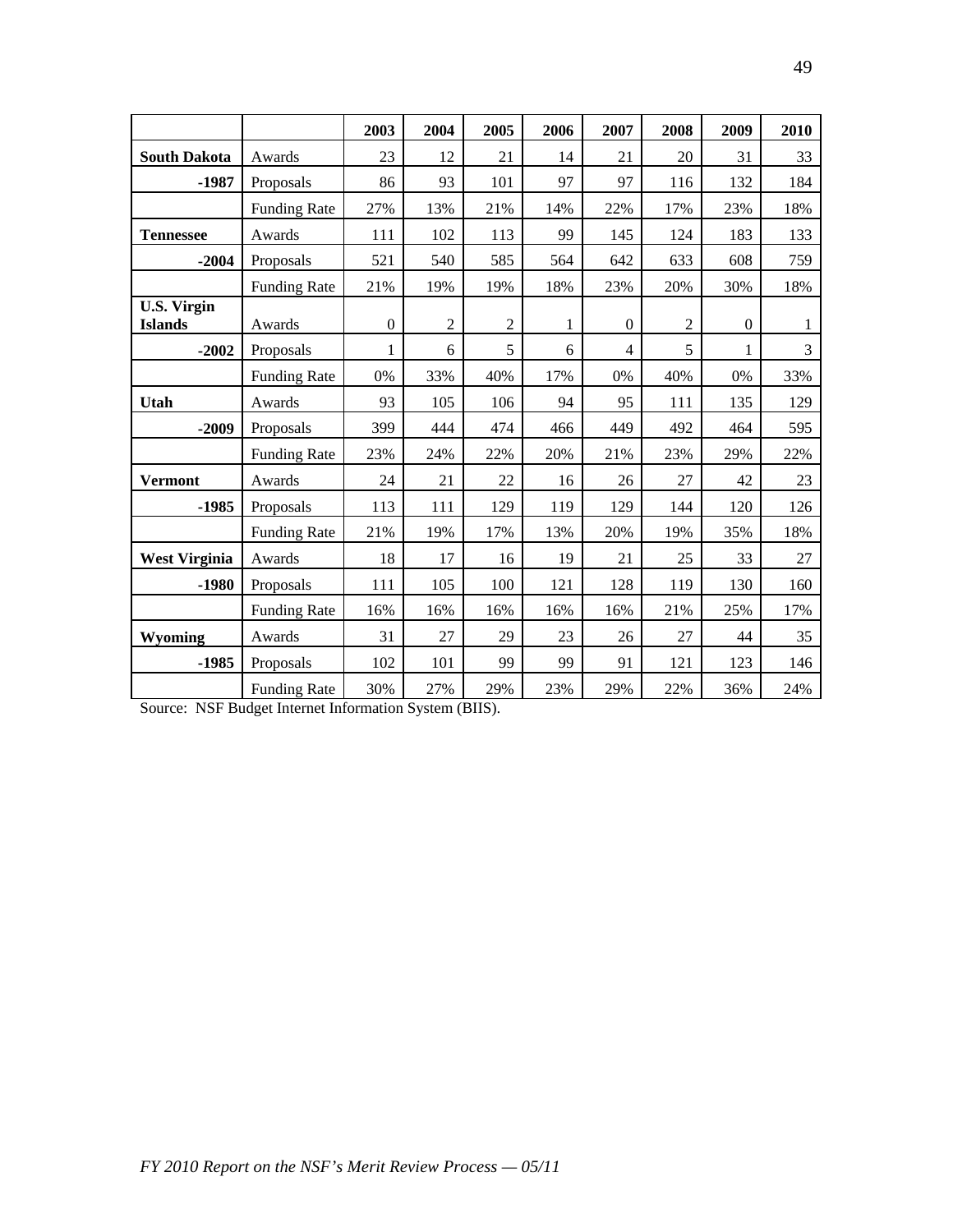## **Small Grants for Exploratory Research (SGER), Early-concept Grants for Exploratory Research (EAGER) and Grants for Rapid Response Research (RAPID)**

**Table 10.1 and Figure 10.1** provide funding trends for EAGERs and RAPIDs, as well as that for SGERs.

## **Figure 10.1 Small Grants for Exploratory Research (SGER), Early-concept Grants for Exploratory Research (EAGER) and Grants for Rapid Response Research (RAPID) Awards by Funding Mechanism**



Source: NSF Enterprise Information System 12/15/10.

### **Table 10.1 Small Grants for Exploratory Research (SGER), Early-concept Grants for Exploratory Research (EAGER) and Grants for Rapid Response Research (RAPID) Funding Trends by Directorate or Office**

|            |                           |        | <b>Fiscal Year</b> |        |             |       |         |              |        |              |              |  |  |
|------------|---------------------------|--------|--------------------|--------|-------------|-------|---------|--------------|--------|--------------|--------------|--|--|
|            |                           | 2006   | 2007               | 2008   |             |       | 2009    |              | 2010   |              |              |  |  |
|            |                           |        |                    |        | <b>SGER</b> | RAPID | EAGER   | <b>Total</b> | RAPID  | <b>EAGER</b> | <b>Total</b> |  |  |
| <b>NSF</b> | Proposals                 | 697    | 469                | 438    | 119         | 99    | 363     | 581          | 341    | 440          | 781          |  |  |
|            | Awards                    | 472    | 410                | 389    | 102         | 95    | 353     | 550          | 294    | 395          | 689          |  |  |
|            | Total \$ (In<br>Millions) | \$40.0 | \$34.8             | \$34.2 | \$9.3       | \$8.7 | \$52.7  | \$70.7       | \$27.4 | \$53.2       | \$80.7       |  |  |
|            | $%$ of                    |        |                    |        |             |       |         |              |        |              |              |  |  |
|            | Obligations               | 0.7%   | 0.6%               | 0.6%   | $0.1\%$     | 0.1%  | $0.6\%$ | 0.8%         | 0.4%   | 0.7%         | 1.1%         |  |  |
|            | Average \$ (In            |        |                    |        |             |       |         |              |        |              |              |  |  |
|            | Thousands)                | \$85   | \$85               | \$88   | \$91        | \$91  | \$149   | \$129        | \$93   | \$135        | \$117        |  |  |

*FY 2010 Report on the NSF's Merit Review Process — 05/11*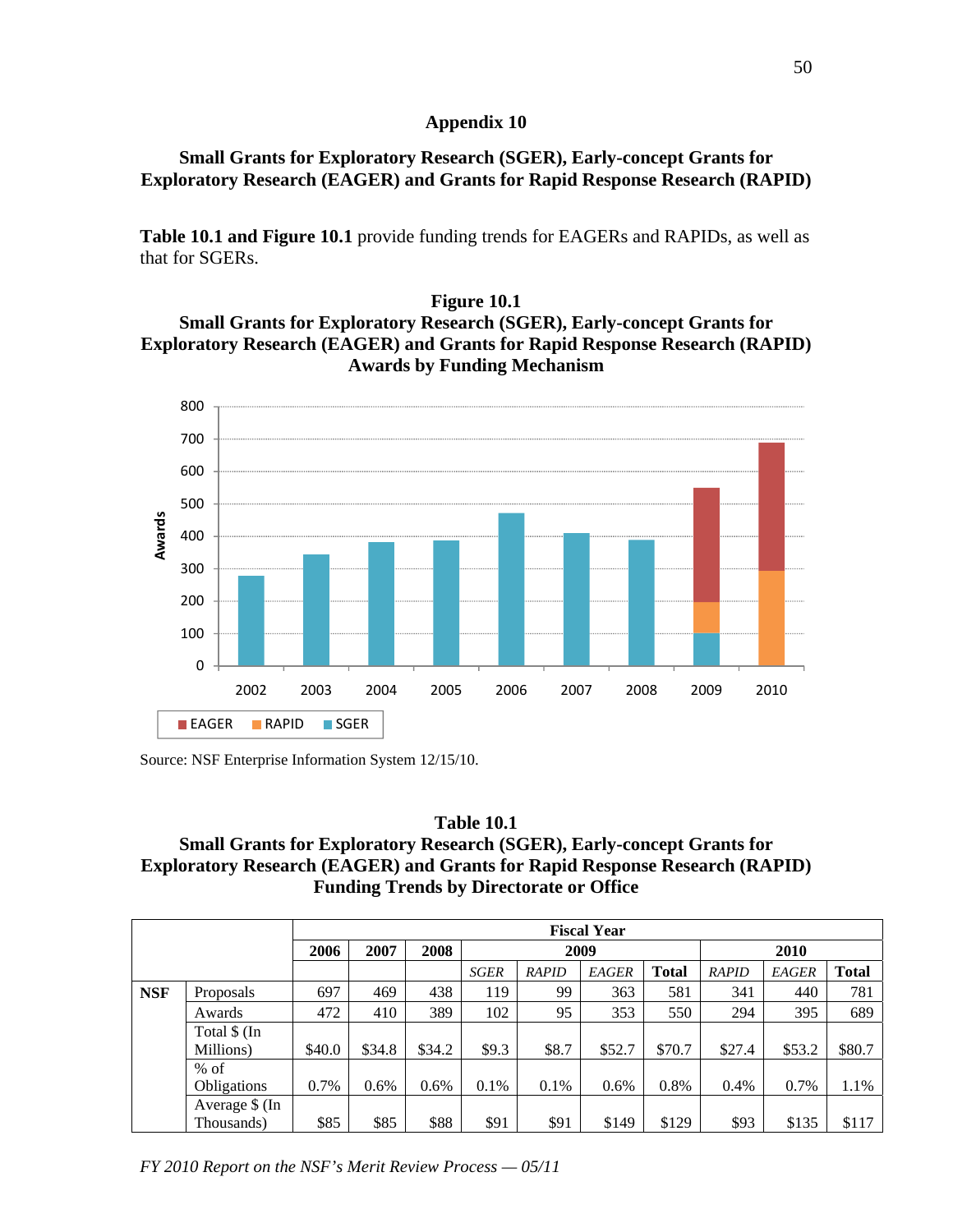|             |                               | 2006   | 2007   | 2008   | 2009         |                |                  |              | 2010   |                |              |
|-------------|-------------------------------|--------|--------|--------|--------------|----------------|------------------|--------------|--------|----------------|--------------|
|             |                               |        |        |        | $SGER$       | RAPID          | EAGER            | <b>Total</b> | RAPID  | EAGER          | <b>Total</b> |
| <b>BIO</b>  | Proposals                     | 55     | 29     | 29     | 17           | 13             | 53               | 83           | 52     | 45             | 97           |
|             | Awards                        | 49     | 26     | 23     | 13           | 10             | 51               | 74           | 41     | 41             | 82           |
|             | Total \$ (In                  |        |        |        |              |                |                  |              |        |                |              |
|             | Millions)                     | \$5.4  | \$2.7  | \$2.3  | \$1.4        | \$0.9          | \$10.2           | \$12.5       | \$5.1  | \$8.3          | \$13.4       |
|             | $\%$ of                       |        |        |        |              |                |                  |              |        |                |              |
|             | Obligations                   | 0.9%   | 0.4%   | 0.4%   | 0.1%         | 0.1%           | 1.1%             | 1.3%         | 0.7%   | 1.1%           | $1.8\%$      |
|             | Average \$ (In                |        |        |        |              |                |                  |              |        |                |              |
|             | Thousands)                    | \$110  | \$104  | \$98   | \$108        | \$87           | \$200            | \$169        | \$124  | \$202          | \$163        |
| <b>CISE</b> | Proposals                     | 89     | 136    | 104    | 12           | 1              | 92               | 105          | 8      | 178            | 186          |
|             | Awards                        | 88     | 136    | 102    | 12           | 1              | 92               | 105          | 8      | 157            | 165          |
|             | Total \$ (In                  | \$10.2 | \$14.6 |        | \$1.5        | \$0.0          | \$14.4           |              | \$1.1  |                |              |
|             | Millions)<br>$\%$ of          |        |        | \$10.4 |              |                |                  | \$15.9       |        | \$20.4         | \$21.5       |
|             | Obligations                   | 2.0%   | 2.7%   | 1.9%   | 0.2%         | 0.0%           | 1.8%             | 1.9%         | 0.2%   | 3.2%           | 3.4%         |
|             | Average \$ (In                |        |        |        |              |                |                  |              |        |                |              |
|             | Thousands)                    | \$116  | \$107  | \$102  | \$124        | \$26           | \$157            | \$152        | \$137  | \$130          | \$130        |
| <b>EHR</b>  | Proposals                     | 16     | 7      | 9      | $\mathbf{1}$ | 9              | $\boldsymbol{7}$ | 17           | 13     | 2              | 15           |
|             | Awards                        | 16     | $\tau$ | 9      | $\mathbf{1}$ | 9              | $\overline{7}$   | 17           | 12     | $\overline{0}$ | 12           |
|             | Total \$ (In                  |        |        |        |              |                |                  |              |        |                |              |
|             | Millions)                     | \$0.8  | \$0.9  | \$1.7  | \$0.2\$      | \$1.3          | \$1.8            | \$3.3        | \$1.9  | \$0.2\$        | \$2.1        |
|             | $%$ of                        |        |        |        |              |                |                  |              |        |                |              |
|             | Obligations                   | 0.1%   | 0.1%   | 0.2%   | $0.0\%$      | 0.1%           | 0.2%             | 0.3%         | 0.2%   | 0.0%           | 0.2%         |
|             | Average \$ (In                |        |        |        |              |                |                  |              |        |                |              |
|             | Thousands)                    | \$50   | \$129  | \$188  | \$200        | \$140          | \$258            | \$192        | \$162  | N/A            | \$177        |
| <b>ENG</b>  | Proposals                     | 180    | 134    | 125    | $28\,$       | 3              | 104              | 135          | 95     | 96             | 191          |
|             | Awards                        | 145    | 89     | 104    | 21           | $\overline{3}$ | 98               | 122          | 66     | 92             | 158          |
|             | Total \$ (In                  |        |        |        |              |                |                  |              |        |                |              |
|             | Millions)                     | \$11.2 | \$5.8  | \$7.6  | \$1.4        | \$0.2\$        | \$10.7           | \$12.3       | \$5.0  | \$9.1          | \$14.2       |
|             | $%$ of<br>Obligations         | 1.8%   | 0.9%   | 1.1%   | 0.1%         | 0.0%           | 1.1%             | 1.3%         | 0.6%   | 1.1%           | 1.7%         |
|             | Average \$ (In                |        |        |        |              |                |                  |              |        |                |              |
|             | Thousands)                    | \$77   | \$65   | \$73   | \$67         | \$65           | \$109            | \$101        | \$76   | \$99           | \$90         |
| <b>GEO</b>  | Proposals                     | 83     | 85     | 67     | 21           | 32             | 29               | 82           | 113    | $44$           | 157          |
|             | Awards                        | 79     | 81     | 64     | 20           | 32             | 29               | 81           | 112    | 43             | 155          |
|             | Total \$ (In                  |        |        |        |              |                |                  |              |        |                |              |
|             | Millions)                     | \$4.4  | \$4.8  | \$3.5  | \$1.1        | \$2.1          | \$2.9            | \$6.1        | \$10.0 | \$4.1          | \$14.1       |
|             | $%$ of                        |        |        |        |              |                |                  |              |        |                |              |
|             | Obligations                   | 0.5%   | 0.6%   | 0.5%   | 0.1%         | 0.1%           | 0.2%             | 0.4%         | 1.0%   | 0.4%           | 1.5%         |
|             | Average \$ (In                |        |        |        |              |                |                  |              |        |                |              |
|             | Thousands)                    | \$56   | \$59   | \$55   | \$55         | \$66           | \$99             | \$75         | \$89   | \$95           | \$91         |
| <b>MPS</b>  | Proposals                     | 39     | 39     | 58     | 15           | $\overline{c}$ | 32               | 49           | 19     | 41             | 60           |
|             | Awards                        | 31     | 34     | 45     | 11           | $\overline{2}$ | 30               | 43           | 16     | 34             | 50           |
|             | Total \$ (In                  |        |        |        |              |                |                  |              |        |                |              |
|             | Millions)                     | \$2.6  | \$3.5  | \$5.4  | \$2.1        | \$0.2\$        | \$3.9            | \$6.2        | \$1.6  | \$6.7          | \$8.3        |
|             | $%$ of                        |        |        |        |              |                |                  |              |        |                |              |
|             | Obligations<br>Average \$ (In | 0.2%   | 0.3%   | 0.4%   | 0.1%         | 0.0%           | 0.2%             | 0.3%         | 0.1%   | 0.4%           | 0.5%         |
|             | Thousands)                    | \$84   | \$103  | \$121  | \$191        | \$90           | \$131            | \$144        | \$98   | \$197          | \$165        |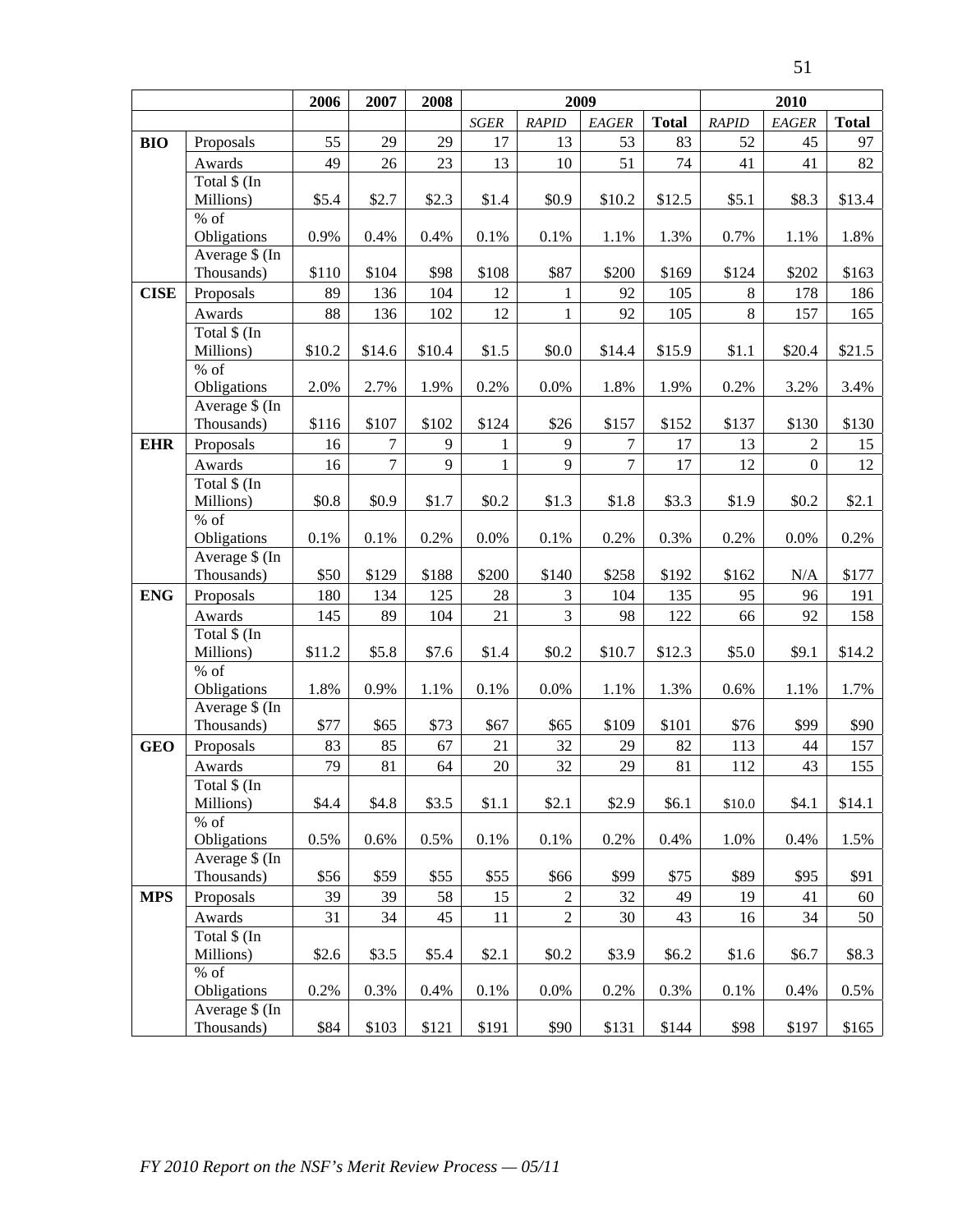|             |                        | 2006             | 2007             | 2008             |                  |                  | 2009           |              |                  | 2010           |                |
|-------------|------------------------|------------------|------------------|------------------|------------------|------------------|----------------|--------------|------------------|----------------|----------------|
|             |                        |                  |                  |                  | <b>SGER</b>      | <b>RAPID</b>     | EAGER          | <b>Total</b> | <b>RAPID</b>     | EAGER          | <b>Total</b>   |
| <b>OCI</b>  | Proposals              | $\overline{2}$   | $\mathbf{1}$     | $\tau$           | $\overline{0}$   | $\boldsymbol{0}$ | 23             | 23           | 5                | 19             | 24             |
|             | Awards                 | $\overline{2}$   | $\mathbf{1}$     | $\overline{7}$   | $\overline{0}$   | $\overline{0}$   | 23             | 23           | $\overline{4}$   | 15             | 19             |
|             | Total \$ (In           |                  |                  |                  |                  |                  |                |              |                  |                |                |
|             | Millions)              | \$0.2            | \$0.2            | \$1.0            | \$0.0            | \$0.0            | \$6.3\$        | \$6.3\$      | \$0.3            | \$2.6          | \$2.9          |
|             | $%$ of                 |                  |                  |                  |                  |                  |                |              |                  |                |                |
|             | Obligations            | 0.1%             | 0.1%             | 0.5%             | 0.0%             | 0.0%             | 2.2%           | 2.2%         | 0.1%             | 1.2%           | 1.3%           |
|             | Average \$ (In         |                  |                  |                  |                  |                  |                |              |                  |                |                |
|             | Thousands)             | \$100            | \$200            | \$140            | N/A              | N/A              | \$275          | \$275        | N/A              | \$176          | \$154          |
| <b>OISE</b> | Proposals <sup>*</sup> | $\mathbf{0}$     | $\overline{0}$   | $\overline{0}$   | $\boldsymbol{0}$ | $\boldsymbol{0}$ | 3              | 3            | $\Omega$         | 5              | 5              |
|             | Awards                 | $\boldsymbol{0}$ | $\boldsymbol{0}$ | $\boldsymbol{0}$ | $\overline{0}$   | $\boldsymbol{0}$ | $\overline{3}$ | 3            | $\boldsymbol{0}$ | $\overline{4}$ | $\overline{4}$ |
|             | Total \$ (In           |                  |                  |                  |                  |                  |                |              |                  |                |                |
|             | Millions)              | \$0.1            | \$0.1            | \$0.1            | \$0.0            | \$0.0            | \$0.9          | \$1.0        | \$0.5            | \$0.6          | \$1.1          |
|             | % of<br>Obligations    | 0.3%             | 0.2%             | 0.2%             | 0.0%             | 0.1%             | 1.4%           | 1.6%         | 1.1%             | 1.2%           | 2.3%           |
|             | Average \$ (In         |                  |                  |                  |                  |                  |                |              |                  |                |                |
|             | Thousands)             | N/A              | $\rm N/A$        | $\rm N/A$        | $\rm N/A$        | $\rm N/A$        | \$294          | \$317        | $\rm N/A$        | \$143          | \$275          |
| <b>OPP</b>  | Proposals              | 16               | 23               | 17               | 9                | $\overline{0}$   | 10             | 19           | 6                | 5              | 11             |
|             | Awards                 | 16               | 23               | 15               | 8                | $\mathbf{0}$     | 10             | 18           | 6                | 5              | 11             |
|             | Total \$ (In           |                  |                  |                  |                  |                  |                |              |                  |                |                |
|             | Millions)              | \$0.5            | \$1.2            | \$1.0            | \$0.6            | \$0.2\$          | \$0.7          | \$1.5        | \$0.3\$          | \$0.7          | \$1.0          |
|             | % of                   |                  |                  |                  |                  |                  |                |              |                  |                |                |
|             | Obligations            | 0.1%             | 0.3%             | 0.2%             | 0.1%             | 0.0%             | 0.1%           | 0.2%         | 0.1%             | 0.1%           | 0.2%           |
|             | Average \$ (In         |                  |                  |                  |                  |                  |                |              |                  |                |                |
|             | Thousands)             | \$31             | \$52             | \$67             | \$76             | N/A              | \$71           | \$83         | N/A              | \$134          | \$88           |
| <b>SBE</b>  | Proposals              | 217              | 15               | 21               | 16               | 39               | $10\,$         | 65           | 30               | 5              | 35             |
|             | Awards                 | 46               | 13               | 20               | 16               | 38               | 10             | 64           | 29               | $\overline{4}$ | 33             |
|             | Total \$ (In           |                  |                  |                  |                  |                  |                |              |                  |                |                |
|             | Millions)              | \$4.5            | \$1.0            | \$1.2            | \$1.0            | \$3.8            | \$0.9          | \$5.7        | \$1.6            | \$0.6          | \$2.2          |
|             | $%$ of                 |                  |                  |                  |                  |                  |                |              |                  |                |                |
|             | Obligations            | 2.0%             | 0.4%             | 0.5%             | 0.3%             | 1.1%             | 0.3%           | 1.7%         | 0.6%             | 0.2%           | 0.8%           |
|             | Average \$ (In         |                  |                  |                  |                  |                  |                |              |                  |                |                |
|             | Thousands)             | \$98             | \$77             | \$59             | \$64             | \$101            | \$87           | \$89         | \$56             | \$139          | \$66           |

Source: NSF Enterprise Information System 12/15/10.

<span id="page-51-0"></span><sup>\*</sup> Although a directorate or office may have no proposals reported in this table, the unit may have obligations from split-funding awards that are managed by other directorates or offices. Only the SGER program was active in FYs 2002-2008.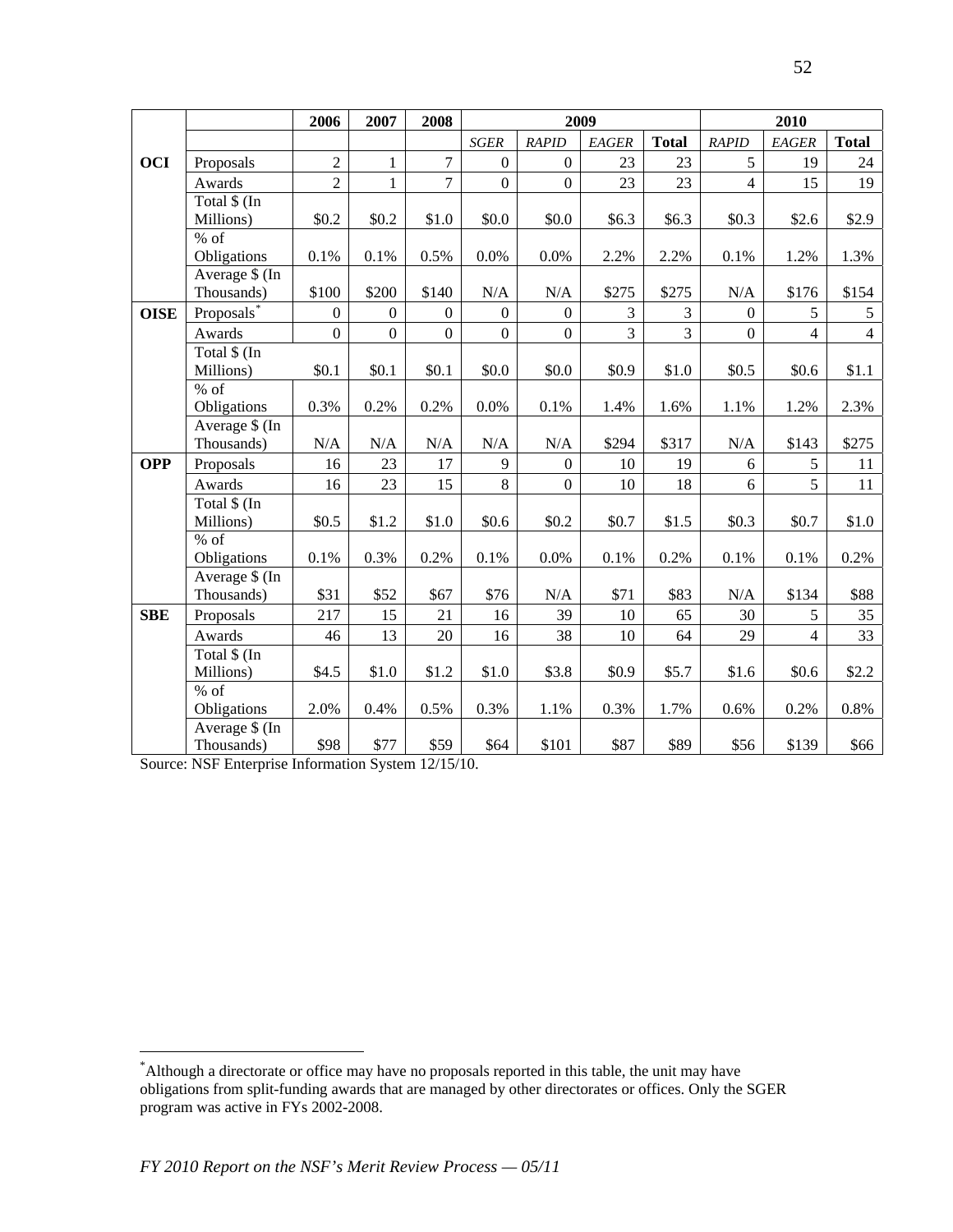#### **Oversight and Advisory Mechanisms**

#### • **Committees of Visitors.**

To ensure the highest quality in processing and recommending proposals for awards, NSF convenes external groups of experts, called Committees of Visitors (COVs), to review each major program approximately every three-to-five years. This includes disciplinary programs in the various directorates and offices, and the crossdisciplinary programs managed across directorates. The COVs (comprised of scientists, engineers and educators from academia, industry, and government) convene at NSF for a two-to-three day assessment. These experts evaluate the integrity and efficiency of the processes used for proposal review and program decision-making. In addition, the COVs provide a retrospective assessment of the quality of results of NSF's programmatic investments. The COV reports, written as answers and commentary to specific questions, are submitted for review through Advisory Committees to the directorates and the NSF Director. Questions include aspects of the program portfolio, such as the balance of high-risk, multidisciplinary, and innovative projects. The recommendations of COVs are reviewed by management and taken into consideration by NSF when evaluating existing programs and future directions for the Foundation.<sup>[14](#page-52-0)</sup>

• **Advisory Committee (AC) Reporting on Directorate/Office Performance.** 

Advisory committees regularly provide community perspectives to the research and education directorates, Office of Cyberinfrastructure, Office of International Science and Engineering, and Office of Polar Programs. They are typically composed of 15- 25 experts who have experience relevant to the programs under review and are broadly drawn from academia, industry, and government. Advisory Committees, as part of their mission, regularly review COV reports and staff responses.

<span id="page-52-0"></span><sup>&</sup>lt;sup>14</sup> The COV reports and directorate responses are available electronically as a link from the NSF GPRA web page, [http://www.nsf.gov/about/performance/.](http://www.nsf.gov/about/performance/)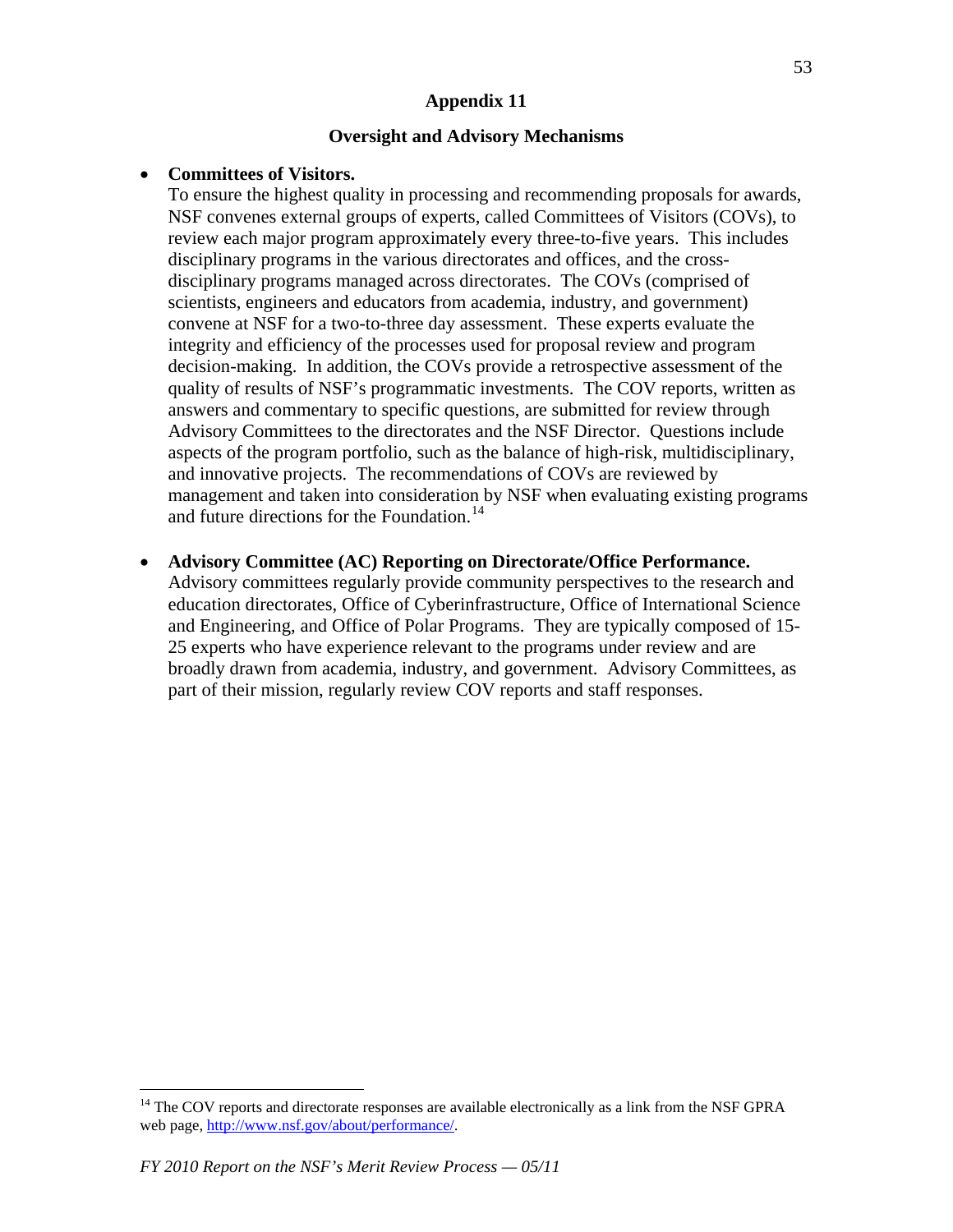|                    |                                            | <b>Fiscal Year</b> |                  |                  |                  |                  |                  |                  |                   |  |  |
|--------------------|--------------------------------------------|--------------------|------------------|------------------|------------------|------------------|------------------|------------------|-------------------|--|--|
|                    |                                            | 2003               | 2004             | 2005             | 2006             | 2007             | 2008             | 2009             | 2010              |  |  |
|                    | First Level Reviews (Assistant Directors): |                    |                  |                  |                  |                  |                  |                  |                   |  |  |
| <b>BIO</b>         | Request                                    | $\overline{4}$     | 3                | $\overline{2}$   | 4                | $\overline{c}$   | 5                | 3                | 1                 |  |  |
|                    | - Upheld                                   | $\overline{4}$     | 3                | $\overline{2}$   | $\overline{4}$   | $\overline{2}$   | 5                | 3                | $\mathbf{1}$      |  |  |
|                    | - Reversed                                 | $\overline{0}$     | $\overline{0}$   | $\mathbf{0}$     | $\overline{0}$   | $\overline{0}$   | $\mathbf{0}$     | $\mathbf{0}$     | $\overline{0}$    |  |  |
| <b>CISE</b>        | Request                                    | $\mathbf{1}$       | $\overline{2}$   | 3                | $\mathbf{1}$     | $\mathbf{1}$     | $\mathbf{0}$     | $\boldsymbol{0}$ | $\overline{2}$    |  |  |
|                    | - Upheld                                   | $\boldsymbol{0}$   | $\overline{2}$   | $\mathfrak{Z}$   | $\mathbf{1}$     | $\mathbf{1}$     | $\boldsymbol{0}$ | $\boldsymbol{0}$ | $\overline{2}$    |  |  |
|                    | - Reversed                                 | $\mathbf{1}$       | $\boldsymbol{0}$ | $\boldsymbol{0}$ | $\boldsymbol{0}$ | $\boldsymbol{0}$ | $\boldsymbol{0}$ | $\boldsymbol{0}$ | $\boldsymbol{0}$  |  |  |
| <b>EHR</b>         | Request                                    | 3                  | $\overline{2}$   | $\overline{7}$   | $\overline{4}$   | $\sqrt{6}$       | $\tau$           | $\overline{2}$   | $\overline{c}$    |  |  |
|                    | - Upheld                                   | $\overline{3}$     | $\overline{2}$   | $\overline{7}$   | $\overline{4}$   | 6                | $\overline{7}$   | $\overline{2}$   | $\overline{2}$    |  |  |
|                    | - Reversed                                 | $\overline{0}$     | $\mathbf{0}$     | $\mathbf{0}$     | $\mathbf{0}$     | $\overline{0}$   | $\overline{0}$   | $\mathbf{0}$     | $\overline{0}$    |  |  |
| <b>ENG</b>         | Request                                    | $\overline{2}$     | 3                | 3                | 6                | 3                | 3                | 3                | 11                |  |  |
|                    | - Upheld                                   | $\overline{2}$     | 3                | $\mathfrak{Z}$   | 6                | 3                | 3                | 3                | 9                 |  |  |
|                    | - Reversed                                 | $\boldsymbol{0}$   | $\boldsymbol{0}$ | $\boldsymbol{0}$ | $\boldsymbol{0}$ | $\boldsymbol{0}$ | $\boldsymbol{0}$ | $\boldsymbol{0}$ | $\overline{2}$    |  |  |
| <b>GEO</b>         | Request                                    | $\overline{4}$     | $\overline{4}$   | $\boldsymbol{0}$ | $\boldsymbol{0}$ | $\overline{c}$   | $\mathbf{0}$     | $\overline{2}$   | 3                 |  |  |
|                    | - Upheld                                   | $\overline{4}$     | $\overline{4}$   | $\boldsymbol{0}$ | $\mathbf{0}$     | $\overline{2}$   | $\boldsymbol{0}$ | $\mathbf{1}$     | 3                 |  |  |
|                    | - Reversed                                 | $\overline{0}$     | $\overline{0}$   | $\mathbf{0}$     | $\mathbf{0}$     | $\overline{0}$   | $\mathbf{0}$     | 1                | $\overline{0}$    |  |  |
| <b>MPS</b>         | Request                                    | $\overline{4}$     | 24               | 15               | 16               | 16               | 14               | 9                | $14$ <sup>*</sup> |  |  |
|                    | - Upheld                                   | $\overline{4}$     | 24               | 15               | 15               | 15               | 14               | $\overline{7}$   | 12                |  |  |
|                    | - Reversed                                 | $\overline{0}$     | $\boldsymbol{0}$ | $\boldsymbol{0}$ | $\mathbf{1}$     | $\mathbf{1}$     | $\boldsymbol{0}$ | $\sqrt{2}$       | $\overline{0}$    |  |  |
| <b>SBE</b>         | Request                                    | $\mathfrak{Z}$     | 3                | $\mathfrak 3$    | $\overline{4}$   | $\boldsymbol{0}$ | $\sqrt{2}$       | $\mathbf{1}$     | $\mathbf{1}$      |  |  |
|                    | - Upheld                                   | $\overline{2}$     | $\overline{3}$   | $\overline{3}$   | $\overline{4}$   | $\boldsymbol{0}$ | $\overline{2}$   | $\mathbf{1}$     | $\mathbf{1}$      |  |  |
|                    | - Reversed                                 | $\mathbf{1}$       | $\mathbf{0}$     | $\mathbf{0}$     | $\mathbf{0}$     | $\mathbf{0}$     | $\mathbf{0}$     | $\boldsymbol{0}$ | $\overline{0}$    |  |  |
| Other <sup>*</sup> | Request                                    | $\overline{0}$     | $\boldsymbol{0}$ | $\boldsymbol{0}$ | $\boldsymbol{0}$ | 3                | $\boldsymbol{0}$ | $\mathbf{1}$     | $\overline{0}$    |  |  |
|                    | - Upheld                                   | $\overline{0}$     | $\mathbf{0}$     | $\boldsymbol{0}$ | $\mathbf{0}$     | 3                | $\boldsymbol{0}$ | $\boldsymbol{0}$ | $\overline{0}$    |  |  |
|                    | - Reversed                                 | $\overline{0}$     | $\Omega$         | $\mathbf{0}$     | $\mathbf{0}$     | $\overline{0}$   | $\overline{0}$   | $\mathbf{1}$     | $\overline{0}$    |  |  |
|                    | Second Level Reviews (Deputy Director):    |                    |                  |                  |                  |                  |                  |                  |                   |  |  |
| O/DD               | Request                                    | 5                  | 7                | $\sqrt{2}$       | $\boldsymbol{0}$ | $\mathbf{1}$     | $\mathfrak 3$    | $\sqrt{2}$       | $\mathfrak{Z}$    |  |  |
|                    | - Upheld                                   | $\overline{4}$     | $\overline{7}$   | $\overline{2}$   | $\boldsymbol{0}$ | $\mathbf{1}$     | 3                | $\overline{2}$   | $\overline{3}$    |  |  |
|                    | - Reversed                                 | $\mathbf{1}$       | $\overline{0}$   | $\boldsymbol{0}$ | $\mathbf{0}$     | $\mathbf{0}$     | $\boldsymbol{0}$ | $\boldsymbol{0}$ | $\overline{0}$    |  |  |
|                    | Total Reviews First & Second Level         |                    |                  |                  |                  |                  |                  |                  |                   |  |  |
| <b>NSF</b>         | Request                                    | 26                 | 48               | 35               | 35               | 34               | 34               | 23               | $37^*$            |  |  |
|                    | - Upheld                                   | 24                 | 48               | 35               | 34               | 33               | 34               | 19               | 33                |  |  |
|                    | - Reversed                                 | $\overline{2}$     | $\boldsymbol{0}$ | $\mathbf{0}$     | $\mathbf{1}$     | $\mathbf{1}$     | $\boldsymbol{0}$ | $\overline{4}$   | $\overline{c}$    |  |  |

## **Requests for Formal Reconsideration of Declined Proposals**

Source: Office of the Director.

<span id="page-53-0"></span><sup>\*</sup> Other category includes OCI, OIA, OPP, and OISE. The number of decisions (upheld or reversed) may not equal the number of requests in each year due to the carryover of the pending reconsideration request.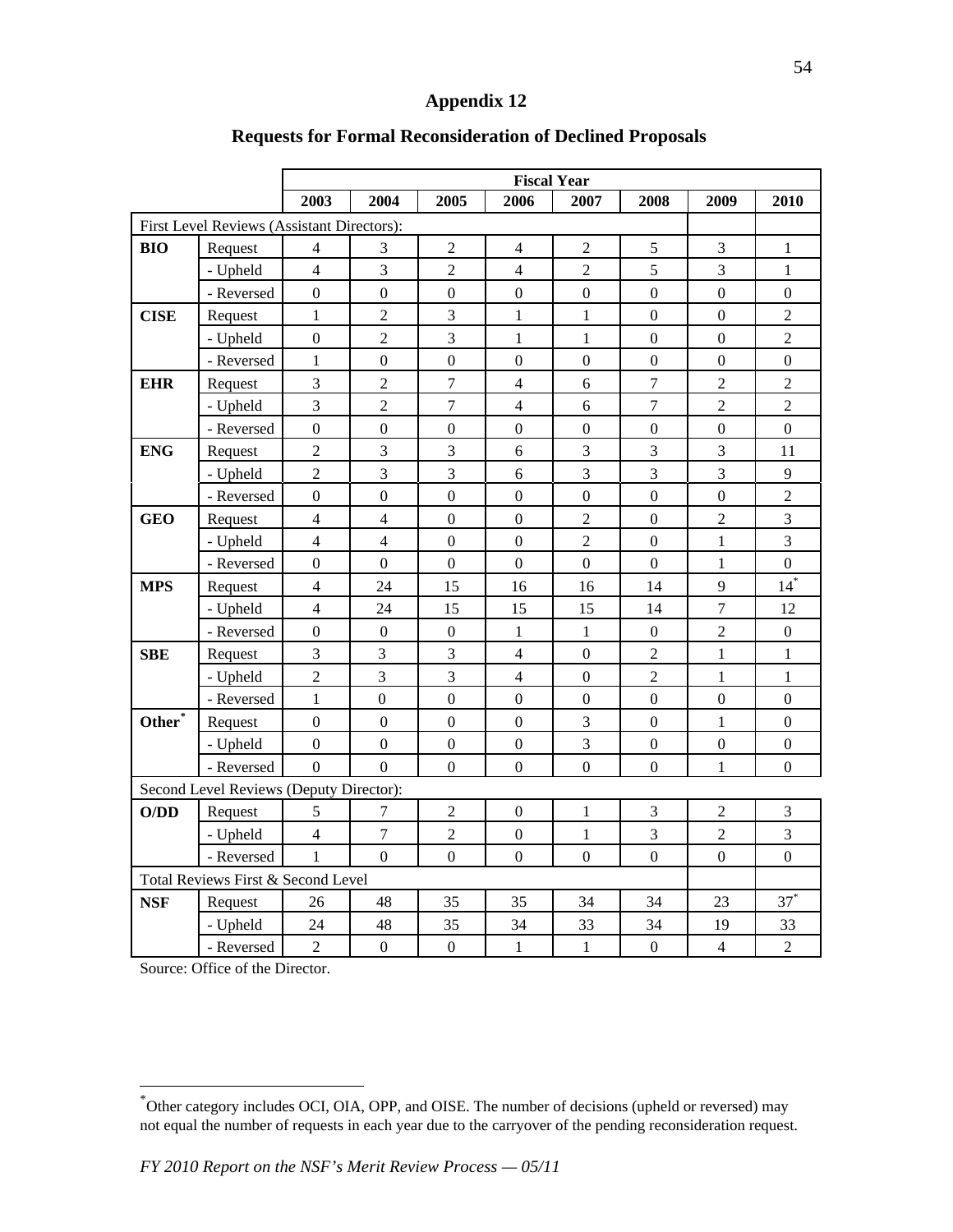|             |                |                              | <b>Methods of Review</b> |               |                |                         |                                             |                               |
|-------------|----------------|------------------------------|--------------------------|---------------|----------------|-------------------------|---------------------------------------------|-------------------------------|
|             |                | <b>All</b><br><b>Methods</b> | $Mail +$<br>Panel        | Mail-<br>Only | Panel-<br>Only | <b>Not</b><br>Reviewed* | <b>Returned</b><br>without<br><b>Review</b> | Withdrawn<br><b>Proposals</b> |
| <b>NSF</b>  | Reviews        | 287,023                      | 105,349                  | 15,855        | 165,819        |                         |                                             |                               |
|             | Proposals      | 53,195                       | 16,483                   | 3,853         | 32,859         | 2,347                   | 38                                          | 311                           |
|             | Rev/Prop       | 5.4                          | 6.4                      | 4.1           | 5.0            |                         |                                             |                               |
| <b>BIO</b>  | Reviews        | 44,930                       | 33,874                   | 415           | 10,641         |                         |                                             |                               |
|             | Proposals      | 7,811                        | 5,380                    | 105           | 2,326          | 248                     | 5                                           | 21                            |
|             | Rev/Prop       | 5.8                          | 6.3                      | 4.0           | 4.6            |                         |                                             |                               |
| <b>CISE</b> | Reviews        | 32,535                       | 4,209                    | 449           | 27,877         |                         |                                             |                               |
|             | Proposals      | 6,057                        | 638                      | 124           | 5,295          | 430                     | 3                                           | 32                            |
|             | Rev/Prop       | 5.4                          | 6.6                      | 3.6           | 5.3            |                         |                                             |                               |
| <b>EHR</b>  | <b>Reviews</b> | 29,792                       | 1,441                    | 352           | 27,999         |                         |                                             |                               |
|             | Proposals      | 4,985                        | 232                      | 93            | 4,660          | 66                      | $\overline{4}$                              | 5                             |
|             | Rev/Prop       | 6.0                          | 6.2                      | 3.8           | 6.0            |                         |                                             |                               |
| <b>ENG</b>  | Reviews        | 60,530                       | 3,300                    | 407           | 56,823         |                         |                                             |                               |
|             | Proposals      | 12,818                       | 590                      | 110           | 12,118         | 408                     | 7                                           | 49                            |
|             | Rev/Prop       | 4.7                          | 5.6                      | 3.7           | 4.7            |                         |                                             |                               |
| <b>GEO</b>  | Reviews        | 26,798                       | 21,443                   | 2,975         | 2,380          |                         |                                             |                               |
|             | Proposals      | 4,503                        | 3,377                    | 648           | 478            | 314                     | $\overline{4}$                              | 22                            |
|             | Rev/Prop       | 6.0                          | 6.3                      | 4.6           | 5.0            |                         |                                             |                               |
| <b>MPS</b>  | Reviews        | 46,158                       | 11,338                   | 9,147         | 25,673         |                         |                                             |                               |
|             | Proposals      | 8,871                        | 1,735                    | 2,219         | 4,917          | 540                     | 5                                           | 105                           |
|             | Rev/Prop       | 5.2                          | 6.5                      | 4.1           | 5.2            |                         |                                             |                               |
| <b>OCI</b>  | Reviews        | 4,285                        | 777                      | 47            | 3,461          |                         |                                             |                               |
|             | Proposals      | 776                          | 121                      | 9             | 646            | 58                      | 1                                           | 16                            |
|             | Rev/Prop       | 5.5                          | 6.4                      | 5.2           | 5.4            |                         |                                             |                               |
| <b>OISE</b> | Reviews        | 4,209                        | 1,429                    | 769           | 2,011          |                         |                                             |                               |
|             | Proposals      | 931                          | 190                      | 236           | 505            | 111                     | 1                                           | 23                            |
|             | Rev/Prop       | 4.5                          | 7.5                      | 3.3           | 4.0            |                         |                                             |                               |
| <b>OPP</b>  | Reviews        | 4,418                        | 3,970                    | 249           | 199            |                         |                                             |                               |
|             | Proposals      | 746                          | 632                      | 55            | 59             | 51                      | $\overline{2}$                              | $\overline{7}$                |
|             | Rev/Prop       | 5.9                          | 6.3                      | 4.5           | 3.4            |                         |                                             |                               |
| <b>SBE</b>  | Reviews        | 32,019                       | 23,493                   | 993           | 7,533          |                         |                                             |                               |
|             | Proposals      | 5,498                        | 3,581                    | 242           | 1,675          | 120                     | 4                                           | 30                            |
|             | Rev/Prop       | 5.8                          | 6.6                      | 4.1           | 4.5            |                         |                                             |                               |
| Other       | Reviews        | 1,349                        | 75                       | 52            | 1,222          |                         |                                             |                               |
|             | Proposals      | 199                          | 7                        | 12            | 180            | 1                       | $\overline{2}$                              | $\mathbf{1}$                  |
|             | Rev/Prop       | 6.8                          | 10.7                     | 4.3           | 6.8            |                         |                                             |                               |

#### **Average Number of Reviews per Proposal, By Method and Directorate or Office, FY 2010**

Source: NSF Enterprise Information System 10/01/10.

<span id="page-54-0"></span><sup>\*</sup> The proposal totals shown in the "All Methods" category do not include the proposals shown in the "Not Reviewed" category. Proposals which are not reviewed include SGERs and grants for travel and symposia. The "Not Reviewed" category includes award and decline actions which were not reviewed, while the "Returned without Review" and "Withdrawn Proposal" categories reflect proposals which were neither awarded nor declined. There were 51,799 panel summaries in FY 2010. Reviewers participating as both a mail and a panel reviewer for the same proposal are counted as one review in this table. Withdrawn proposals include only those that underwent merit review.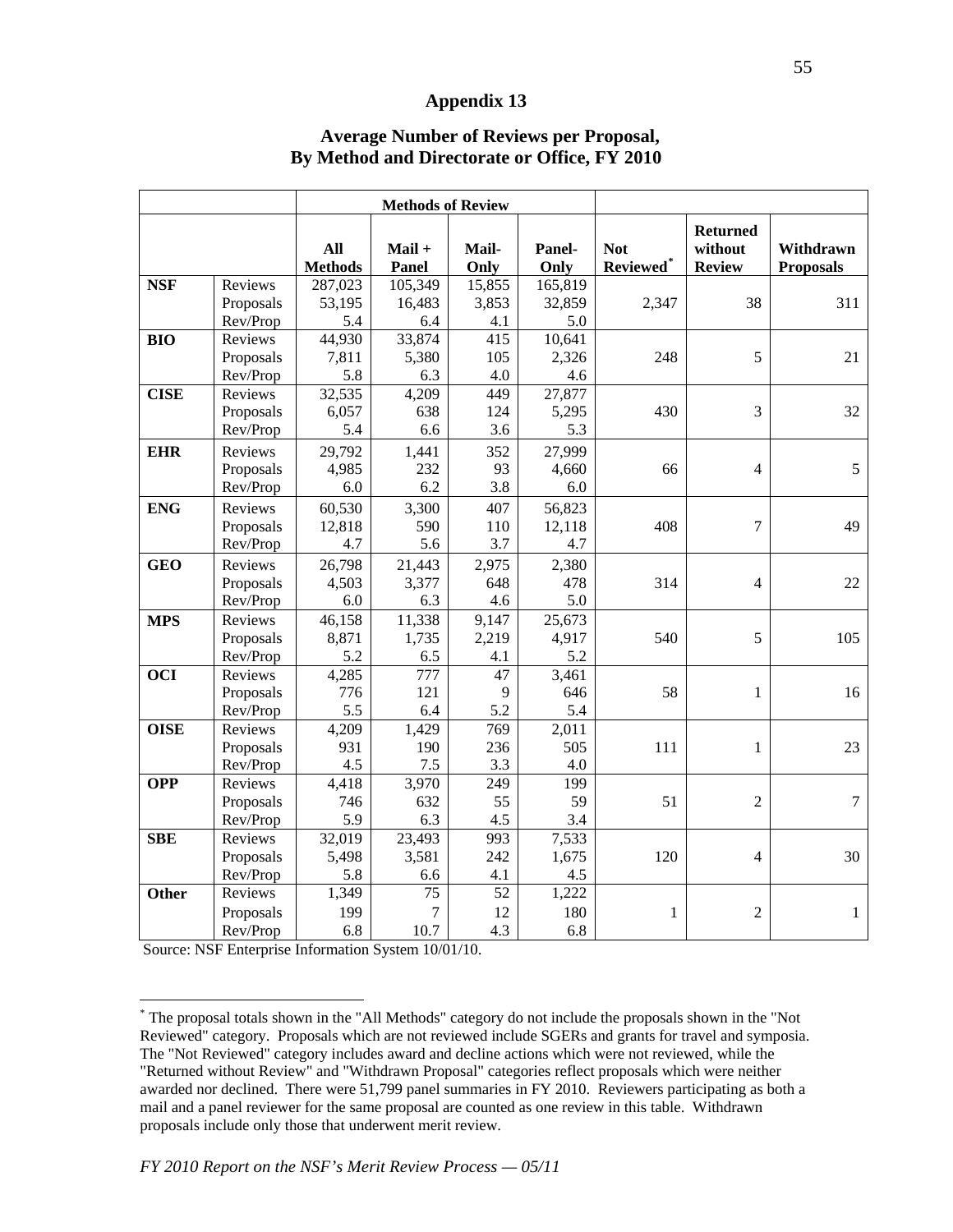|      |                  |                  |                |                  |           |           |                         | Not Externally |          |  |
|------|------------------|------------------|----------------|------------------|-----------|-----------|-------------------------|----------------|----------|--|
|      | Total            |                  | $Mail + Panel$ |                  | Mail Only |           | Panel Only <sup>*</sup> |                | Reviewed |  |
| FY   | <b>Proposals</b> | <b>Proposals</b> | Percent        | <b>Proposals</b> | Percent   | Proposals | Percent                 | Proposals      | Percent  |  |
| 2010 | 55,542           | 16.483           | 30%            | 3,853            | 7%        | 32,859    | 59%                     | 2.347          | 4%       |  |
| 2009 | 45,181           | 14,262           | 32%            | 3,370            | 7%        | 25,835    | 57%                     | 1,714          | 4%       |  |
| 2008 | 44.428           | 14,355           | 32%            | 3,662            | 8%        | 24,966    | 56%                     | 1,445          | 3%       |  |
| 2007 | 44,577           | 14.292           | 32%            | 3,737            | 8%        | 25,135    | 56%                     | 1,413          | 3%       |  |
| 2006 | 42,352           | 14,349           | 34%            | 3,895            | 9%        | 22,384    | 53%                     | 1,724          | 4%       |  |
| 2005 | 41,722           | 13.919           | 33%            | 3,656            | 9%        | 22,735    | 54%                     | 1,412          | 3%       |  |
| 2004 | 43,851           | 13.345           | 30%            | 4.496            | 10%       | 24,553    | 56%                     | 1,457          | 3%       |  |
| 2003 | 40,075           | 12,683           | 32%            | 4,579            | 11%       | 21,391    | 53%                     | 1,388          | 3%       |  |

#### **Methods of NSF Proposal Review**

Source: NSF Enterprise Information System 10/01/10.

## **Appendix 15**

## **Methods of NSF Proposal Review by Directorate or Office, FY 2010**

|             | Total     | $Mail + Panel$ |         | Mail-Only        |         | Panel-Only |         | Not Reviewed     |         |
|-------------|-----------|----------------|---------|------------------|---------|------------|---------|------------------|---------|
| Directorate | Proposals | Proposals      | Percent | <b>Proposals</b> | Percent | Proposals  | Percent | <b>Proposals</b> | Percent |
| <b>NSF</b>  | 55,542    | 16,483         | 30%     | 3,853            | 7%      | 32,859     | 59%     | 2,347            | 4%      |
| <b>BIO</b>  | 8,059     | 5,380          | 67%     | 105              | 1%      | 2,326      | 29%     | 248              | 3%      |
| <b>CISE</b> | 6,487     | 638            | 10%     | 124              | 2%      | 5,295      | 82%     | 430              | 7%      |
| <b>EHR</b>  | 5,051     | 232            | 5%      | 93               | 2%      | 4.660      | 92%     | 66               | 1%      |
| <b>ENG</b>  | 13,226    | 590            | 4%      | 110              | 1%      | 12,118     | 92%     | 408              | 3%      |
| <b>GEO</b>  | 4,817     | 3,377          | 70%     | 648              | 13%     | 478        | 10%     | 314              | 7%      |
| <b>MPS</b>  | 9.411     | 1,735          | 18%     | 2,219            | 24%     | 4,917      | 52%     | 540              | 6%      |
| <b>OCI</b>  | 834       | 121            | 15%     | 9                | 1%      | 646        | 77%     | 58               | 7%      |
| <b>OISE</b> | 1,042     | 190            | 18%     | 236              | 23%     | 505        | 48%     | 111              | 11%     |
| <b>OPP</b>  | 797       | 632            | 79%     | 55               | 7%      | 59         | 7%      | 51               | 6%      |
| <b>SBE</b>  | 5,618     | 3,581          | 64%     | 242              | 4%      | 1,675      | 30%     | 120              | 2%      |
| Other       | 200       | 7              | 4%      | 12               | 6%      | 180        | 90%     |                  | 1%      |

Source: NSF Enterprise Information System 10/01/10.

<span id="page-55-0"></span><sup>\*</sup> Panel-Only includes cases where panel was mailed proposal for review prior to panel.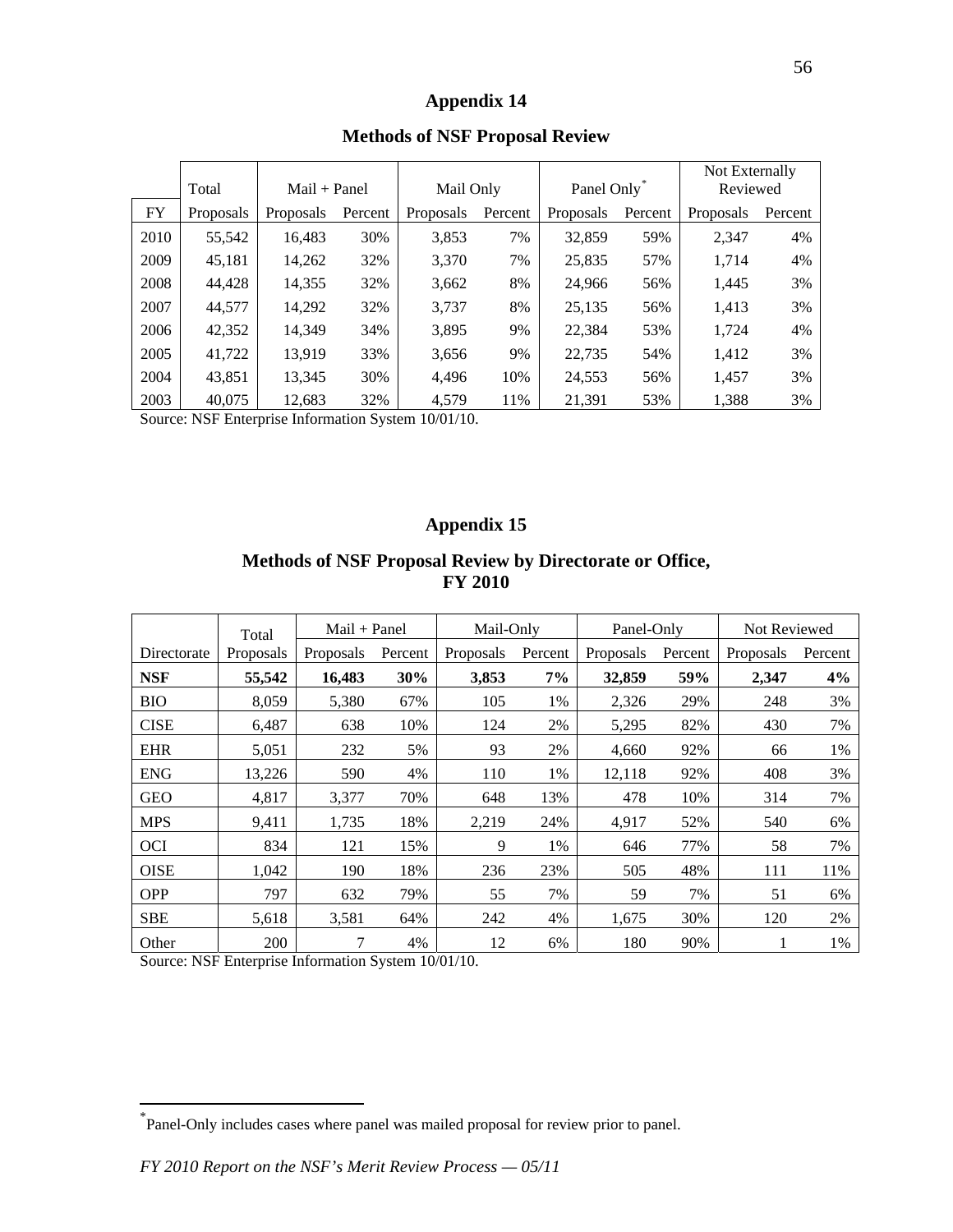

**Average Reviewer Ratings by Method of Review FY 2010**

Source: NSF Enterprise Information System 10/01/10.

## **Appendix 17**

#### **Accomplishment-Based Renewals and Creativity Extensions**

#### **Accomplishment-Based Renewals**

In an accomplishment-based renewal, the project description is replaced by copies of no more than six reprints of publications resulting from the research supported by NSF (or research supported by other sources that is closely related to the NSF-supported research) during the preceding three-to-five year period. In addition, a brief (not to exceed four pages) summary of plans for the proposed support period must be submitted. All other information required for NSF proposal submission remains the same. The proposals undergo merit review in the tradition of the specific program. In 2010, there were 86 requests for accomplishment-based renewals; 34 of which were awarded.

#### **Creativity Extensions**

A program officer may recommend the extension of funding for certain research grants beyond the initial period for which the grant was awarded for a period of up to two years. The objective is to offer the most creative investigators an extension to address opportunities in the same general research area, but not necessarily within the scope covered by the original/current proposal. Awards eligible for such an extension are generally three-year continuing grants. Special Creativity Extensions are usually initiated by the NSF program officer based on progress during the first two years of a three-year grant. In FY 2010, there were 12 Special Creativity Extensions granted.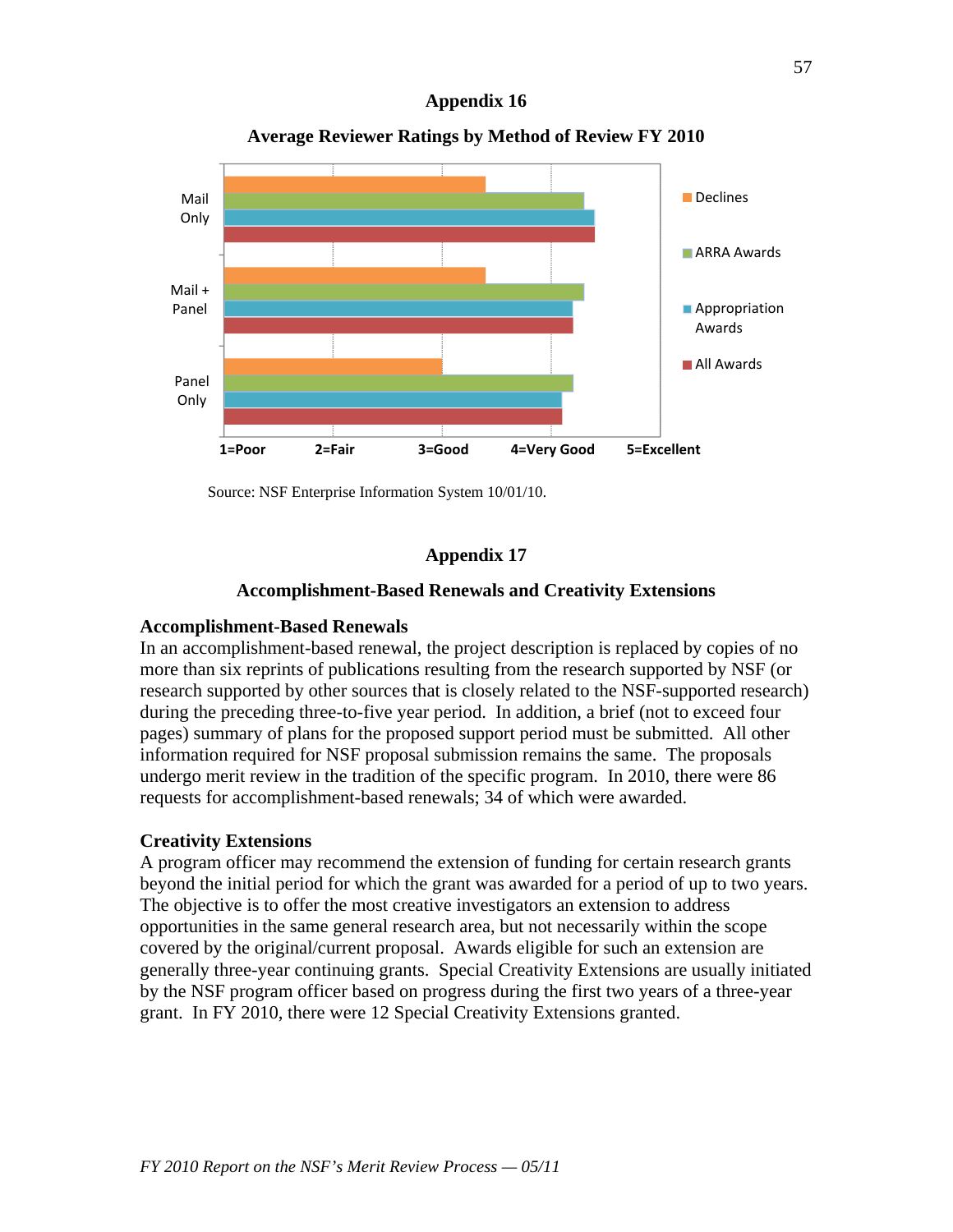## **Accomplishment-Based Renewals by Directorate**

| Directorate |                  |                |                  |                  |                          |                |                  |                |
|-------------|------------------|----------------|------------------|------------------|--------------------------|----------------|------------------|----------------|
| or Office   | Award vs Decline | 2004           | 2005             | 2006             | 2007                     | 2008           | 2009             | 2010           |
| <b>NSF</b>  | Award            | 40             | 28               | 32               | 27                       | 28             | 40               | 34             |
|             | Decline          | 47             | 73               | 70               | 70                       | 51             | 54               | 52             |
|             | Avg Annual Award | \$130,787      | \$173,988        | \$116,263        | \$174,137                | \$196,551      | \$285,422        | \$180,755      |
| <b>BIO</b>  | Award            | 10             | 6                | 5                | $\overline{\mathcal{L}}$ | 3              | 5                | 8              |
|             | Decline          | 7              | 15               | 20               | 25                       | 13             | 16               | 11             |
|             | Avg Annual Award | \$108,148      | \$177,830        | \$128,260        | \$98,410                 | \$125,556      | \$134,862        | \$174,666      |
| <b>CSE</b>  | Award            | $\overline{0}$ | 1                | 1                | 1                        | 1              | 1                |                |
|             | Decline          | 1              | $\mathbf{1}$     | $\overline{c}$   | 3                        | 1              | $\boldsymbol{0}$ | $\overline{2}$ |
|             | Avg Annual Award |                | \$160,140        | \$83,333         | \$50,000                 | \$100,017      | \$274,923        | \$363,279      |
| <b>EHR</b>  | Award            | 3              | $\overline{2}$   | $\overline{2}$   | $\overline{2}$           | $\overline{2}$ | 3                | 3              |
|             | Decline          | 5              | $\overline{4}$   | 14               | 6                        | 3              | 7                | 6              |
|             | Avg Annual Award | \$355,730      | \$597,667        | \$167,348        | \$142,410                | \$493,450      | \$403,539        | \$379,113      |
| <b>ENG</b>  | Award            | 3              | $\mathbf{1}$     | 3                | $\overline{2}$           | 1              | 1                | 1              |
|             | Decline          | 10             | 17               | 14               | 13                       | 6              | 13               | 7              |
|             | Avg Annual Award | \$105,887      | \$94,833         | \$69,589         | \$83,542                 | \$103,293      | \$249,954        | \$203,310      |
| <b>GEO</b>  | Award            | 11             | $8\,$            | $\tau$           | 8                        | 7              | 9                | 8              |
|             | Decline          | 8              | 7                | 3                | 3                        | $\overline{2}$ | 3                | 8              |
|             | Avg Annual Award | \$114,543      | \$122,595        | \$132,370        | \$107,295                | \$132,682      | \$478,109        | \$164,462      |
| <b>MPS</b>  | Award            | 10             | 9                | 7                | 10                       | 12             | 16               | 11             |
|             | Decline          | 9              | 25               | 13               | 16                       | 19             | 12               | 13             |
|             | Avg Annual Award | \$122,132      | \$151,720        | \$143,631        | \$287,206                | \$237,542      | \$207,374        | \$143,423      |
| <b>OCI</b>  | Award            | N/A            | N/A              | N/A              | $\rm N/A$                | N/A            | 1                | N/A            |
|             | Decline          | N/A            | N/A              | N/A              | $\rm N/A$                | N/A            | $\theta$         | N/A            |
|             | Avg Annual Award | N/A            | N/A              | N/A              | N/A                      | N/A            | \$521,556        | N/A            |
| <b>OISE</b> | Award            | N/A            | $\boldsymbol{0}$ | N/A              | $\rm N/A$                | N/A            | N/A              | 1              |
|             | Decline          | N/A            | 1                | N/A              | $\rm N/A$                | N/A            | N/A              | 2              |
|             | Avg Annual Award | N/A            |                  | N/A              | $\rm N/A$                | $\rm N/A$      | N/A              | \$50,000       |
| <b>OPP</b>  | Award            | $\overline{0}$ | $\overline{0}$   | -1               | $\overline{0}$           | 1              | 1                | N/A            |
|             | Decline          | 2              | 1                | $\boldsymbol{0}$ | 1                        | 1              | $\boldsymbol{0}$ | N/A            |
|             | Avg Annual Award |                |                  | \$117,500        |                          | \$136,611      | \$609,026        | N/A            |
| <b>SBE</b>  | Award            | 3              | $\mathbf{1}$     | 6                | $\overline{0}$           | 1              | 3                | 1              |
|             | Decline          | 5              | 2                | $\overline{4}$   | 3                        | 6              | 3                | 3              |
|             | Avg Annual Award | \$81,667       | \$11,969         | \$59,712         |                          | \$102,657      | \$85,178         | \$101,052      |

Source: NSF Enterprise Information System 10/01/10. "N/A" = No accomplishment-based renewals requested.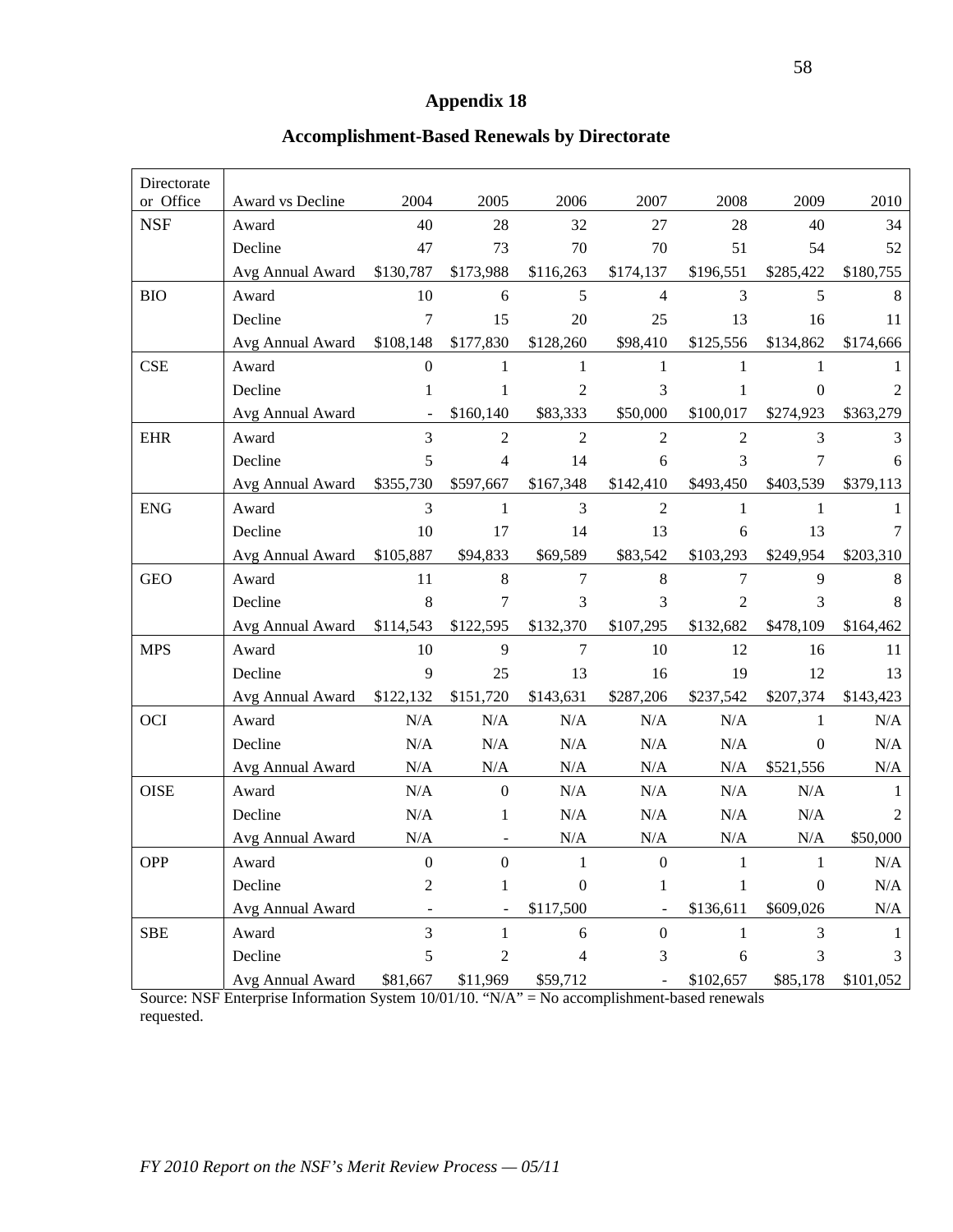